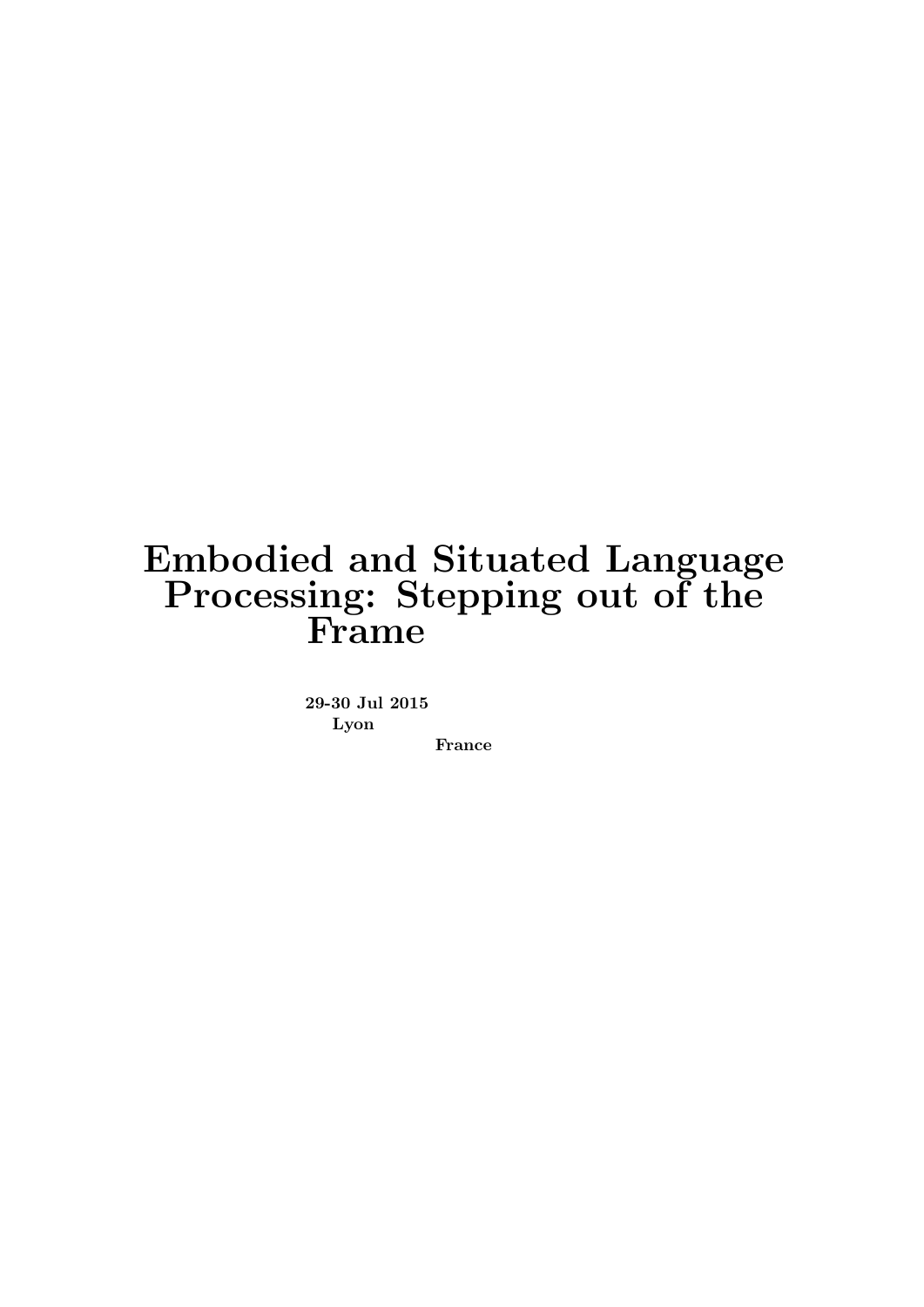## Table of contents

#### [Keynotes](#page-5-0) v

| Levels of Representation in Mind/Brain: What Good are Sensory-Motor Repre-                                                                                                                   | vi                     |  |
|----------------------------------------------------------------------------------------------------------------------------------------------------------------------------------------------|------------------------|--|
| Mapping the sensorimotor system: from sensorimotor to language maps, Michel                                                                                                                  | vii                    |  |
| Language and the brain: from one century to the next, from centres to mar-                                                                                                                   | viii                   |  |
|                                                                                                                                                                                              | ix                     |  |
| <b>Oral Sessions</b>                                                                                                                                                                         |                        |  |
| Keeping grounded: A longitudinal study exploring immersive strategies to im-<br>prove children's comprehension of narrative texts, Molly Berenhaus [et al.]                                  | xi                     |  |
| The nature of sensorimotor facilitation by subliminal words. Embodied or disem-<br>bodied?, Roberto Bottini [et al.] $\ldots \ldots \ldots \ldots \ldots \ldots \ldots \ldots \ldots \ldots$ | xii                    |  |
| Embodied Numerosity and Sign Language Letters in Deaf Population, Zahira                                                                                                                     | xiv                    |  |
| Strongly versus weakly grounded: Why the abstract/concrete distinction isn't<br>really helpful in language processing, Louise Connell [et al.]                                               | $\mathbf{X}\mathbf{V}$ |  |
| Perceptual simulation of temperature-related language: cross-modal facilitation                                                                                                              | xvi                    |  |
| Understanding sentential negations shares neurophysiological processes with re-<br>sponse inhibition. A time-frequency analysis of theta rhythms, Manuel De Vega                             |                        |  |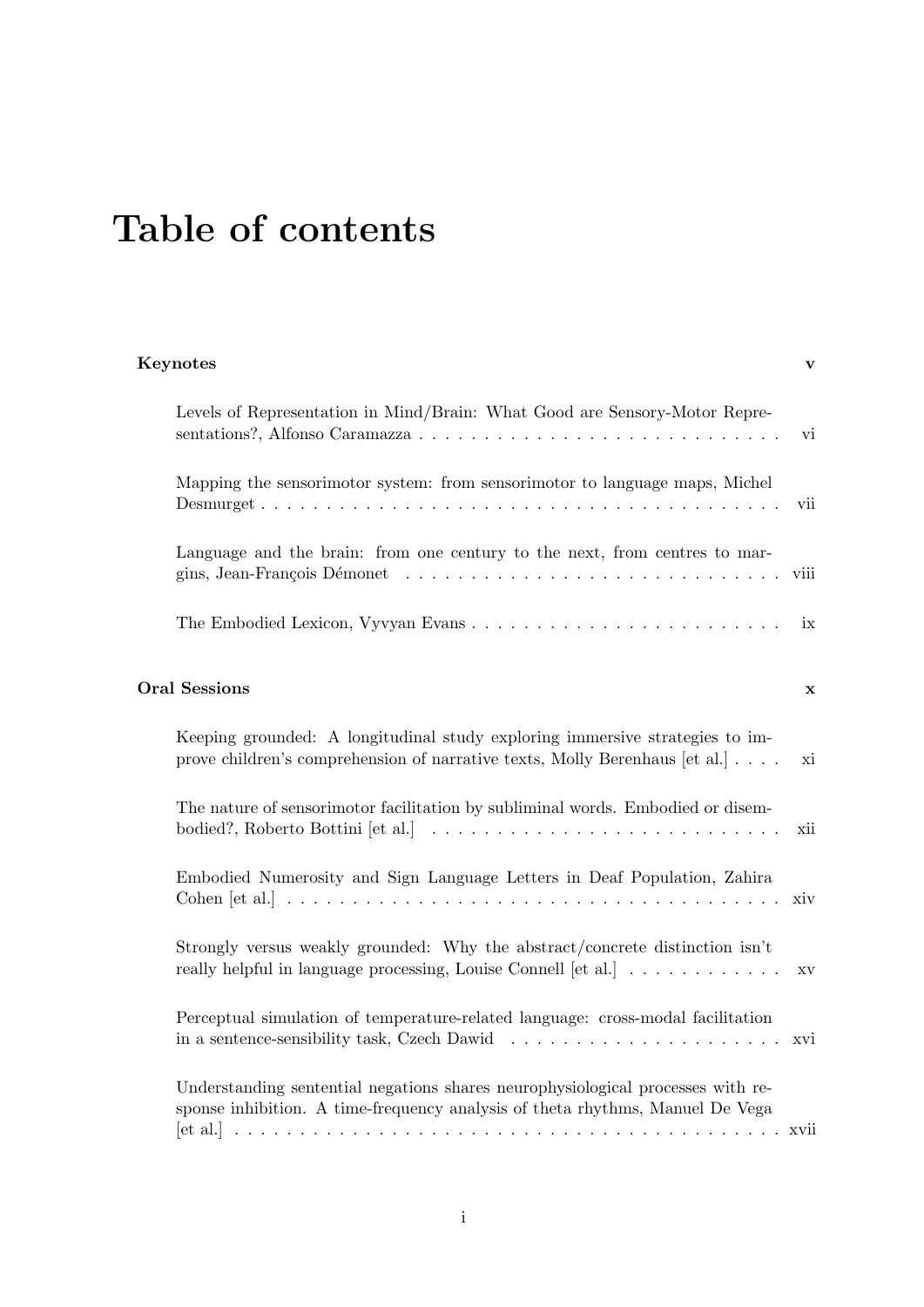| Learning is better with the hands free: the effect of verb on memory of manipu-                                                                                           |  |
|---------------------------------------------------------------------------------------------------------------------------------------------------------------------------|--|
| Meaning and prosody of a sentence: How they affect the successive motor feed<br>sequence executed by an observer/listener, Maurizio Gentilucci<br>$\mathbf{X} \mathbf{X}$ |  |
| Embodying Affect in Narrative Discourse: a facial EMG study on simulating<br>affective language in context., Björn 't Hart [et al.] xxi                                   |  |
| Simulation and mental imagery of complex events: differences and communali-                                                                                               |  |
| Embodiment, Empathy and Their Interaction, Karine Jospe [et al.] xxv                                                                                                      |  |
| The body language: The spontaneous influence of congruent bodily arousal on<br>the awareness of emotional words, Anne Kever [et al.] xxvi                                 |  |
| Is a listener's gaze following behaviour influenced by the intentions of a speaker?, Ross                                                                                 |  |
| Rich Event Representations: Situated Comprehension and Action in a Humanoid                                                                                               |  |
| The Integration of Social Contextual and Linguistic Referential Cues into Situated                                                                                        |  |
| The influence of gender related information in visual attention during sentence<br>comprehension: insights from eye-tracking, Alba Rodríguez [et al.] xxxii               |  |
| Easy to please: Abstract action language comprehension after motor priming, Franziska                                                                                     |  |
| Every story its own pattern of brain activity: Beta synchronization while listening                                                                                       |  |
| <b>Poster Sessions</b><br>xxxvii                                                                                                                                          |  |
| Temple Run: An Informative Jog Through the Brain's Word Processing Path-                                                                                                  |  |
| The processing of motion verbs in 11-year olds, Larissa Balduin [et al.] $\ldots \ldots$ xxxix                                                                            |  |
| An Investigation of the Embodiment of Adjective-Noun-<br>More than words?<br>xli                                                                                          |  |
| Visual Properties of Object Semantics are Experience Related, Peter Boddy [et al.] xlii                                                                                   |  |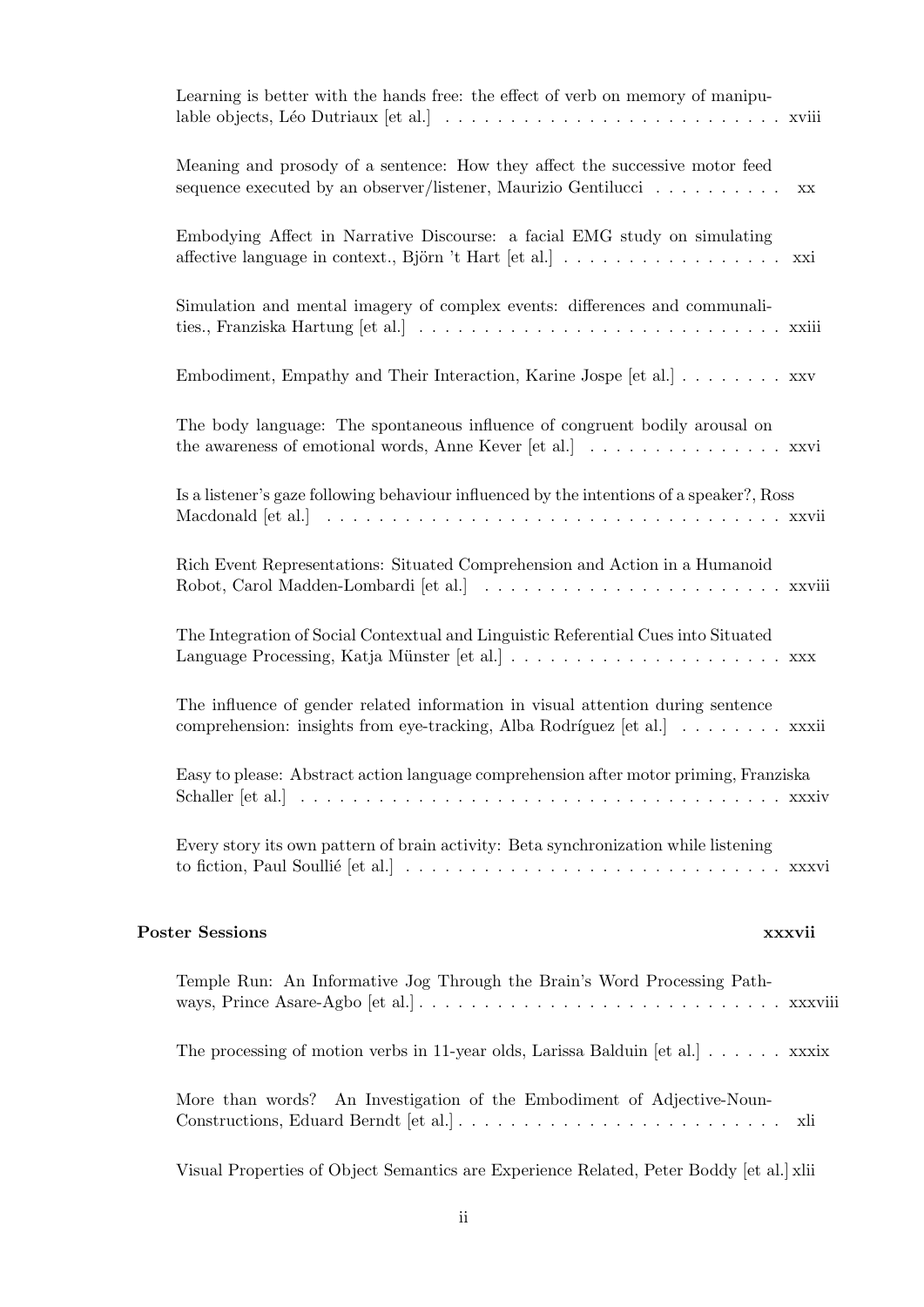| Touched by words: How tactile verbs can affect somatosensory perception?, Cécile                                                                                                          |
|-------------------------------------------------------------------------------------------------------------------------------------------------------------------------------------------|
| Releasing Strength in Imagination Constructs Implicit Association of Simulated<br>Action and Response Index, Sau-Chin Chen [et al.] xliv                                                  |
| An Embodied Cognition Approach to Studying the Impact of Negative Facial<br>Experiences on Semantic Properties of Emotional Words, Ya-Yun Chuang [et al.] xlvi                            |
| EMG-recorded hand motor response during passive action sentence processing, Melody                                                                                                        |
| Do time-related words automatically activate the mental timeline in a Stroop-like                                                                                                         |
| ERPs modulations of lexical-semantic processes during word production in con-<br>$\perp$                                                                                                  |
| Where am I in my mental model? Matching gender of pronouns and participants<br>influences perspective taking, Anne Karina Feldmeth [et al.]<br>lii                                        |
| Sensory Constraints on Perceptual Simulation in Reading, Xuefei Gao<br>liv                                                                                                                |
| Spatial distance between objects affects the interpretation of semantic similarity:<br>evidence from eye movements during spoken sentence processing, Ernesto Guerra<br>$_{\rm{lv}}$      |
| Priming of hand and foot motor reactions by reading action verbs, Anne Klepp<br>lvii                                                                                                      |
| Language induced emotional effects on self-characterization, Zoltán Kondé [et al.]<br>lix                                                                                                 |
| The role of motor simulation on the memory of objects in children: Exploring the<br>effect of posture during encoding, Julie Lebahar $[et al.] \ldots \ldots \ldots \ldots \ldots$<br>lxi |
| Orofacial electromyographic correlates of induced verbal rumination, Ladislas Nal-                                                                                                        |
| Modulatory effect of motor cortex stimulation on semantic priming, Valentina                                                                                                              |
| What did you say? Clap with one hand or clap with your both hands": Ac-<br>tion verbs comprehension is modulated by hand motor responses compatibil-                                      |
| Tracking the embodied origin of action verb meaning in early mother-child inter-                                                                                                          |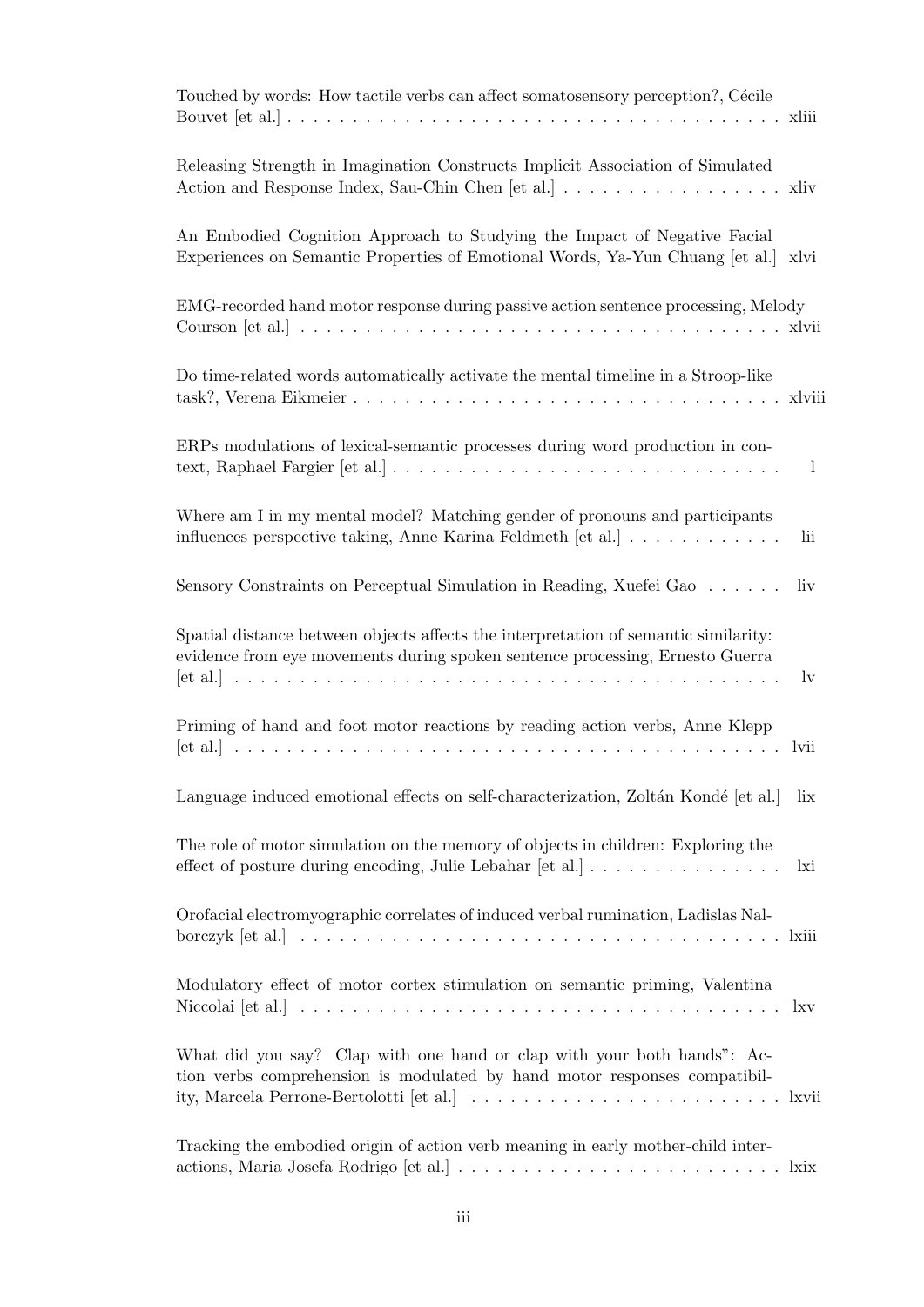| List of participants                                                                                                                                                              | lxxvi |
|-----------------------------------------------------------------------------------------------------------------------------------------------------------------------------------|-------|
| Experience-specific pitch-space associations: The role of musical expertise during<br>processing of sentences describing auditory events of different pitch heights, Sibylla      |       |
|                                                                                                                                                                                   |       |
| Get a grip: Testing for generalized effects of hand posture, David Sidhu [et al.]. kxii                                                                                           |       |
| Mental simulation during text comprehension: The impact of narrative perspective<br>on the memory of feeling and action verbs, Alix Seigneuric [et al.] $\ldots \ldots \ldots$ kx |       |

#### [Author Index](#page-78-0) lxxviii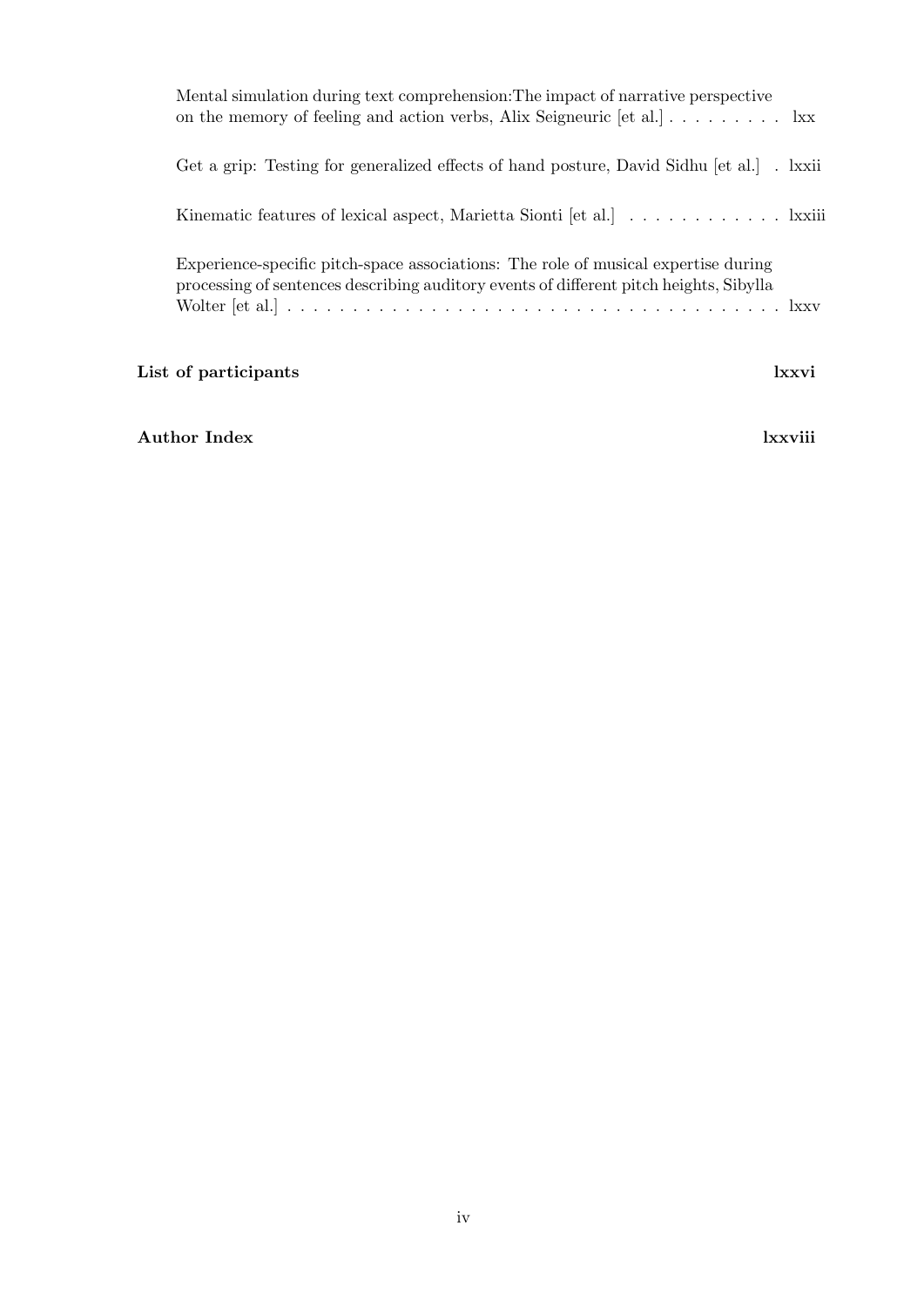# <span id="page-5-0"></span>Keynotes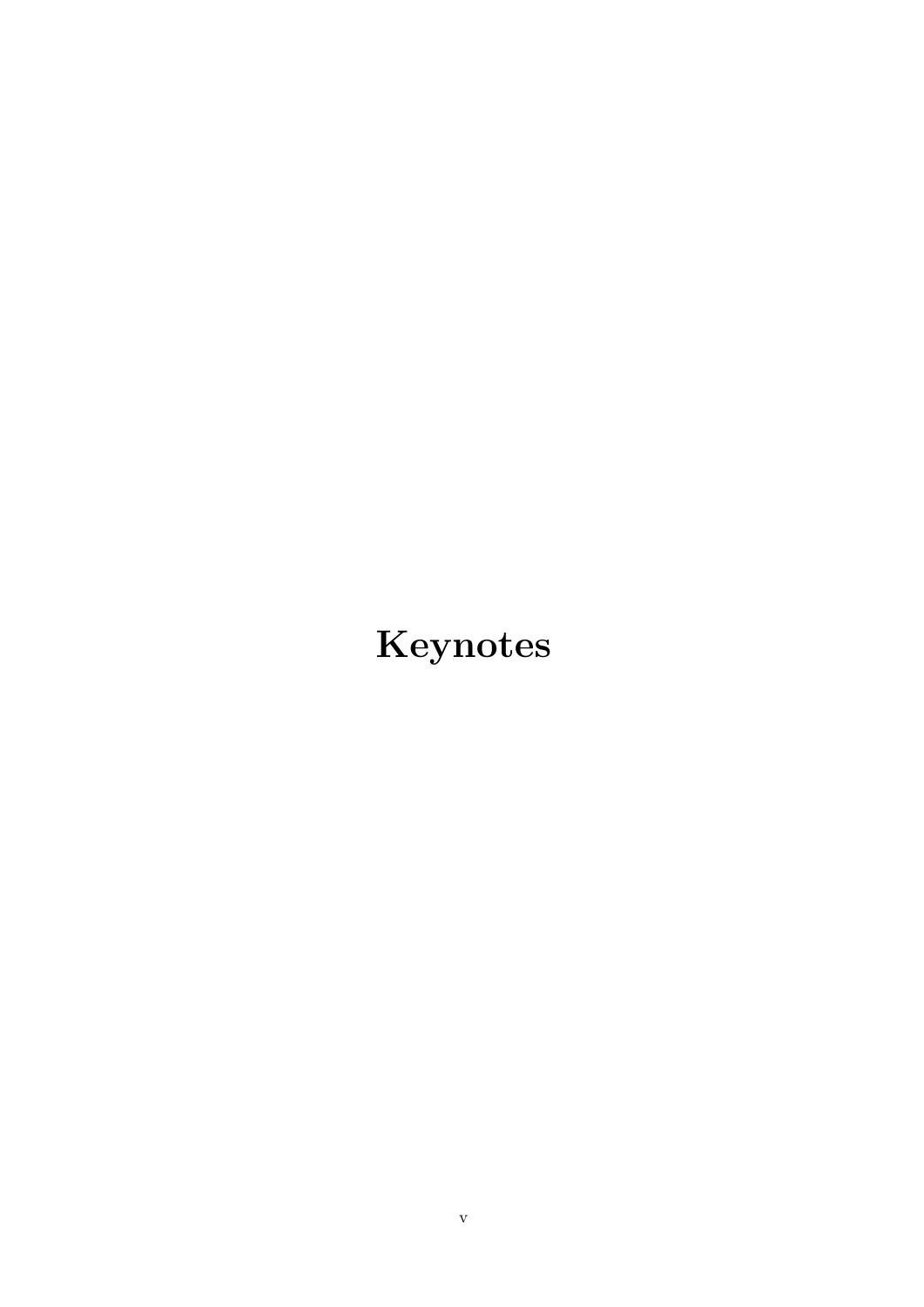### <span id="page-6-0"></span>Levels of Representation in Mind/Brain: What Good are Sensory-Motor Representations?

Alfonso Caramazza <sup>∗</sup> <sup>1</sup>

<sup>1</sup> Harvard University [Cambridge] – Massachusetts Hall Cambridge, MA 02138, United States

The notion of representation is central to the mind-brain sciences. Behavioral and neuroimaging studies have demonstrated that the sensory and motor systems are activated during cognitive and linguistic processing, encouraging the view that thought can be reduced to sensorymotor processes and representations. This view is well exemplified by current theories of action perception and interpretation, which assume that such understanding is realized through motor simulation of the perceived action. Similar arguments have been made for language processing. However, damage to sensory-motor systems does not result in conceptual or linguistic deficits, indicating a clear division between sensory-motor representations and the abstract, symbolic representations that underlie conceptual and linguistic processing. I discuss the contrasting views about the nature of representations in cognitive processing also in the light of recent neuroimaging and behavioral studies.

<sup>∗</sup>Speaker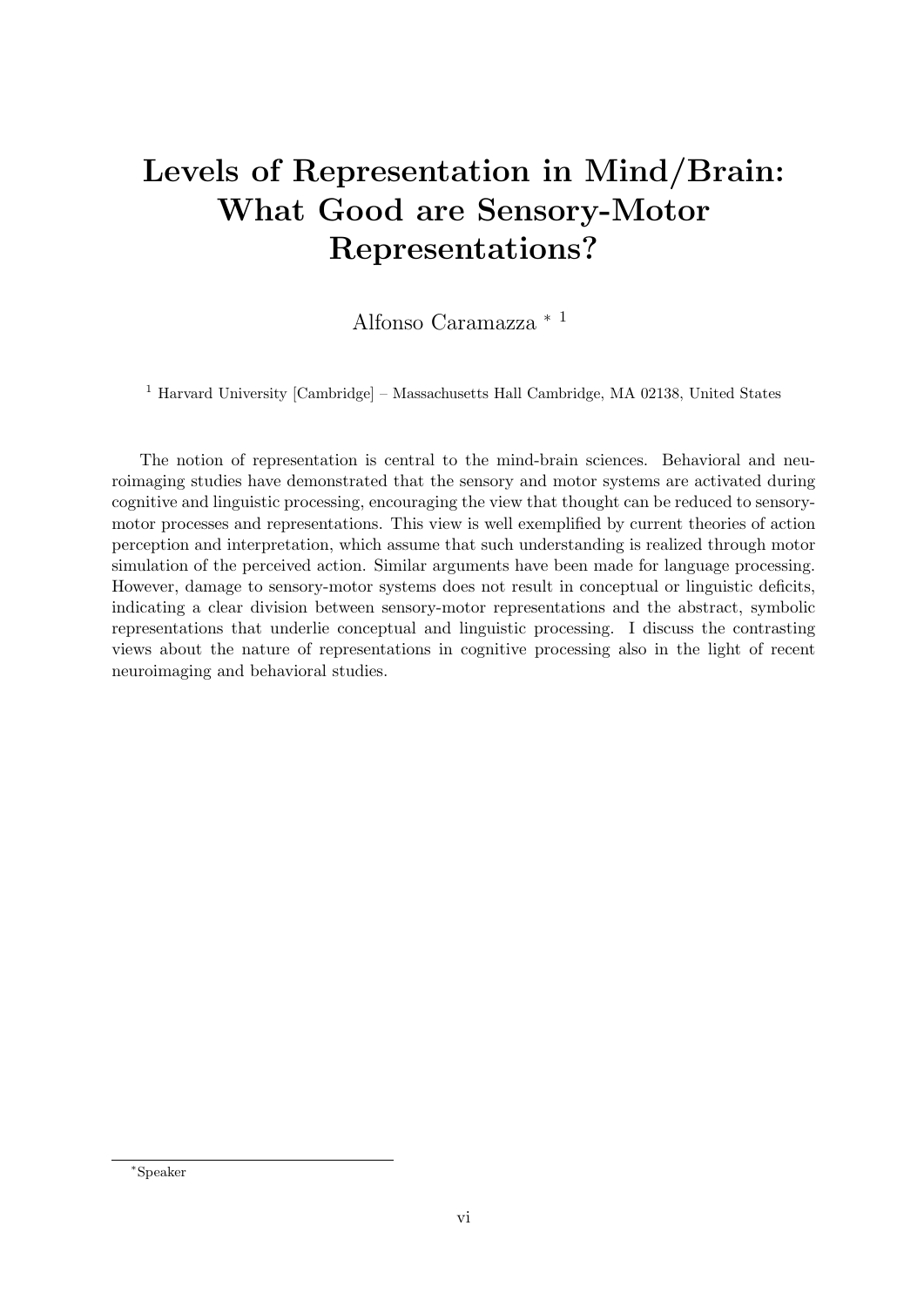#### <span id="page-7-0"></span>Mapping the sensorimotor system: from sensorimotor to language maps

Michel Desmurget <sup>∗</sup> <sup>1</sup>

 $^1$  Centre de neuroscience cognitive (CNC) – CNRS : UMR5229, Université Claude Bernard - Lyon I (UCBL) – 67 Boulevard Pinel 69675 BRON CEDEX, France

Direct electrical stimulation (DES) of the human brain has been used by neurosurgeons for almost a century now. Although this procedure serves only clinical purposes, it generates data of great fundamental interest. Had DES not been employed, our comprehension of the neural bases of sensorimotor functions and language processes would have been greatly undermined. At least, this is what I will try to demonstrate in this talk where I will discuss the unique contribution of DES for understanding language and sensorimotor organizations in humans. Based on recent evidence, I will tackle several key issues related to the existence of large interindividual variability in neural maps, the limitations of the commonly used "group averaging" procedures and the danger of neglecting the importance of neural plasticity when interpreting clinical data.

<sup>∗</sup>Speaker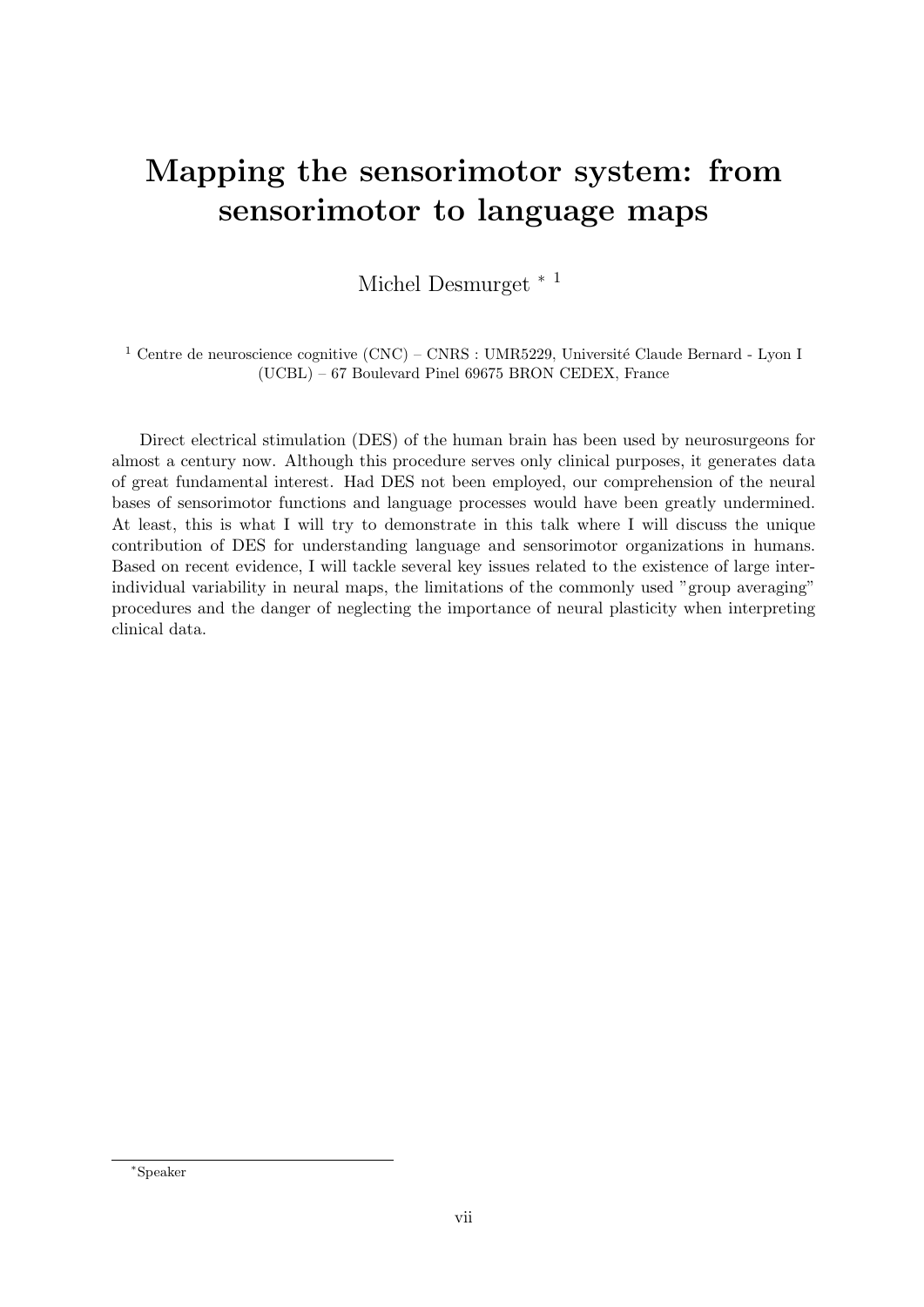#### <span id="page-8-0"></span>Language and the brain: from one century to the next, from centres to margins

Jean-François Démonet \*<sup>1</sup>

<sup>1</sup> Department of Clinical Neuroscience, CHUV University Hospital – Lausanne, Switzerland

While sustained developments of brain imaging and of a number of other brain mapping methods (e.g. cortical stimulation), as well as advances in computing neuroscience and modelling have complemented the neuropsychological approach to brain/language relationships, many aspects of the cerebral underpinnings of language functions remain unclear. Far from being overridden by functional imaging in healthy participants, the lesion-based method also have benefited from technical advances, and other lesion models have been developed especially primary progressive aphasias. From the pioneer times of the classical authors who hypothesized centers for word meaning or word images, the neuroscience of language evolved to much more comprehensive and sophisticated conceptualizations; however, the boundaries of the supposedly specific domain of language tend to be more and more uncertain regarding both the functional specificity and the precise implementation of cellular processing in the brain that support language functions.

<sup>∗</sup>Speaker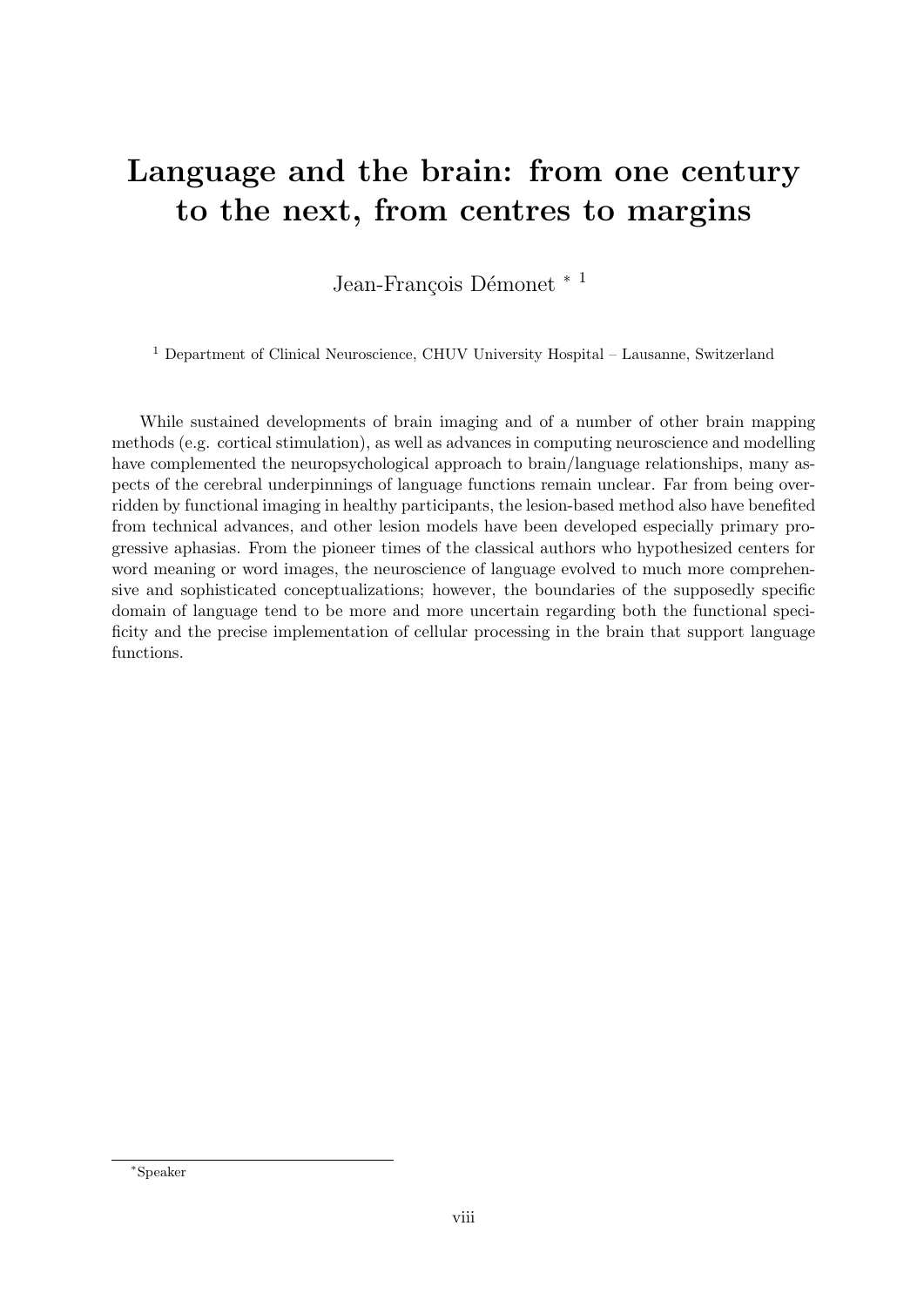#### <span id="page-9-0"></span>The Embodied Lexicon

Vyvyan Evans <sup>∗</sup> <sup>1</sup>

<sup>1</sup> Bangor University – Bangor University - Bangor -Gwynedd - LL57 2DG, United Kingdom

The emergence of simulation-based accounts of language understanding (beginning with e.g. Barsalou et al. 2008; Zwaan 2004, amongst others) has provided a promising perspective on the relationship between language and conceptual structure in facilitating linguisticallymediated meaning construction. However, these accounts have tended to largely equate semantic structure—semantic representation associated with language—with conceptual structure. This potentially confuses the respective roles of the linguistic and conceptual systems in meaning construction. In the first part of the talk I address this issue, and develop an architecture for an embodied lexicon. This builds on and extends the perspective developed under the aegis of the Theory of Lexical Concepts and Cognitive Models (LCCM Theory; Evans 2009, 2013). I argue and present evidence for thinking that there is a distinction between what I refer to as 'analogue' concepts, and 'parametric' concepts. Language encodes the latter (=lexical concepts), which provide a schematic representational format, which facilitates access to more richly-specified and embodied non-linguistic representations (=cognitive models). In the second part of the talk I provide a case study of the nature of semantic polysemy within such a framework. In particular, I consider the role and function of both non-linguistic and language-specific knowledge in giving rise to polysemy. The overall argument is that there exists a principled distinction between linguistic semantic units—lexical concepts—and non-linguistic linguistic semantic representations—cognitive models. Both conspire, together, to produce simulations during linguisticallymediated communication. However, the two types of semantic representation are qualitatively different, a distinction that is largely not understood in extant theoretical models within the psychology of language literature.

Barsalou L.W., A. Santos, W.K. Simmons and C.D. Wilson. (2008). Language and simulation in conceptual processing. In M. De Vega, A. Glenberg, and A. Graesser, A. (eds.). Symbols, Embodiment, and Meaning, 245-283. Oxford: Oxford University Press.

Evans, V. 2009. How Words Mean. Oxford Univ. Press.

Evans V. 2013. Language and Time. Cambridge Univ. Press.

Zwaan, Rolf A. 2004. The immersed experiencer: Toward an embodied theory of language comprehension. In B.H. Ross (ed.), The Psychology of Learning and Motivation, 35–62. New York: Academic Press.

<sup>∗</sup>Speaker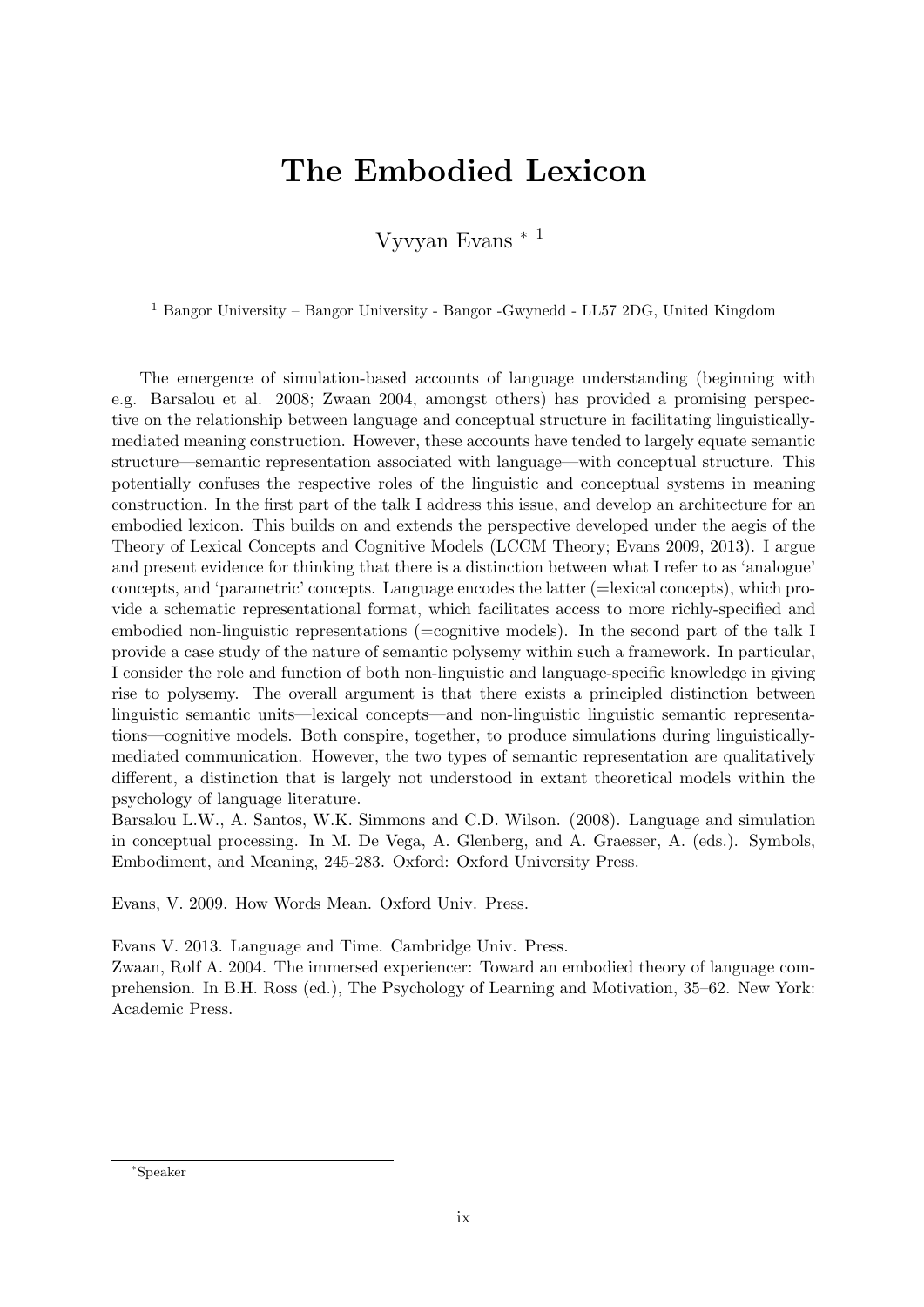## <span id="page-10-0"></span>Oral Sessions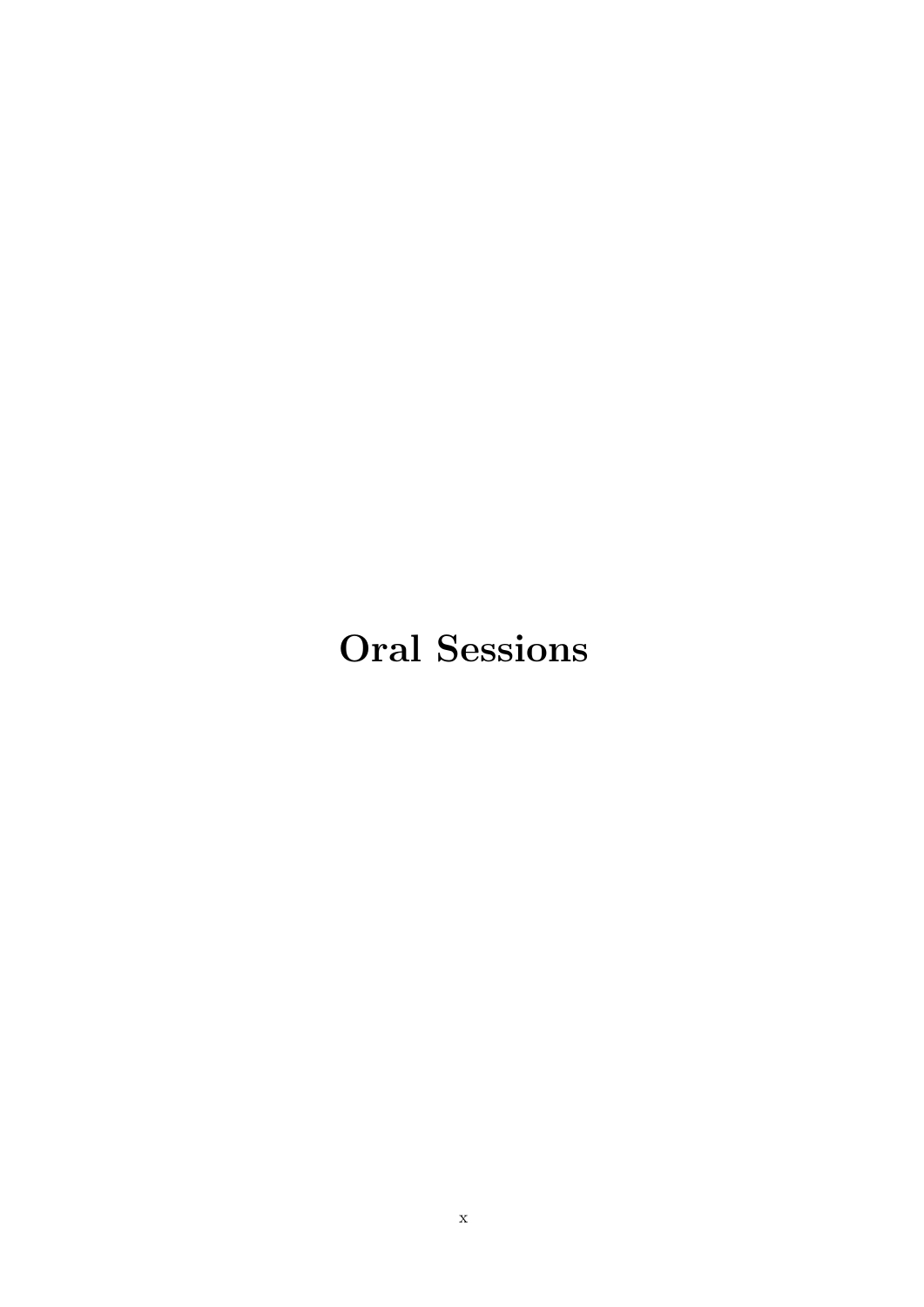### <span id="page-11-0"></span>Keeping grounded: A longitudinal study exploring immersive strategies to improve children's comprehension of narrative texts

Molly Berenhaus <sup>\*† 1</sup>, Jane Oakhill <sup>1</sup>, Jennifer Rusted <sup>1</sup>

<sup>1</sup> University of Sussex – United Kingdom

In support of the grounded nature of discourse-level comprehension, encouraging children to immerse themselves in a story's content has been found to improve their reading comprehension ability (de Koning & van der Schoot, 2013). The current study explored the long-term benefits of two immersive strategies, storyboard construction (SC) and active experiencing (AE), on children's overall comprehension of narrative texts. Fifty-six children between the ages of 9-10 participated in the study over the course of an academic year. At the beginning of the year, one third of participants learned how to use SC (the active recreation of a story using plastic cut-outs), one third learned how to use AE (to act out a story using emotional expression and movement) and one third participated in a session with no specific training. After training, participants read two short stories, using their respective strategy, and then answered a combination of emotion-based and spatial-based comprehension questions. The children who used AE performed better than the control group on emotion-based questions  $(p < .05)$  and children who used SC performed better than both of the other groups on spatial-based questions ( $p < .01$ ). The advantages were maintained, but to a lesser extent, when children used imagery-based versions of the strategies with novel stories. The differential benefits of the two strategies support the grounded, multi-dimensional nature of children's mental representations of narrative texts.

<sup>∗</sup>Speaker

<sup>†</sup>Corresponding author: [m.berenhaus@sussex.ac.uk](mailto:m.berenhaus@sussex.ac.uk)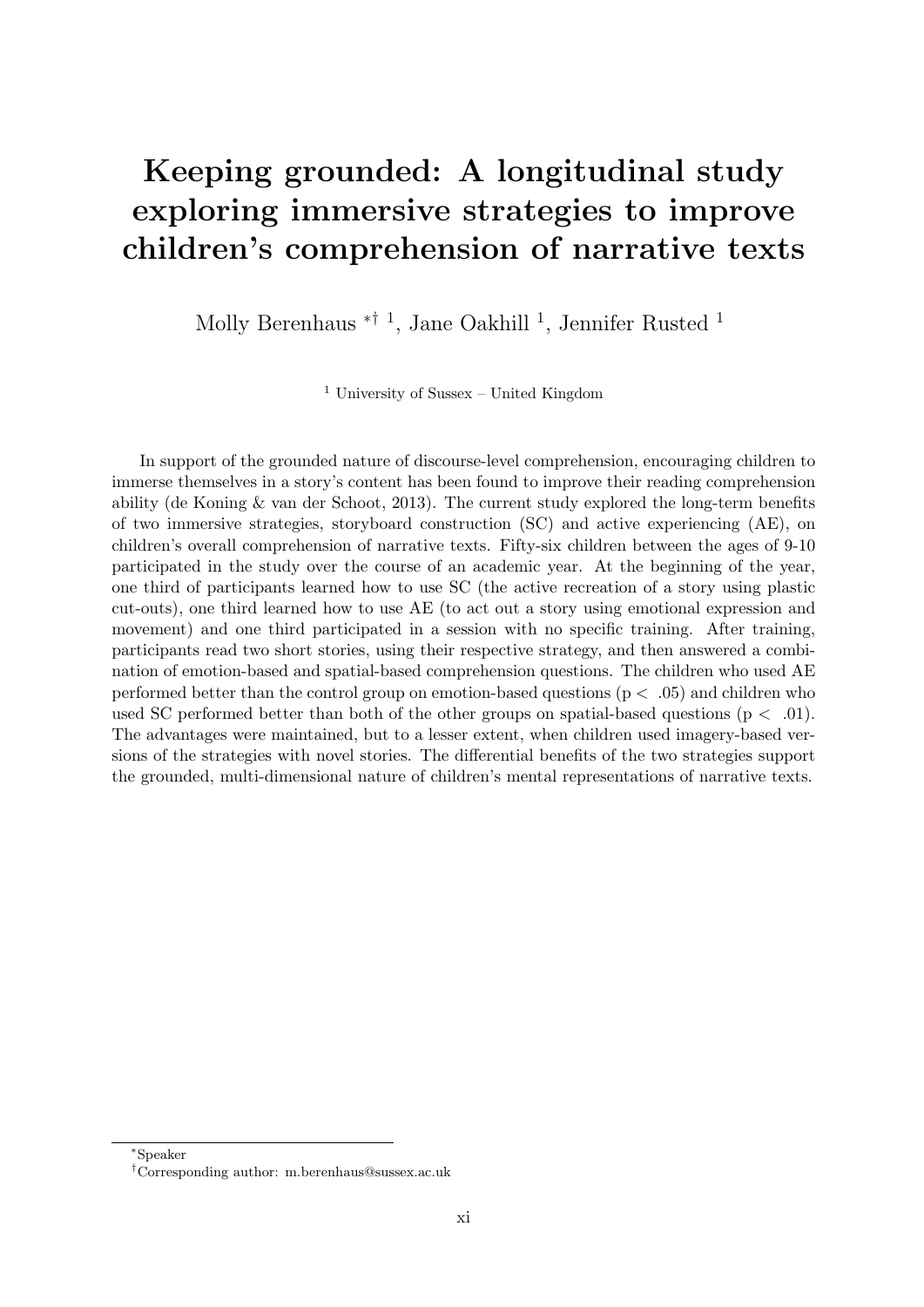### <span id="page-12-0"></span>The nature of sensorimotor facilitation by subliminal words. Embodied or disembodied?

Roberto Bottini <sup>\* 1</sup>, Madalina Bucur <sup>2</sup>, Davide Crepaldi <sup>3</sup>

<sup>1</sup> Center for Mind/Brain Sciences (CIMEC) – CIMeC - Centro interdipartimentale Mente/Cervello Palazzo Fedrigotti - corso Bettini 31, I-38068 Rovereto (TN), Italy

<sup>2</sup> University of Milan-Bicocca – Italy

<sup>3</sup> Scuola Internazionale Superiore di Studi Avanzati / International School for Advanced Studies (SISSA / ISAS) – via Bonomea, 265 - 34136 Trieste - Italy, Italy

Theories of Embodied Semantics (ES) suggest that an important and critical part of understanding what a word means consists in the re-instantiation of the sensorimotor experience related to the word's referent. Perceptual and motor areas of the brain are therefore involved in representing and accessing words meaning. Some proponents of ES have suggested that these sensorimotor activations are mandatory and highly automatic during semantic processing. This hypothesized automaticity has been recently tested using masked priming, a technique that allows to investigate unconscious semantic processing. In masked priming a word (the prime) is presented briefly between two masks (e.g.  $\# \# \# \#$ ) so that participants are not aware of its presence. Nevertheless, invisible primes (e.g. "joy") can facilitate or inhibit responses to subsequent visible target words that may be semantically congruent (e.g. "happiness") or incongruent (e.g. "sorrow"). Such priming effect provides evidence for semantic processing in very early and automatic stages of word recognition. Evidence so far seems to support the hypothesis that the semantic processing of

words necessarily draws upon underlying sensorimotor representations. That is, unconsciously presented prime words can directly influence the execution of an action on the basis of the prime long-term meaning. For instance directional actions like moving an arm upward or downward is either facilitated or inhibited by the subliminal presentation of congruent and incongruent spatial words such as "above" and "below". The fact that task-irrelevant unconscious spatial words can influence action execution has been interpreted as evidence for an early and highly automatic activation of the sensorimotor system during language processing.

In this study we cast some doubts on this conclusion. We will show how the extant evidence is weakened by two major problems:

(1) Both motor facilitation and motor inhibition elicited by congruent prime-action pairs (e.g. "up" – upward movement) is interpreted as evidence for ES, with the result that (a) contradictory findings across experiments are simply ignored or interpreted as convergent evidence; (b) in each experiment any finding different from the null hypothesis would support ES.

(2) Priming effects interpreted as "embodied" can actually be explained in disembodied terms, such as symbolic priming or simple stimulus-response associations that do not need to reach the

<sup>∗</sup>Speaker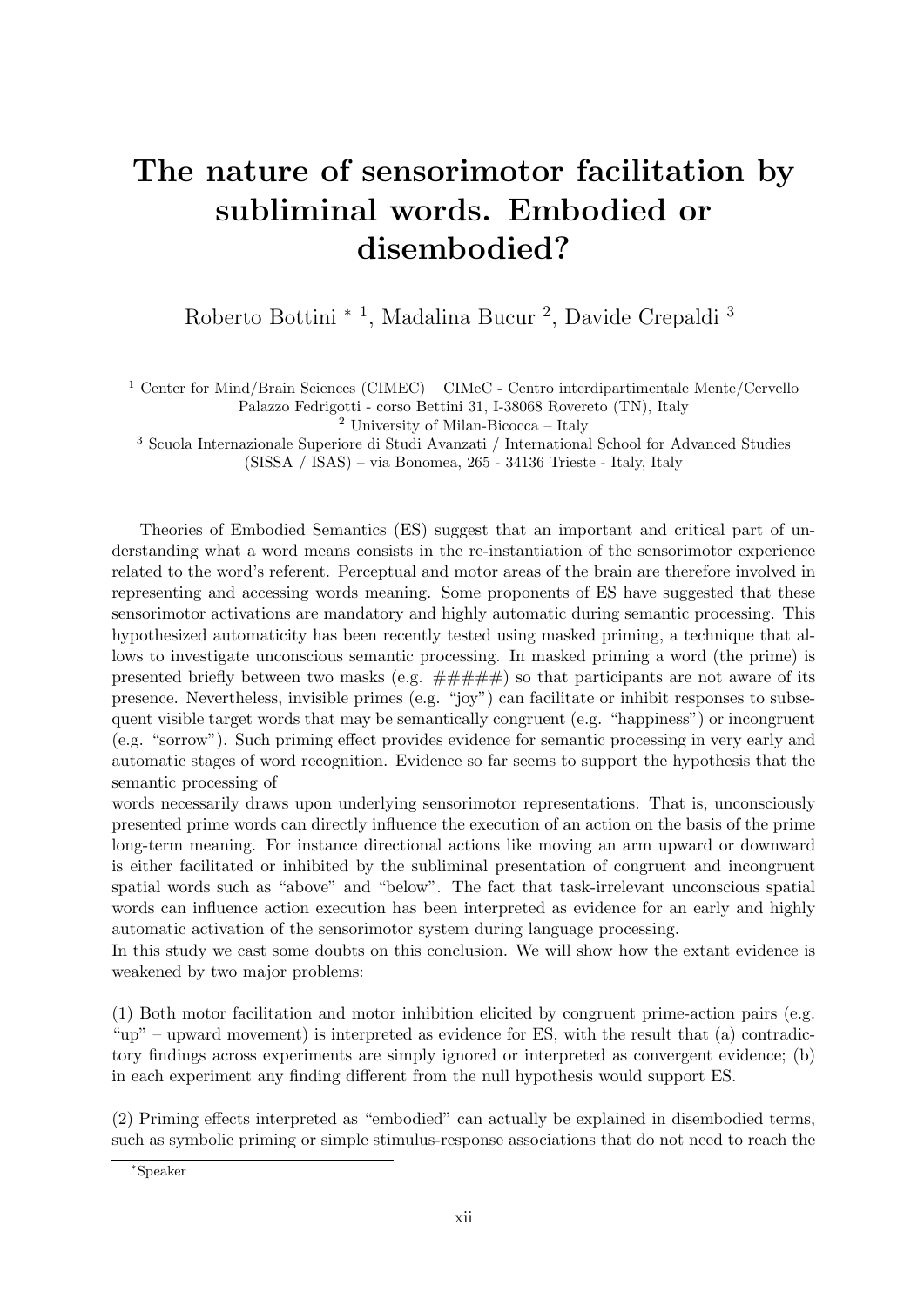semantic level of analysis.

We investigated the nature of sensorimotor modulation by subliminal words in 6 experiments. In our experiments, when a significant effect of priming was found, congruent prime-action pairs always facilitate responses and never inhibit them. Therefore, our study failed to conceptually replicate inhibitory effects interpreted as evidence for ES. Moreover, we showed that when the possibility of symbolic priming is prevented, allowing only for a genuinely embodied effect, neither facilitation nor inhibition is observed. Conversely, in the same experimental paradigm, when embodied priming is prevented and symbolic priming is allowed a facilitation effect emerges. We conclude that there is no convincing evidence that unconsciously perceived words can activate sensorimotor processes, although these words are indeed processed at the semantic level. Sensorimotor activations might need conscious access to emerge during language understanding.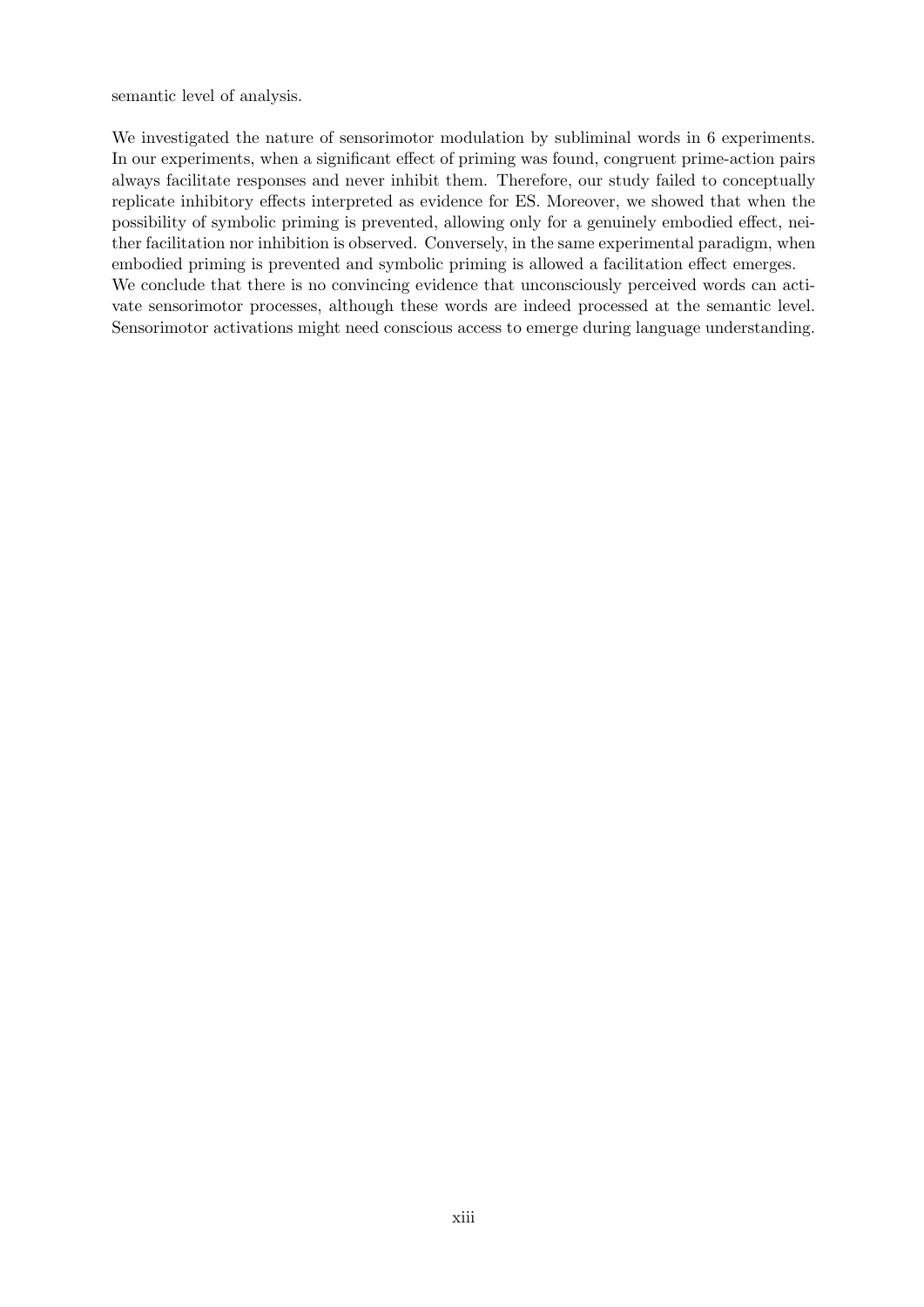#### <span id="page-14-0"></span>Embodied Numerosity and Sign Language Letters in Deaf Population

Zahira Cohen <sup>\*† 1</sup>, Shachar Hochman<sup>‡ 1</sup>, Avishai Henik <sup>1</sup>

<sup>1</sup> Ben Gurion University of the Negev  $(BGU)$  – Beer Sheva, Israel

The representation of the fingers is embodied in our cognition and influences performance in enumeration tasks. Among the deaf population the fingers are, also, a tool for communication in sign language. We examine whether the language-hand association modulates performance in fingers enumeration tasks. Previous studies have found numeric-spatial representation (i.e., the SNARC effect; Iversen et al. 2006, Chinelo et al. 2012) for sign language representation as well as for symbolic numbers. Moreover, Morford et al. (2010) found that deaf people activate signs in sign language while processing written words, and specifically that the spatial-phonology of the signed word interacts with their semantic meaning. In this study, we examined to what extent the shared use of fingers for counting and for sign language signs manifests in the embodied mental representation. We used enumeration tasks of 1) pictures of fingers, 2) dots, 3) vibro-tactile stimuli on the fingertips. We also used an unmasked priming task of written letters and numbers 4) prior to enumerating vibro-tactile stimuli and 5) prior to detecting a tactile stimulus. Preliminary results show slower reaction times when the fingers used for enumeration were congruent with the sign language letters. This pattern was found for the deaf group but not for the hearing group. We concluded that, for the deaf population, the shared use of the same finger patterns for both counting and spelling, may cause a conflict between the two embodied finger representations. This conflict indicates that there may be two competing mental structures; one for numbers and one for sign language letters, using the same fingers. References

Chinello, A., de Hevia, M. D., Geraci, C., & Girelli, L. (2012). Finding the spatial-numerical association of response codes (SNARC) in signed numbers: notational effects in accessing number representation. Functional Neurology, 27(3), 177–185.

Iversen, W., Nuerk, H. C., Jäger, L., & Willmes, K. (2006). The influence of an external symbol system on number parity representation, or what's odd about 6? Psychonomic bulletin & review, 4, 730–736.

Morford, J. P., Wilkinson, E., Villwock, A., Pinãr, P., & Kroll, J. F. (2010). When deaf signers read English: do written words activate their sign translations? Cognition, 2, 286–292.

<sup>∗</sup>Speaker

<sup>†</sup>Corresponding author: [zahiraci@gmail.com](mailto:zahiraci@gmail.com)

<sup>‡</sup>Corresponding author: [shacharh@post.bgu.ac.il](mailto:shacharh@post.bgu.ac.il)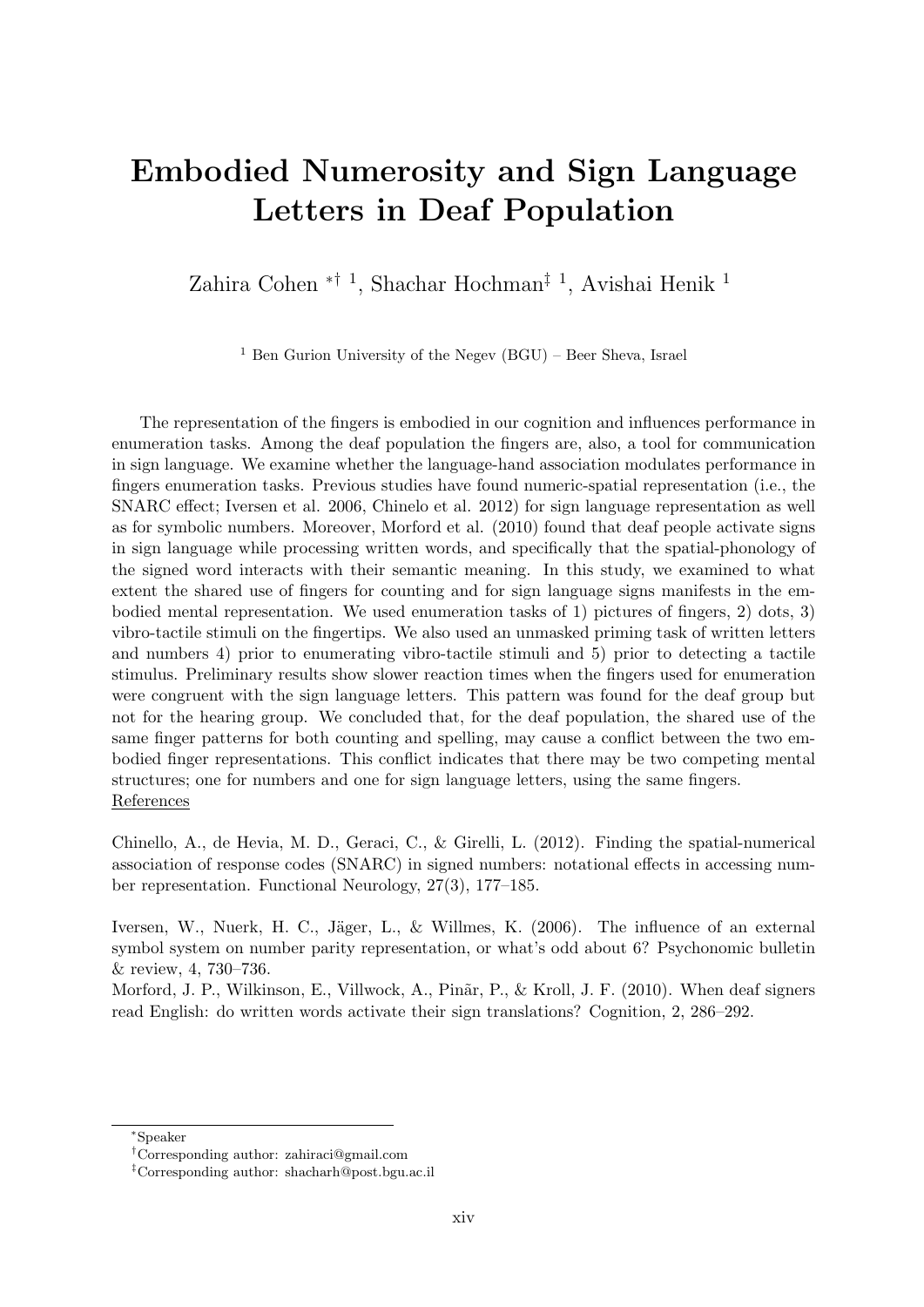### <span id="page-15-0"></span>Strongly versus weakly grounded: Why the abstract/concrete distinction isn't really helpful in language processing

Louise Connell <sup>∗</sup> <sup>1</sup> , Dermot Lynott <sup>1</sup>

<sup>1</sup> Lancaster University – Department of Psychology, Fylde College, Bailrigg, Lancaster. UK LA1 4YF, United Kingdom

Concrete words are read more quickly and accurately than abstract words, which is traditionally assumed to be due to concrete concepts possessing perceptual information that abstract concepts lack. Recently, Connell and Lynott (2012) showed that concreteness ratings are a poor reflection of the perceptual basis of concepts, and that perceptual strength (i.e., how strongly a concept's referent is experienced through its dominant perceptual modality) is a better predictor of word processing performance than concreteness, all of which casts doubt on the usefulness of "concreteness" as a theoretical construct. However, since concreteness often exerts its greatest benefit on low-frequency words, it is possible that its true predictive power, relative to perceptual strength, has not been fairly assessed to date.

In the present studies, we compare the abilities of concreteness and perceptual strength to predict response time and accuracy in lexical decision tasks across two languages: English and Dutch. Critically, we also allow concreteness (and perceptual strength) to interact with word frequency in order to capture the potential for low-frequency words to benefit more from semantic facilitation. Megastudy regression analysis of English data  $(n = 770 \text{ words})$  showed that the interaction of concreteness x frequency explained more variance in lexical decision performance than concreteness alone, but that perceptual strength (plus its interaction with word frequency) still outperformed concreteness. Moreover, the same effects emerged in analysis of Dutch data  $(n = 605 \text{ words})$ , even though we used a noisier form of perceptual strength ratings that were derived by translating norms from English. These findings suggest that so-called concreteness effects in word processing emerge from the perceptual strength of a concept's representation, and that the ontological distinction between abstract and concrete concepts is of less relevance to language processing than whether concepts are strongly or weakly grounded in perceptual experience.

<sup>∗</sup>Speaker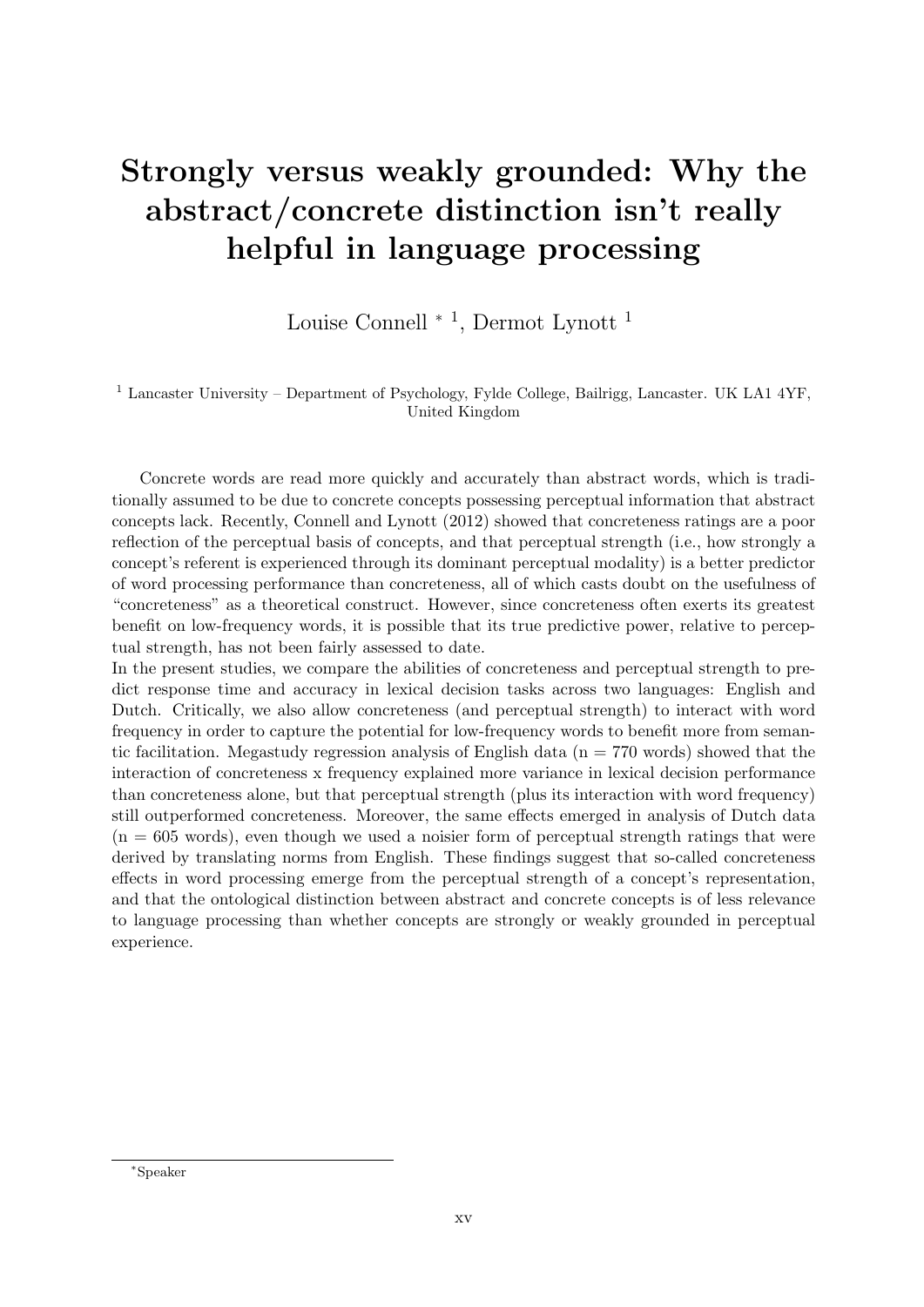## <span id="page-16-0"></span>Perceptual simulation of temperature-related language: cross-modal facilitation in a sentence-sensibility task

Czech Dawid <sup>∗</sup> <sup>1</sup>

<sup>1</sup> University of Wrocław (UWr) – Poland

The past three decades of research on embodied cognition and embodiment semantics have established a substantial body of evidence, showing that brain resources devoted to perceptual and motor processing are involved, and in fact indispensable, in language comprehension and production (see, inter alia, Kaschak et. al. 2005, Hauk et al. 2004, Aziz-Zadeh & Damasio 2008, Boulenger et al., 2009; Raposo et al. 2009, Hauk and Pulvermüller 2011). A similar connection has also been hypothesized for temperature perception and emotions (Williams & Bargh 2004, Zhong & Leordelli 2008, Cooper et al. 2014). In this regard, most psychological studies have focused on emotional judgments and non-linguistic material, while typical linguistic studies of emotions have been predominantly corpus in nature. Behavioral and imaging studies showing a clear link between the linguistic realizations of metaphors for emotions, such as PHYSICAL WARMTH IS INTERPERSONAL WARMTH, and their physical substrate are still scarce and often preliminary. Therefore, by combining the cross-modal facilitation effect with an experimental design similar to the one introduced by the widely cited study on social cognition by Williams and Bargh (2004), this paper strives to provide another piece to the embodied cognition puzzle. It attempts to investigate whether temperature perception constitutes another component of embodied simulation and whether manipulating physical temperature can affect the processing of temperature-related language. In the experiment, the participants judged the sensibility of a number of sentences (some of them temperature-related, others neutral), after putting their hand into cold or hot water. It was hypothesized that participants would react quicker in matching conditions (e.g. hot water and an expression connected with high temperature) and slower in mismatch conditions (e.g. cold water and an expression connected with low temperature). Preliminary experimental results seem to support this hypothesis.

<sup>∗</sup>Speaker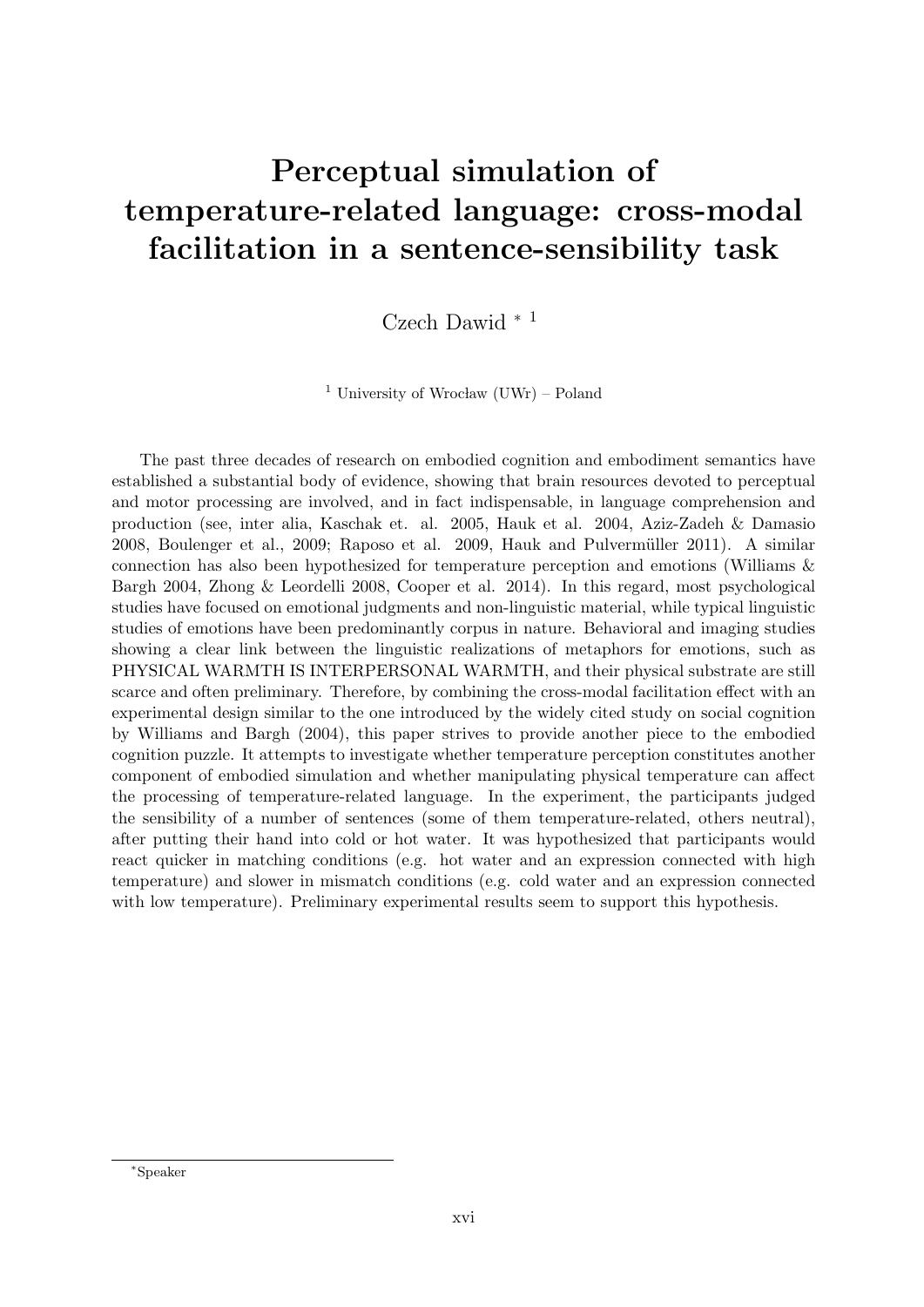### <span id="page-17-0"></span>Understanding sentential negations shares neurophysiological processes with response inhibition. A time-frequency analysis of theta rhythms

Manuel De Vega<sup>\*1</sup>, David Beltrán, Inmaculada León, Manuel Martín-Loeches, Yurena Morera, Pilar Casado

<sup>1</sup> Universidad de La Laguna (ULL) – Facultad de Psicología. Campus de Guajara. La Laguna 38205, Spain

Negations like "not" or "don't" reduce the accessibility in memory of the concepts under their scope. Moreover, negations applied to action contents (e.g., I don't write the letter) impede the activation of motor processes in the brain, inducing "disembodied" representations (Liuzza, et al. 2011; Aravena et al. 2012; Bartoli et al. 2013). These facts provide important information on the behavioral and neural consequences of negations. However how negations themselves are processed in the brain is still poorly understood. We explored the neural processes of sentential negation by means of electrophysiology. Participants read for comprehension action related sentences in affirmative or negative form ("now you will cut the bread" vs. "now you will not cut the bread"). At the time of the sentence verb presentation they received a visual cue to perform a go/nogo task. Event-related potentials (ERP) and oscillatory rhythms analysis were time-locked to the presentation of the go/nogo cue. The ERP analysis revealed enhanced N2 and P3 for the nogo trials. Convergently, the time-frequency analyses found increased power of theta oscillations picking about 300 ms after the cue onset over fronto-central electrodes for nogo trials, confirming previous findings in the literature. Most important, the P3 and the theta oscillations for nogo trials were significantly reduced in the context of negative sentences. Given the fact that the P3 and the theta oscillations are often considered as neural markers of response inhibition processes, their modulation by negative sentences strongly suggests that negation employs neural resources of response inhibition. We propose a new explanation for negations: they are embodied processes that rely on the neural machinery of action inhibition rather than being a purely symbolic operator.

<sup>∗</sup>Speaker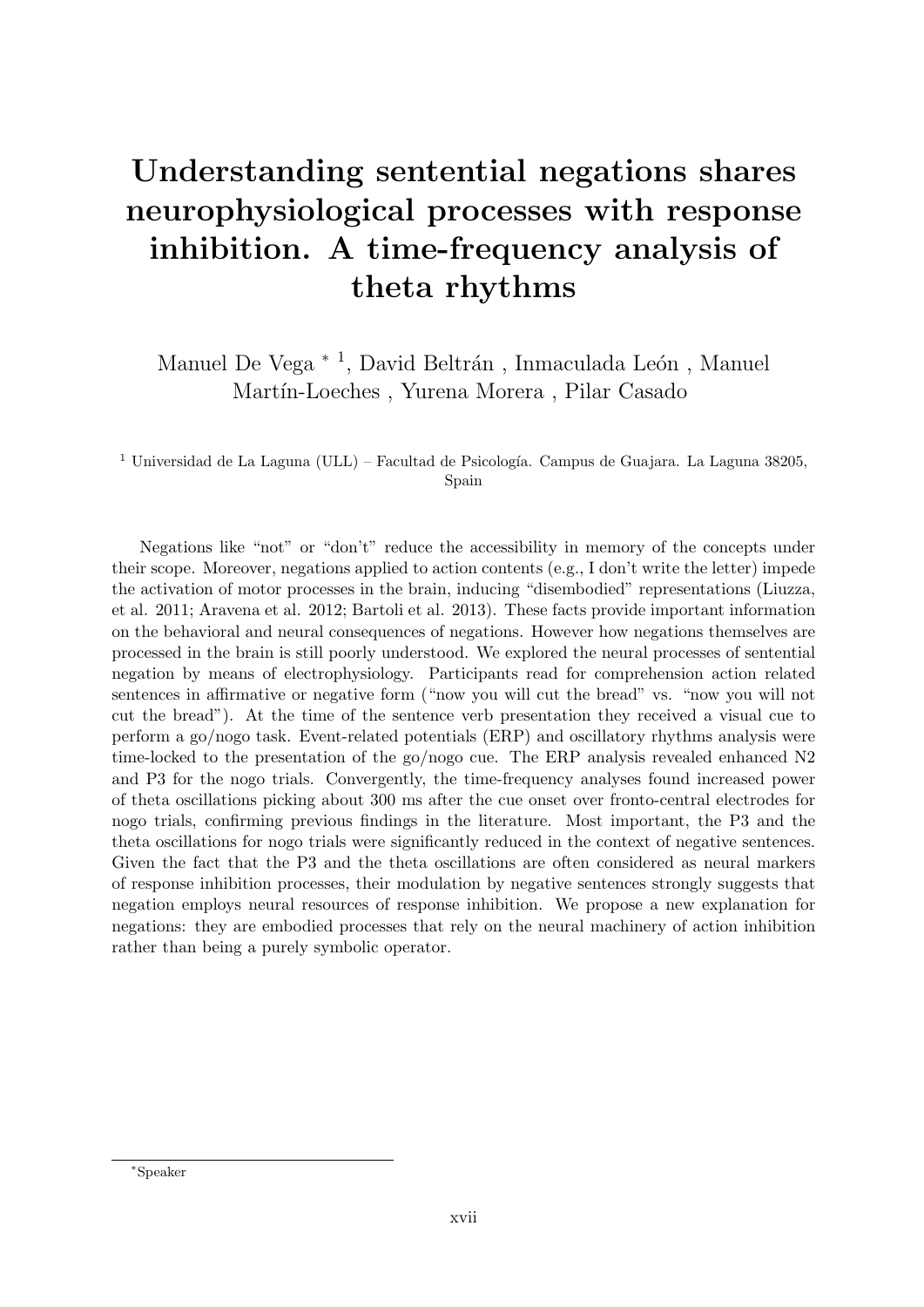#### <span id="page-18-0"></span>Learning is better with the hands free: the effect of verb on memory of manipulable objects

Léo Dutriaux <sup>\*† 1,2</sup>, Xavière Dahiez <sup>\*</sup>

 $1,2$ , Valérie Gyselinck  $*$ 

1,2,3

<sup>1</sup> Laboratoire Mémoire Cognition – Université Paris V - Paris Descartes, Inserm : UMRS894 – Institut de Psychologie, Universit´e Paris Descartes, 71 avenue Edouard Vaillant, Boulogne-Billancourt, France <sup>2</sup> Centre de Psychiatrie et Neurosciences (CPN) – Inserm : U894, Université Paris V - Paris Descartes – 2 ter Rue d'Alésia - 75014 PARIS, France

 $^3$  Laboratoire de Psychologie des Comportements et des Mobilités (IFSTTAR/AME/LPC) – IFSTTAR – 25 all´ee des Marronniers, 78000 Versailles - Satory, France

Embodied cognition claims that representations share processing resources with sensorimotor systems. More specifically, it has been proposed that language comprehension relies on an internal simulation of the meaning (e.g. Barsalou, 1999). For instance, numerous studies have shown that the processing of action-related concepts involves a motor activation similar to when the action is actually performed (for a review, see Coello & Bartolo, 2012). However, even if these studies clearly show that action-related concepts involve a motor activation, such activations may be incidental to the activation of their representations, rather than part of it (e.g., Mahon & Caramazza, 2008). Yet, in a series of experiment (Dutriaux & Gyselinck, submitted), we tried to constrain the body of the participant in order to interfere with motor simulation during the memorization of objects, by asking them to put their hands behind the back. This interfering posture decreased the memory of manipulable objects but not of nonmanipulable objects. It suggests that motor simulation has a role in motor-related concepts representations. But when it comes to human language, we do not process solely individual words, but sentences. In the embodied view of language comprehension, the understanding of a sentence relies on the mental simulation of the whole sentence meaning. The aim of the present study is to further show that the integration of a manipulation object in a sentence will modulate the motor simulation. For this purpose, 40 manipulable object names were distributed in 4 lists. Twenty verbs were selected, among which 10 were manipulation verbs (e.g., "to catch") and 10 were observation verbs (e.g., "to see"). Objects of each list were presented one by one, half with a manipulation verb (e.g., "to catch a mug"), and half with an observation verb (e.g., "to see a mug"). These sentences were presented during 3.5 s each, with an inter-stimuli interval of 1 s. Participants were instructed to memorize the sentences while adopting different postures.

<sup>∗</sup>Speaker

<sup>†</sup>Corresponding author: [leodutriaux@gmail.com](mailto:leodutriaux@gmail.com)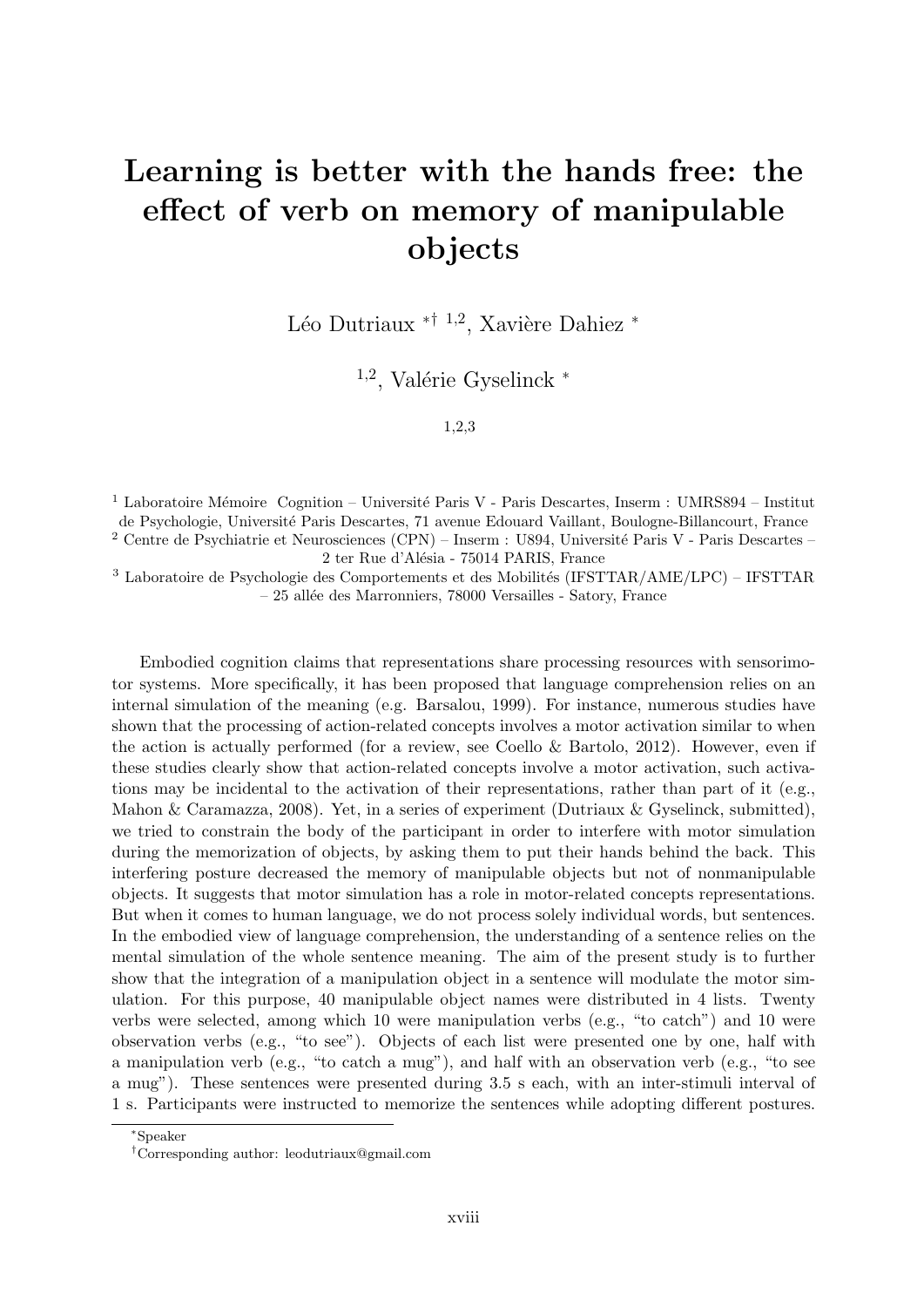They had either to put their hands on the desk, or to put their hands behind the back. After each list, participants had to perform a distractive task of two minutes, and finally a cued recall task. In this task, verbs were presented one by one, and participants had to recall the object associated with each verb. First, results confirmed that holding the hands behind the back results in a decrease of the memory of manipulable objects. Second, this effect is more important when objects are associated with a manipulation verb than when they are associated with an observation verb. This interaction suggests that the sentence is simulated as a whole, and that this simulation results in a modulation of the motor simulation of the object, and thus of the memory of the object. Therefore, those results are consistent with the ideas that representations shares processing resources with sensorimotor systems, and that comprehension relies on internal simulation of the meaning of the sentences.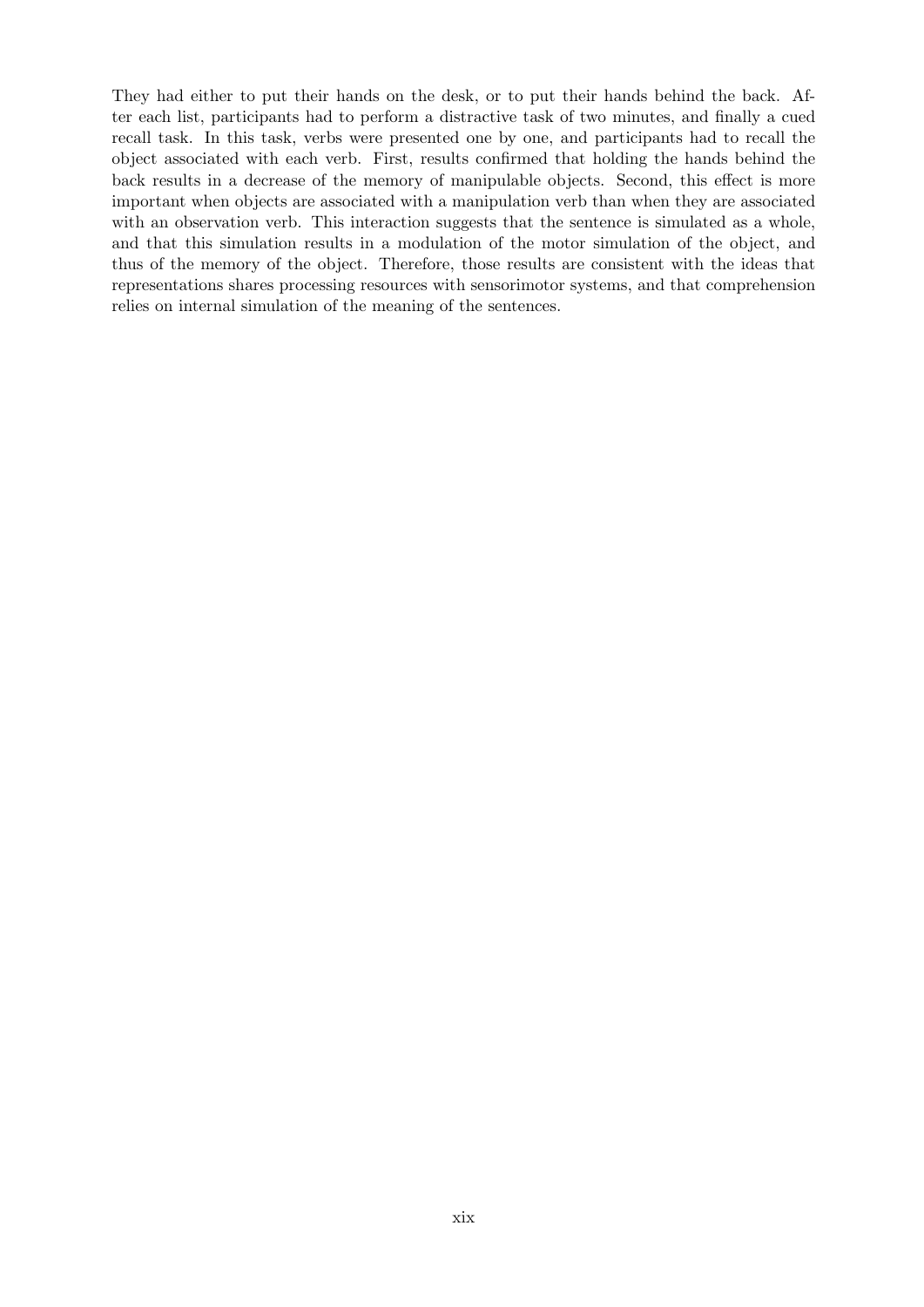### <span id="page-20-0"></span>Meaning and prosody of a sentence: How they affect the successive motor feed sequence executed by an observer/listener

Maurizio Gentilucci <sup>∗</sup> <sup>1</sup>

<sup>1</sup> Department of Neuroscience (DEPT.NEUROSCI) – via Volturno 39, Italy

Can emotional prosody of a sentence pronounced by a conspecific, affect the kinematics of a feed sequence executed by another conspecific? Are the effects of meaning comparable with those of prosody? Healthy participants, after listening to a sentence, reached-grasped and placed a sugar lump on the mouth of an individual sitting in front of the participant. The meaning as well as prosody could express happiness, anger, or no emotion. We compared congruent pairs of meaning and prosody (positive and negative) with incongruent pairs of meaning and prosody (positive or negative versus neutral). Positive compared to negative valence did not affect kinematics when meaning and prosody were congruent or meaning was only presented (i.e. the prosody was neutral). In contrast, in the case of sole prosody (the meaning was neutral), variation in reach parameters was observed comparing positive with negative prosody. Specifically, positive prosody favoured faster approaching the conspecific. The lack of an effect of meaning could be due to weak relevance of sentence meaning with the aim of the sequence (feeding). In contrast, the prosody effect could be due to activation of approaching and avoidance according to prosody positive and negative valence, the sentence meaning was neutral. Since prosody valence affected the sequence kinematics only when meaning was neutral, the data are in favour of behavioural dissociation between meaning and prosody.

<sup>∗</sup>Speaker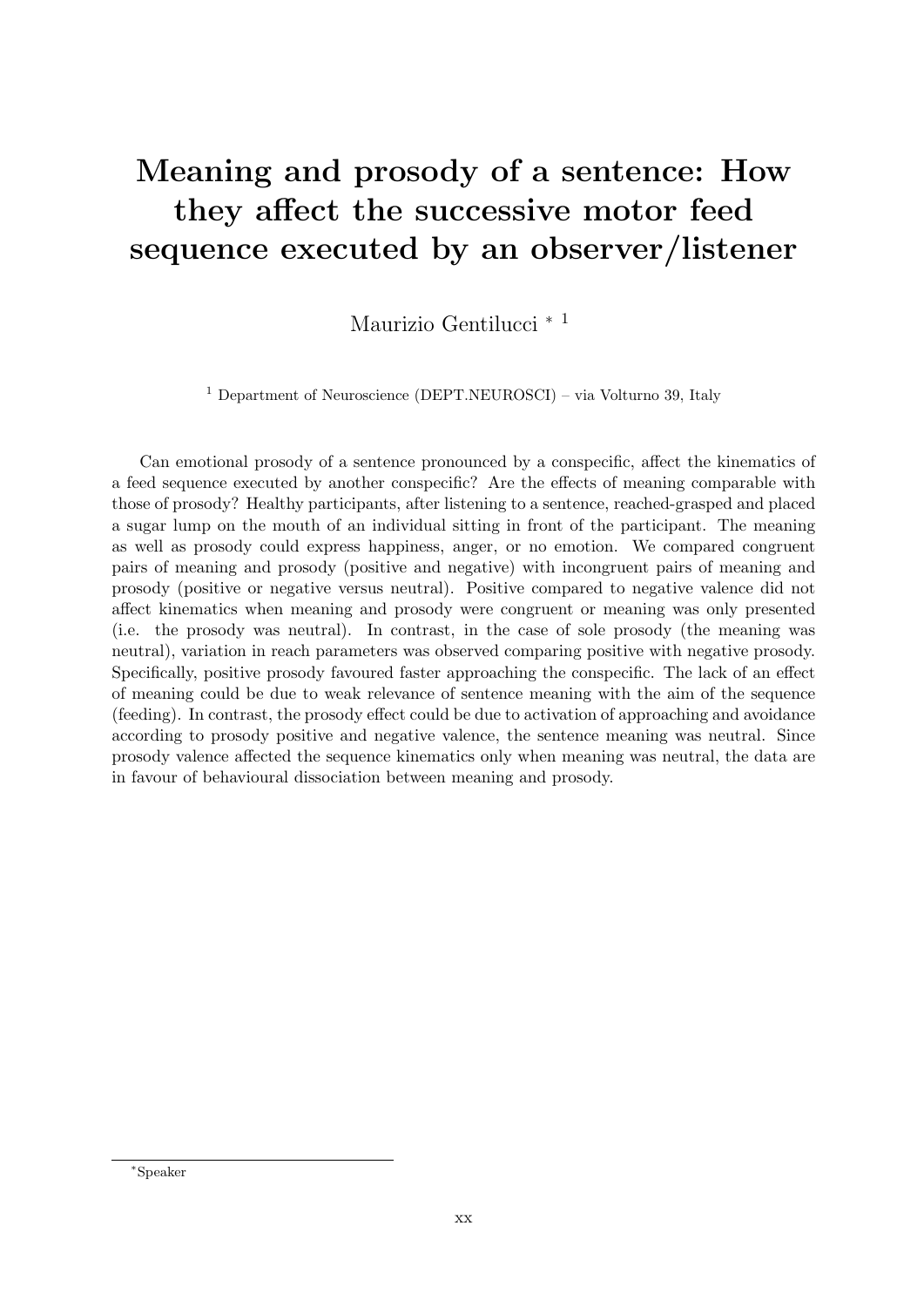#### <span id="page-21-0"></span>Embodying Affect in Narrative Discourse: a facial EMG study on simulating affective language in context.

#### Björn 't Hart <sup>\* 1</sup>, Marijn Struiksma <sup>1</sup>, Anton Van Boxtel <sup>1</sup>, Jos Van Berkum<sup>2</sup>

<sup>1</sup> Utrecht University - UU (NETHERLANDS) (UU) – Trans 10, 3512 JK, Utrecht, the Netherlands, Netherlands

 $^2$  Tilburg University [Tilburg] – PO Box 90153, 5000LE Tilburg, Netherlands

In this experiment we examine the role of facial muscle activation (fEMG) in the online comprehension of affective language. fEMG research has shown that the corrugator supercilii ('frowning muscle') is a reliable indicator of affective valence in processing all manner of stimuli, with activation indicating negative affect and deactivation indicating positive affect (e.g., Larsen, Norris, Cacioppo, 2003). Research into embodied language processing has previously used this method to show simulation effects at the lexical and phrasal level. Crucially, the inhibition of specific facial muscle activation resulted in impaired or delayed processing, suggesting a causal role in language comprehension (e.g., Foroni & Semin, 2009, Niedenthal et al., 2009, Havas et al., 2010).

The current experiment extends the work mentioned above to richer, multi-sentence narratives. Apart from increasing ecological validity, richer narratives also present interesting opportunities to explore a more complex situation, where valence is no longer unambiguously positive or negative (as in the typical lexical/phrasal level experiment), but a layered phenomenon involving different perspectives. For example, although a particular event may have positive valence for the protagonist in focus (e.g., something good happens to him or her in the story), it may in the end have negative valence for the reader (e.g., when something good happens to a character that the reader has cause to dislike).

Using fEMG, we investigated whether the simulation of a particular linguistic stimulus (such as "Mark was happy when he found out he'd won the lottery") could be influenced by the evaluative context, by having 60 participants read 64 short narratives that orthogonally contrasted protagonist valence with evaluative reader valence. In each narrative, we manipulated reader valence by depicting a protagonist as likeable or dislikeable, after which this person experienced a positive or negative event. Our hypothesis was that the likeability manipulation would tease out protagonist and reader valence and that we would see this reflected in the fEMG response. For instance, we predicted that something bad happening to a disliked character should result in a positive fEMG pattern rather than a negative one.

We used a mixed model linear regression analysis to build a growth curve model of the fEMG response; this analysis preserved information regarding the temporal development of the response. We found a significant effect of the evaluative context on the fEMG response pattern

<sup>∗</sup>Speaker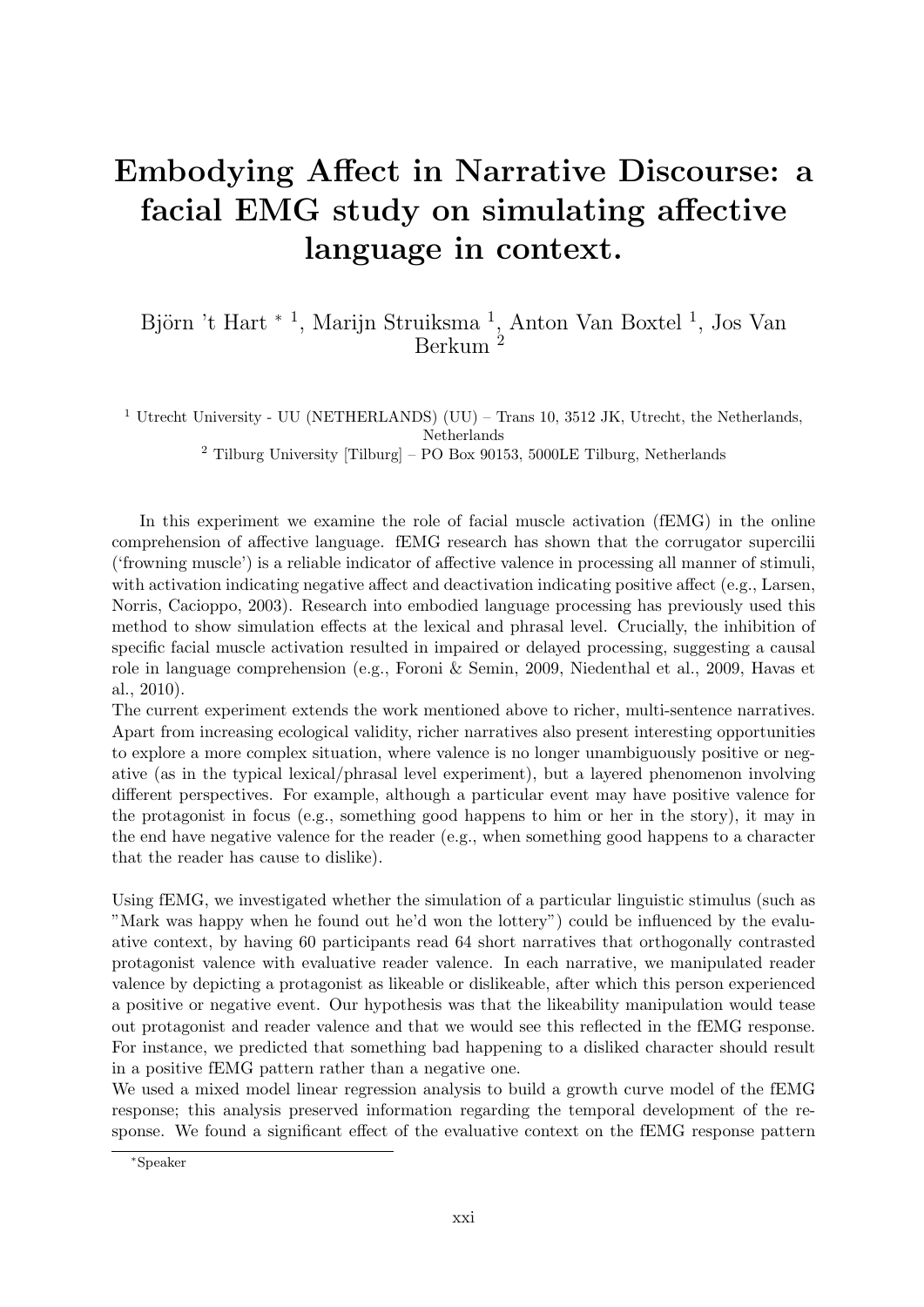at the affective event. We found that positive events resulted in increased corrugator activity (negative affect) and negative events in decreased corrugator activity (positive affect) when the character was dislikeable. Moreover, the time course of the response reveals that this influence is immediate. This result not only confirms that evaluative appraisal of affectively salient language is an integral part of language processing (e.g., schadenfreude in the case of a disliked character experiencing something negative), but also constrains ideas on how facial muscles are involved in language processing at the protagonist level.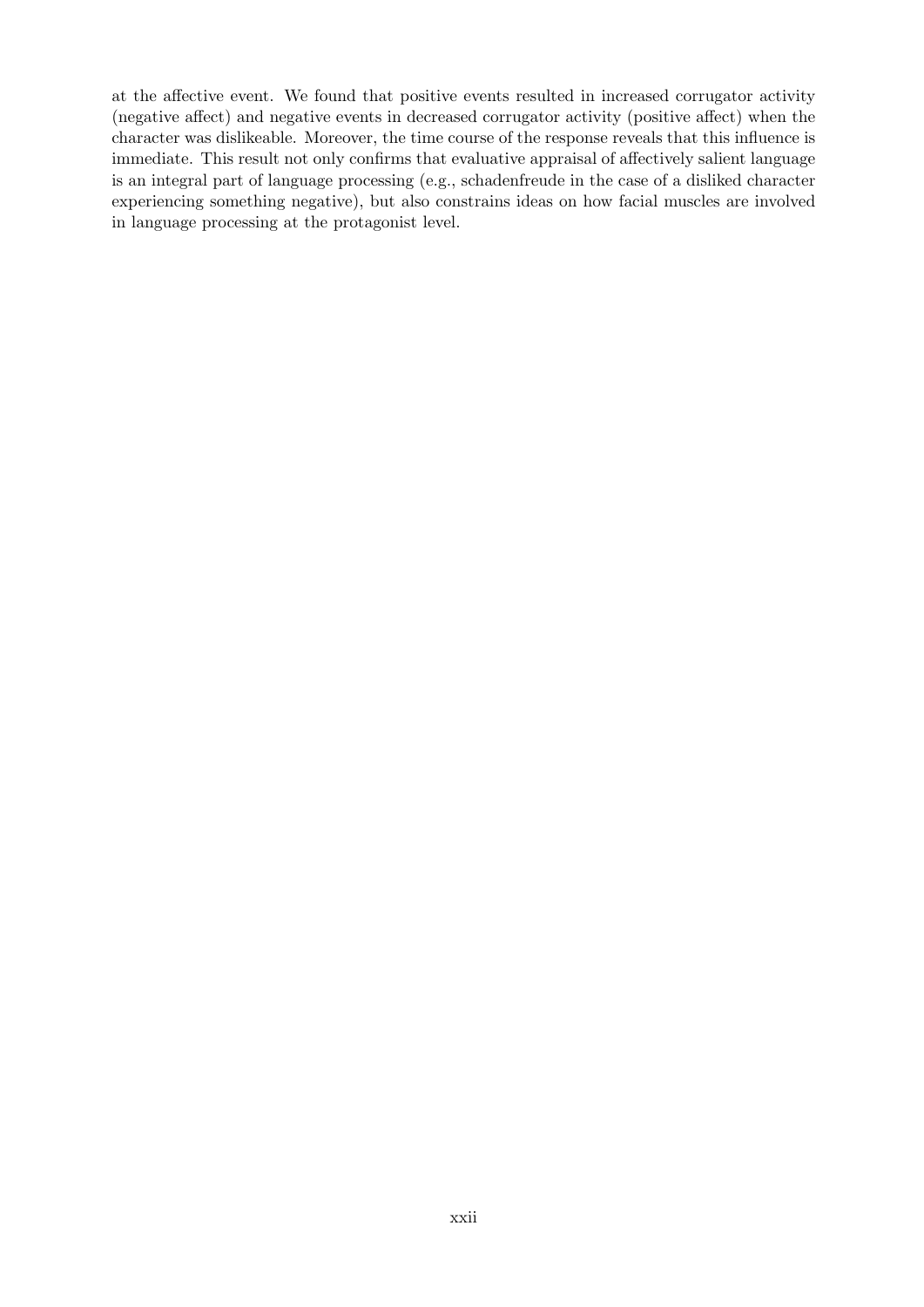#### <span id="page-23-0"></span>Simulation and mental imagery of complex events: differences and communalities.

Franziska Hartung <sup>∗</sup> <sup>1</sup> , Peter Hagoort <sup>2</sup>,<sup>3</sup> , Roel Willems <sup>3</sup>,<sup>4</sup>

<sup>1</sup> Max Planck Institute for Psycholinguistics (MPI for Psycholinguistics) – Wundtlaan 1 6525 XD Nijmegen The Netherlands, Netherlands

<sup>2</sup> Radboud University Nijmegen, Donders Institute for Brain, Cognition and Behaviour – Netherlands <sup>3</sup> Max Planck Institute for Psycholinguistics – Netherlands

<sup>4</sup> Donders Institute for Brain, Cognition and Behaviour – Radboud University Nijmegen – P.O. Box 9101 6500 HB Nijmegen The Netherlands, Netherlands

How do our brains construct a narrative when reading fiction? The nature of mental representations, e. g., when comprehending language is a highly debated issue. Despite sometimes being considered controversial, effects of mental simulation are a robust and frequent finding in neuroimaging and behavioral research. Yet, which underlying processes those effects reflect is a matter of dispute. It is often assumed that simulation is a reduced form of mental imagery. However, experimental evidence suggests that imagery and simulation do not necessarily recruit the same brain regions (Willems et al 2009).

It is reasonable to assume that simulation plays a relevant role in language comprehension at the discourse level, where more complex information needs to be integrated in order to construct situation models. Moreover, contextually embedded information is likely to decrease variance between subjects in event representations, e.g. throwing without context can activate very different action representations, while throwing a dart or throwing a tennis ball reduces the probability that subjects activate different types of events. Especially stories seem to be highly appropriate to test simulation in language comprehension, as they promote situation model construction and deep-level processing while warranting adequate similarity across individuals.

In the present study, we used functional MRI to investigate simulation during natural listening to literary stories compared to mental imagery in 1st and 3rd person perspective. First, subjects  $(N=60)$  listened to two literary stories without a specific task. Then, they listened to the stories again and were asked to 'imagine being the main character' (1st person imagery) and 'imagine being an uninvolved observer' (3rd person imagery) in two subsequent runs. A baseline condition with unintelligible speech was used to subtract irrelevant activation for all conditions in the data analysis. The order of tasks was counterbalanced across participants. In the analysis, we used an event related design with action and mentalizing events as canonical examples of simulation to compare brain activations in natural comprehension with imagery.

The results show partial overlap of the brain regions activated in simulation and imagery. Listening shows recruitment of additional areas in frontal and temporal regions compared to the two imagery tasks, whereas activation patterns during mental imagery averaged across perspective are to a large degree included in the network active when subjects listen to a story without task. Looking at 1st and 3rd person perspective imagery separately reveals a more differentiated

<sup>∗</sup>Speaker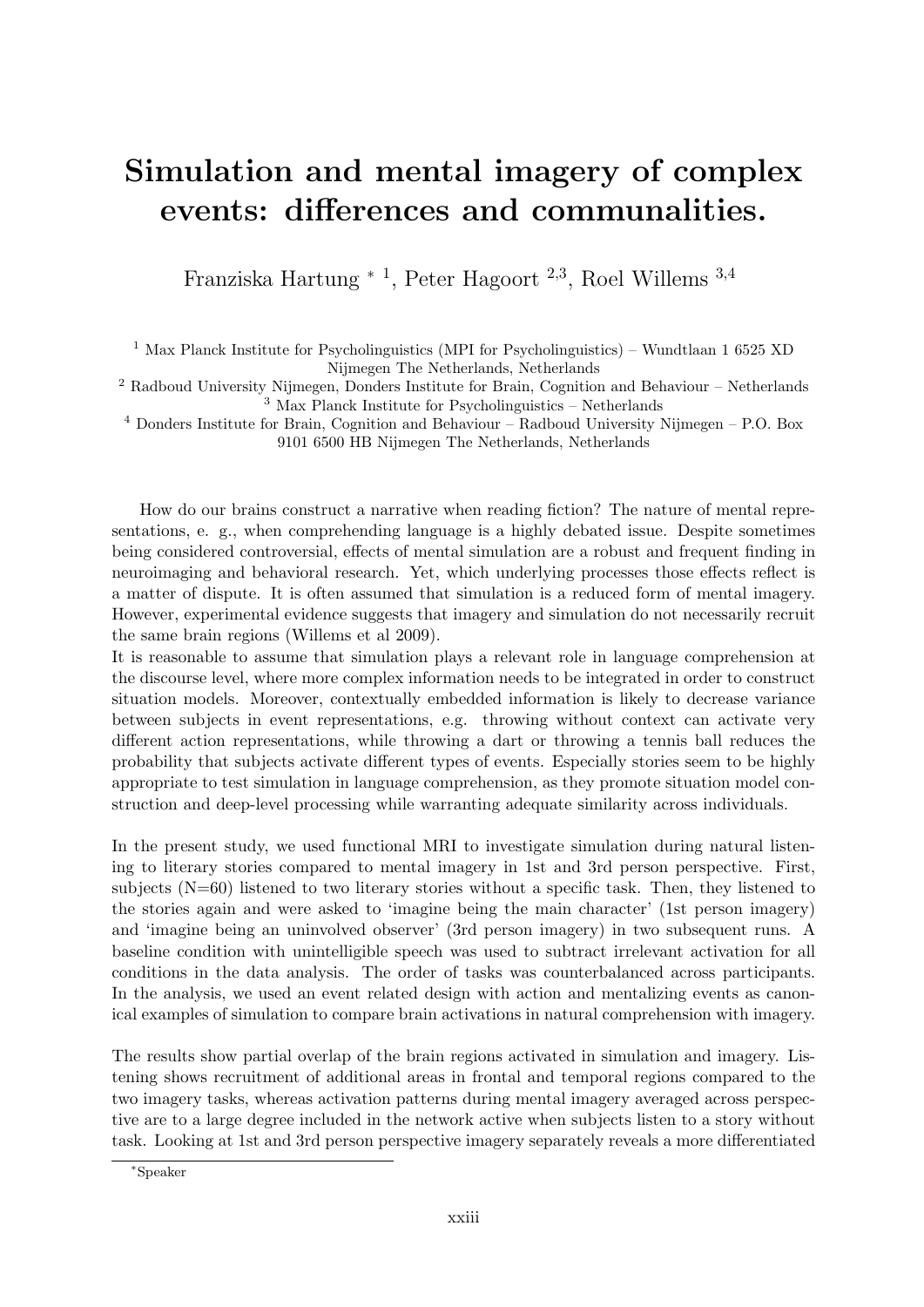picture: 1st person imagery shares substantial overlap in activation with listening, whereas in 3rd person imagery temporal regions are less pronounced and additional left posterior middle frontal regions are recruited. Comparing the two imagery conditions confirms this finding that 1st person imagery is more associated with temporal regions while 3rd person imagery is more associated with posterior middle frontal regions in story comprehension.

Our results give evidence that simulation in language processing partially overlaps with mental imagery. Simulation during natural story comprehension shows a more global network distribution whereas imagery tasks recruit specific areas. Moreover, participants seem to prefer 1st person perspective when engaging with stories without task requirements.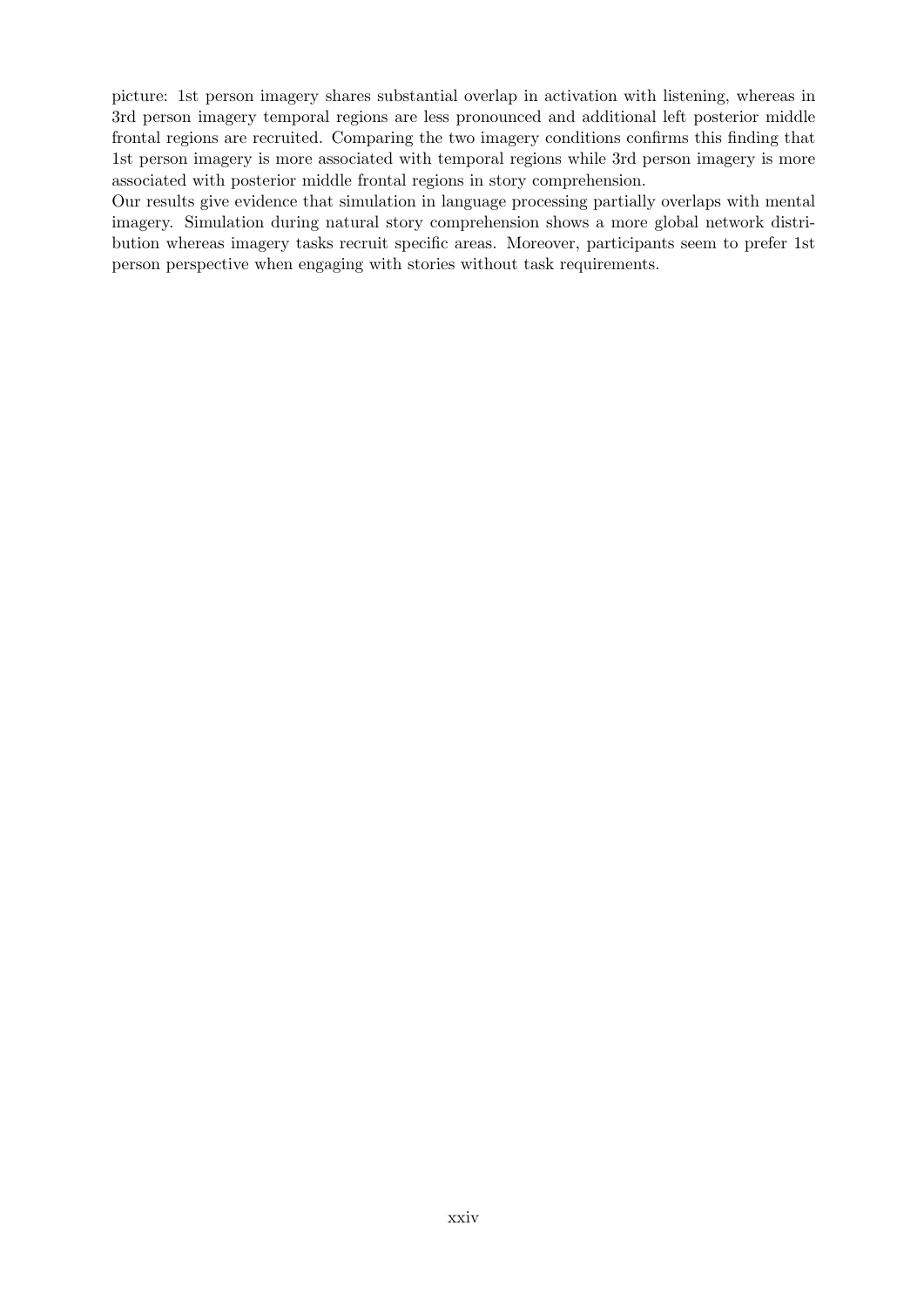#### <span id="page-25-0"></span>Embodiment, Empathy and Their Interaction

Karine Jospe ∗† <sup>1</sup> , Michal Lavidor <sup>1</sup>

<sup>1</sup> Department of Psychology and The Gonda Multidisciplinary Brain Research Center, Bar Ilan University, Israel (BIU) – Max and Anna Webb st. Ramat Gan Israel, Israel

Research suggests that the mirror neuron system plays a part in both empathy and embodiment mechanisms. In the current study, we tried to understand where empathy and embodiment interact, hypothesizing that restricting the embodiment will impair performance in a gesture recognition task, and that empathy levels will modulate this effect. Sixty participants with various empathy scores performed a semantic decision task of hand gesture comprehension under restricted and unrestricted hand conditions. As expected, empathetic participants performed better under the unrestricted condition. Interestingly, however, participants with low empathy significantly improved their performance under the restricted hand condition. This selective interaction suggests that empathy modulates individual differences in the way people employ embodiment. We hypothesized that for participants with low empathy scores, restricting the hand movement enhanced attention to their motor area and thus facilitated the embodiment process. Under this hypothesis we used transcranial direct current stimulation (tDCS) to activate the motor area, aiming to replicate the hand restriction effects. Sixty additional participants were divided to three groups; 20 participants received anodal stimulation over the C1 area, 20 participants received anodal stimulation over the C3 area, that served as a control site as we included a control task of facial emotion recognition, and 20 received sham stimulation. The results showed that for participants with low empathy scores, stimulation of the C1 area facilitated hand gesture recognition, and C3 stimulation facilitated facial emotion recognition. As expected, the same stimulation, inhibited the performance of the high empathy participants, in the corresponding tasks. We argue that empathetic people use embodiment efficiently when observing gestures and facial expressions, while this ability is impaired for people with low empathetic scores. However as our results suggest, motor training and stimulation might improve impaired embodiment representations.

<sup>∗</sup>Speaker

<sup>†</sup>Corresponding author: [karinejospe@gmail.com](mailto:karinejospe@gmail.com)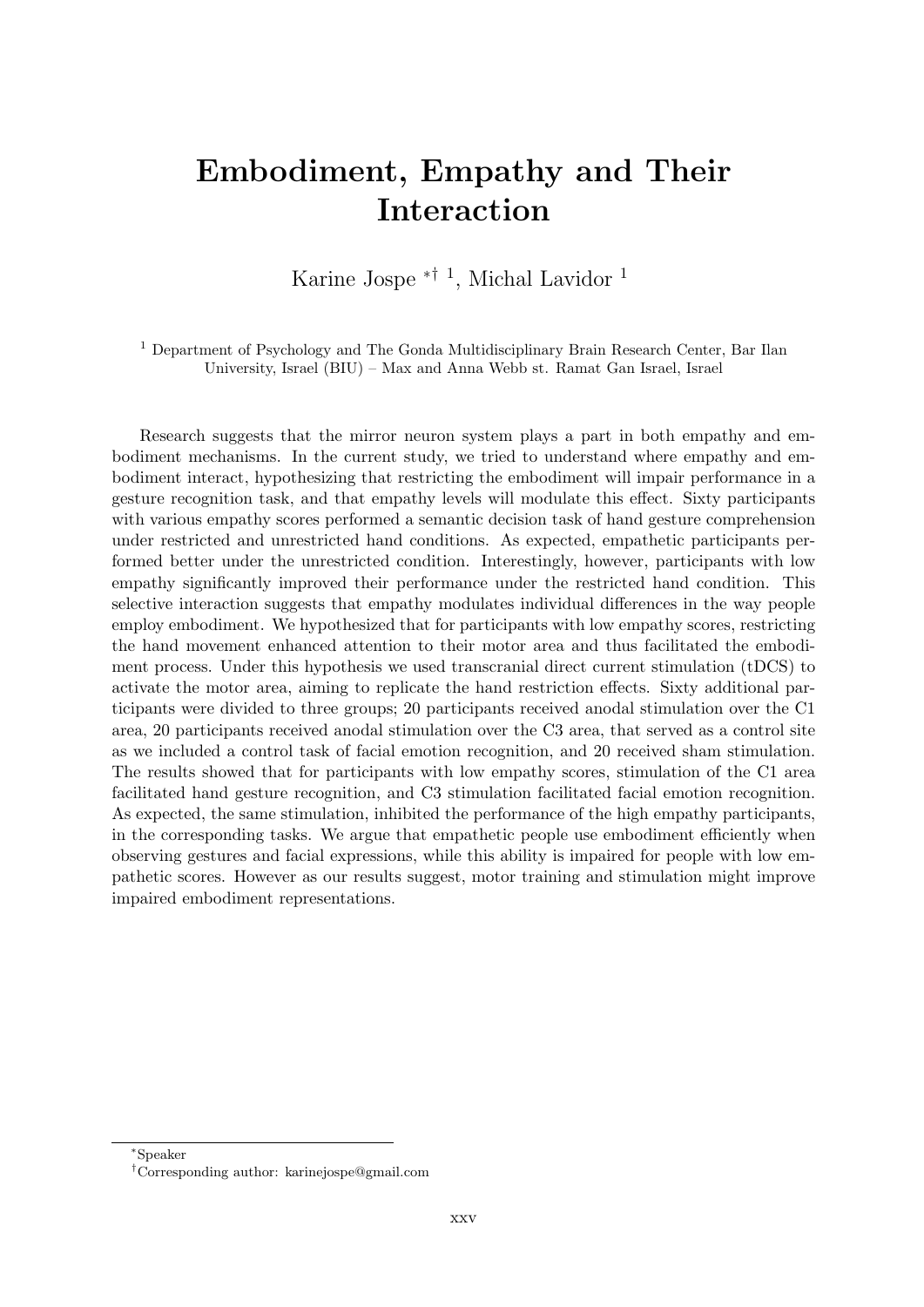### <span id="page-26-0"></span>The body language: The spontaneous influence of congruent bodily arousal on the awareness of emotional words

Anne Kever ∗† <sup>1</sup> , Delphine Grynberg <sup>2</sup> , Martial Mermillod <sup>3</sup> , Carole Fantini <sup>4</sup> , Nicolas Vermeulen‡ <sup>2</sup>

<sup>1</sup> Université Catholique de Louvain (UCL), Institut de recherche en sciences psychologiques (IPSY) (UCL) – Belgium

<sup>2</sup> Université Catholique de Louvain (UCL), Institut de recherche en sciences psychologiques (IPSY) – Belgium

<sup>3</sup> Université Grenoble Alpes, LPNC CNRS – Université Grenoble Alpes – France

 $4$  Université Libre de Bruxelles (ULB), Center for Social and Cultural Psychology – Belgium

Nowadays, the idea of a reciprocal influence of physiological and psychological processes seems to be widely accepted. For instance, current theories of embodied emotion suggest that knowledge about an emotion concept is not reducible to an abstract description but involves simulations of bodily experienced emotional states relevant to the concept. In line with this framework, the present study investigated whether actual levels of physiological arousal interact with the processing of emotional words.

Participants performed 2 blocks of an attentional blink task, once after a cycling session (increased physiological arousal) and once after a relaxation session (reduced physiological arousal). Concretely, participants were asked to detect and report two target words (T1 and T2) presented for 67 ms each among a series of nonword distractors. The SOA between target words was set to 268 ms. T1 were always neutral (e.g., chair) whereas T2 were either neutral, high arousal (e.g., orgasm, herpes) or low arousal (e.g., friend, tear) words. Results revealed that increased physiological arousal led to improved reports of high arousal T2 words, while reduced physiological arousal led to improved reports of low arousal T2 words. Neutral T2 remained unaffected by the arousing conditions. These findings emphasize that actual levels of physiological arousal modulate the cognitive access to arousal (in-) congruent emotional concepts, and suggest a direct grounding of emotion knowledge in our bodily systems of arousal.

Of interest too, results showed that heart rate variability measures (i.e., RMSSD and HF index) significantly correlated with the magnitude of the observed interaction between the physiological arousal condition (cycling vs. relaxation) and the type of words reported (high arousal vs. low arousal vs. neutral). Heart rate variability provides information about autonomic flexibility and thereby represents a physiological index of emotion regulation ability. Consequently, it can be assumed that better capacities for adaptive and regulated emotional responding are related to better detection of emotionally arousing stimuli that are congruent with ones level of physiological arousal.

<sup>∗</sup>Speaker

<sup>†</sup>Corresponding author: [anne.kever@uclouvain.be](mailto:anne.kever@uclouvain.be)

<sup>‡</sup>Corresponding author: [nicolas.vermeulen@uclouvain.be](mailto:nicolas.vermeulen@uclouvain.be)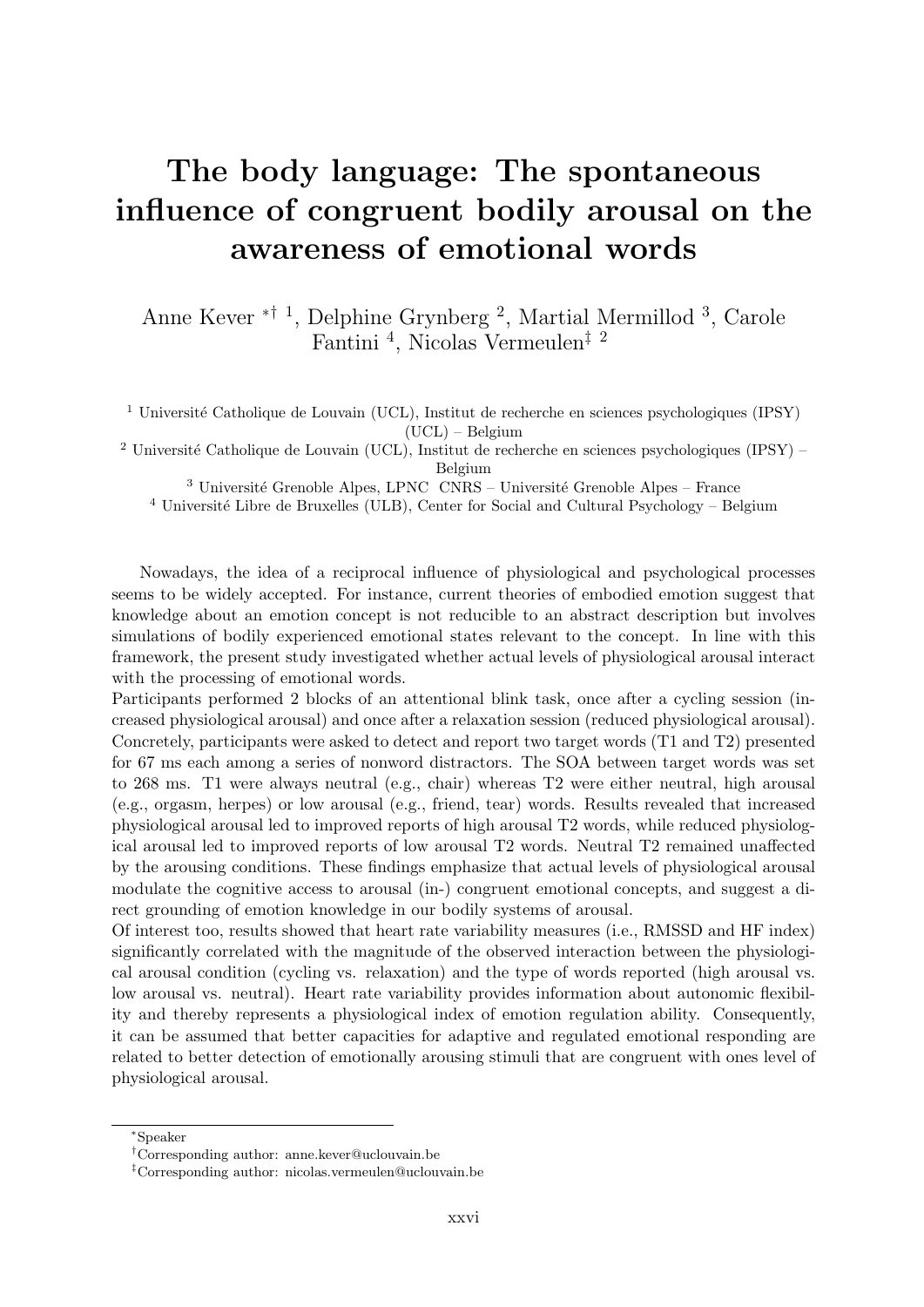#### <span id="page-27-0"></span>Is a listener's gaze following behaviour influenced by the intentions of a speaker?

Ross Macdonald <sup>∗</sup> <sup>1</sup> , Maria Staudte

 $1$  Universität des Saarlandes – Universität des Saarlandes Campus D-66123 Saarbrücken, Germany

Humans have a tendency to follow gaze cues. Gaze cues affect our understanding of a speaker's intentions and thus our interpretation of their utterances (Nappa et al., 2009). However, it is not clear if the opposite effect also occurs; do perceptions of a speaker's intentions influence the utilisation of their gaze cues? We manipulated the intention of a gaze-cue-provider during a search task to investigate this question. In an eye-tracking study, 48 participants viewed videos of a woman gazing at two of eight objects, while a male voice referred to two objects. After each video, participants answered a question concerning one of the objects (target). We informed 24 participants that the woman was listening to the same sentences and carrying out the same memory task (shared intention), and informed the other 24 that she was listening to different sentences and carrying out a different task (distinct intention). The first gaze and noun cued the same non-target object. However, we manipulated whether or not the second gaze and language cues were to the target.

We divided our analysis into three sections: 1) looks to the face (an indicator of gaze seeking), 2) looks to the gazed at object (an indicator of gaze following) and 3) performance in the memory task (an indicator of indirect behavioural benefit from our conditions). The face fixation duration and time to first fixate the face were not affected by language, gaze or intention (all ps > .160). However, of the trials with looks to the face, more participants fixated the gazer's face after the first gaze cue in the shared intention condition  $(p=0.017)$  suggesting they may have been seeking out the gazer's cues.

Fixation duration on the gazed at object was longer when language was congruent with gaze  $(p=0.019)$ , but intention condition had no effect  $(p=.984)$ . There were fewer trials with fixations to the gazed at object in the shared intention condition, but this difference was not significant  $(p=.101)$ . For overall question accuracy, there was no significant effect of intention  $(p=.289)$ . However, for colour questions only, gaze cues to the target increased accuracy when language cued a competitor in the shared intention condition  $(p=.031)$ , but not the distinct intention condition (p> .999). This suggests that gaze cues in the shared intention condition were used more than cues in the distinct intention condition. Some of our measures showed an effect of intention, but others did not. While these results may appear to suggest very little effect of intention on gaze seeking and following, it is possible that the difficulty of the memory task and the subtlety of the intention manipulation masked some potential intention effects. We are currently conducting a follow-up study using a simpler task and a clearer intention manipulation to address this possibility.

<sup>∗</sup>Speaker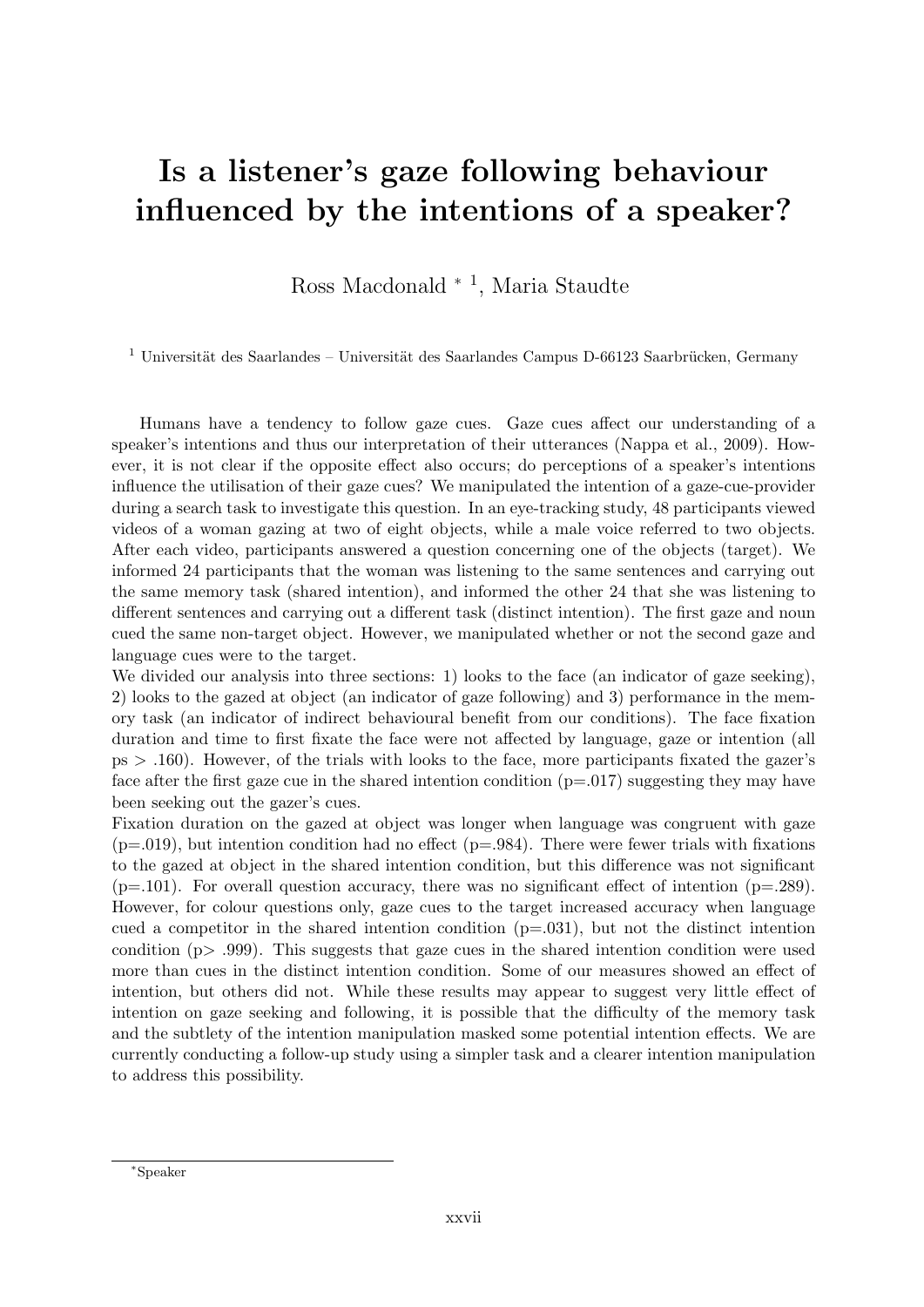### <span id="page-28-0"></span>Rich Event Representations: Situated Comprehension and Action in a Humanoid Robot

Carol Madden-Lombardi <sup>\*† 1</sup>, Grégoire Pointeau <sup>2</sup>, Anne-Laure Mealier <sup>2</sup>, Peter Dominey<sup>1</sup>

<sup>1</sup> INSERM U846 Stem Cell Brain Research Institute (SBRI) – Institut National de la Santé et de la Recherche Médicale - INSERM, Université de Lyon, Centre National de la Recherche Scientifique -CNRS – Inserm U846 - Stem Cell and Brain Research Institute Integrative Neuroscience Robotics 18, avenue du doyen Jean L´epine 69675 Bron cedex, France

<sup>2</sup> INSERM U846 Stem Cell Brain Research Institute (SBRI) – Institut National de la Santé et de la Recherche Médicale - INSERM, Université de Lyon – Inserm U846 - Stem Cell and Brain Research Institute Integrative Neuroscience Robotics 18, avenue du doyen Jean Lépine 69675 Bron cedex, France

Research on humans suggests that representations are perceptual and dynamic simulations of experience, and subtle distinctions in the words we choose can have a significant impact on these simulations. While semantic features of verbs (e.g. speed, location, manner of action) have been shown to have important consequences for human representations, they are not often considered in the cognitive architecture of artificial agents. Because robots rarely take into account these linguistic features, their event representations are invariant and lack precision in temporal structure and event focus, often resulting in awkward human-robot communication. The present study showcases the integration of representational features such as temporal adverbs (quickly, slowly) and spatial adverbs (north, south, eat, west, center) into an iCub humanoid robot, yielding richer and more dynamic event representations.

In the current experiment, the iCub learned the meaning of temporal and spatial modifiers through situated human-robot interaction. The iCub was exposed to 50 action-sentence pairs in which a human experimenter described an action ("I slowly pushed the cube south, I put the mouse to the north quickly") while performing that action on a tactile table. The iCub used a reservoir network model of language processing (Hinaut and Dominey, 2013) to comprehend the sentences. Upon perceiving the actions performed by the human experimenter, prior experience allowed the iCub to map the known agents, actions, and objects to their appropriate word counterparts in the sentence, but novel spatial and temporal modifiers were not understood. The iCub recorded two dimensions of the perceived event: temporal (the event onset and offset times) and spatial (displacement vectors and endpoint locations of objects moved on the tactile table). After all 50 action-sentence pairs were presented, the iCub attempted to resolve the meaning of unknown modifier words in the temporal domain by computing the difference between the durations for events mentioning the unknown word vs. all events. If a significant difference was found (as was the case for the temporal adverbs, quickly and slowly) this duration information, shorter or longer than average, became the "meaning" of the modifier. If no significant difference was found, the iCub attempted to resolve the meaning in the spatial domain. If a significant

<sup>∗</sup>Speaker

<sup>†</sup>Corresponding author: [Carol.Madden@inserm.fr](mailto:Carol.Madden@inserm.fr)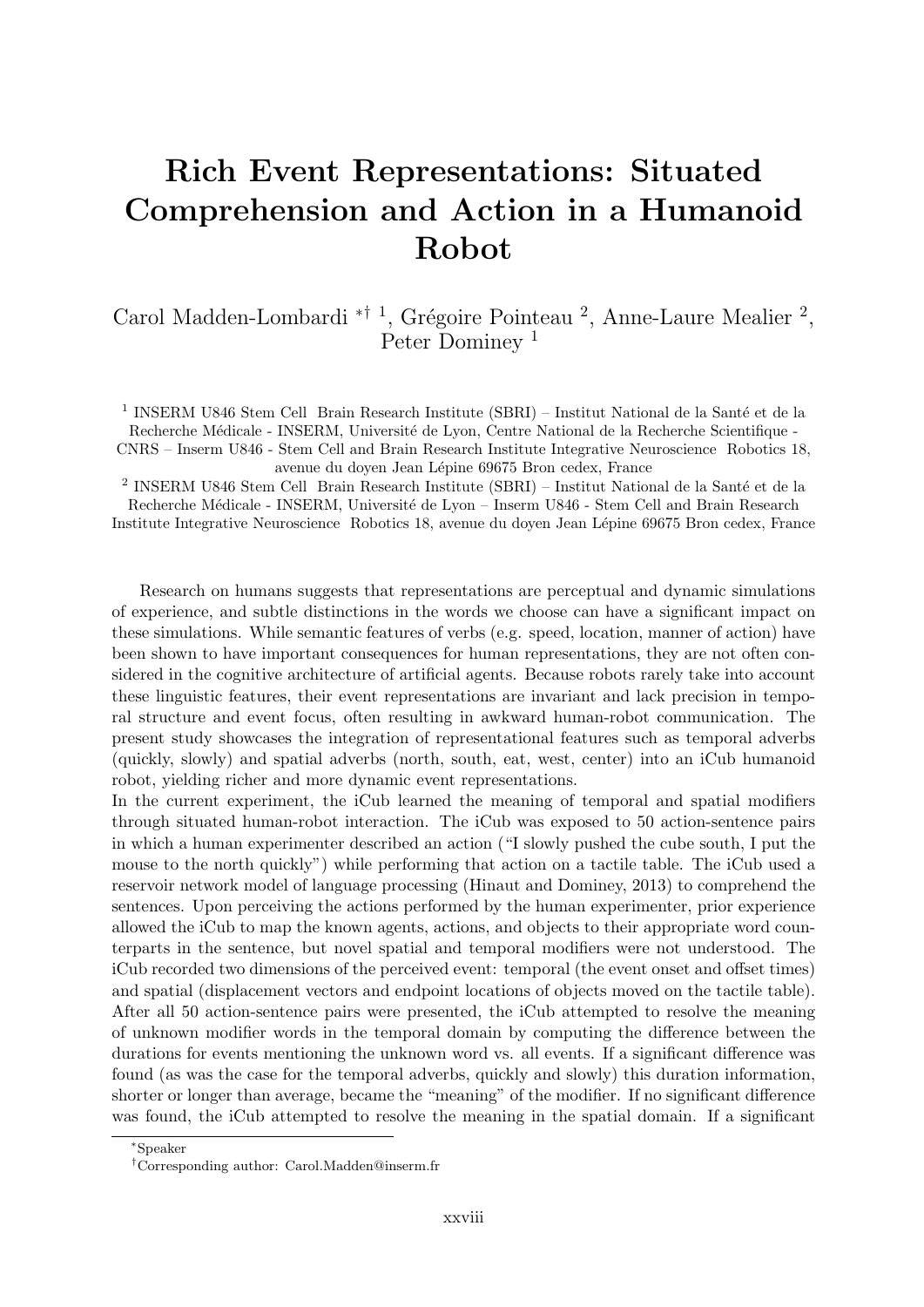difference was found in displacement vectors and endpoint locations for events mentioning the unknown word vs. all events (as was the case for the spatial modifiers, north, west, etc.) this spatial information became the "meaning" of the modifier.

These new learned meanings were stored in the iCub's memory and were used to direct later actions, for instance, when the iCub was asked to move objects quickly or slowly. A short video clip demonstrates the iCub's preliminary "understanding" of the new modifiers. This work presents a foundation for enriching the cognitive architecture of a humanoid robot to allow for the representation of semantic features of events that qualify the manner of actions in comprehension and production.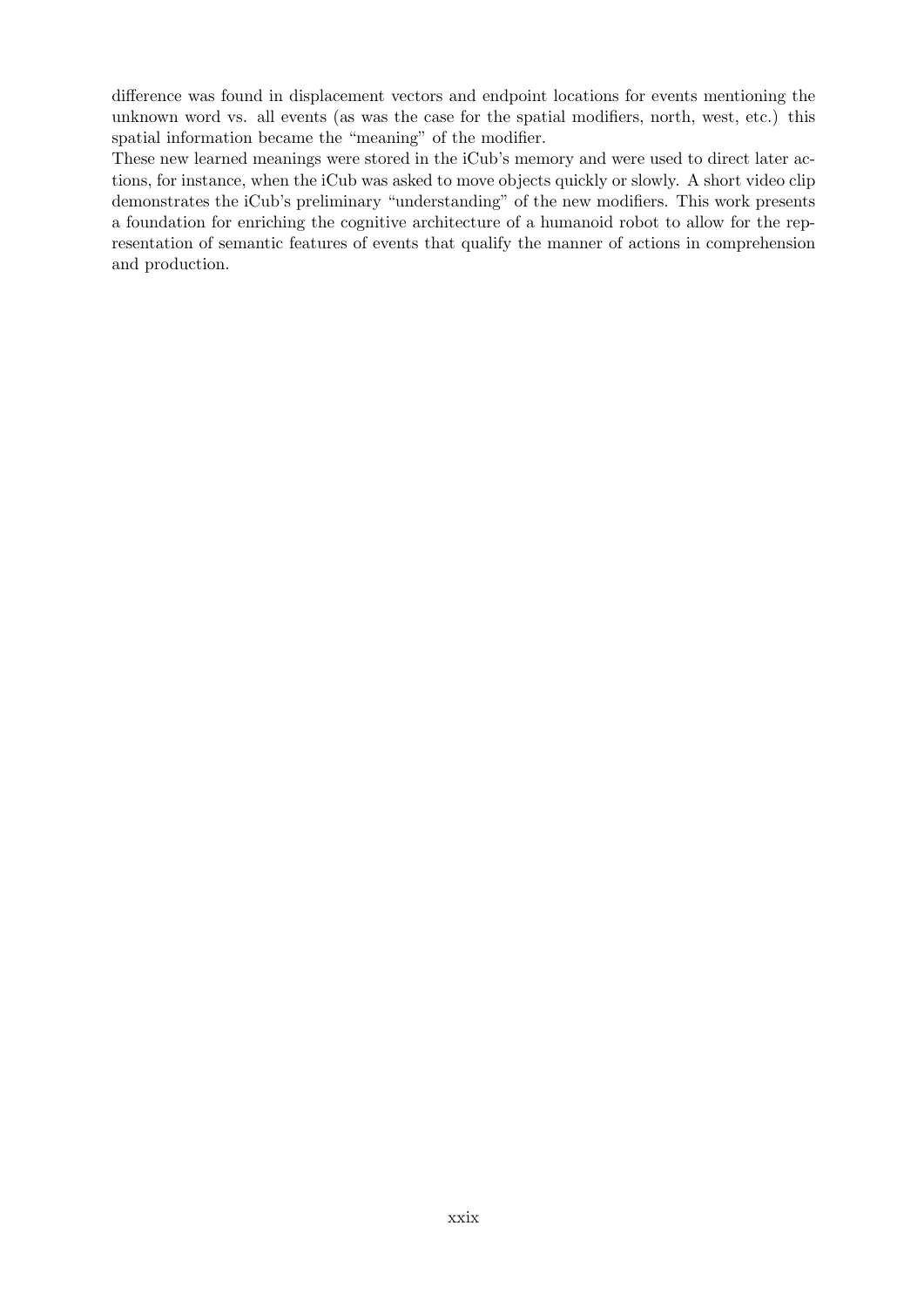### <span id="page-30-0"></span>The Integration of Social Contextual and Linguistic Referential Cues into Situated Language Processing

Katja Münster <sup>\*† 1,2</sup>, Pia Knoeferle <sup>1,2</sup>, Maria Nella Carminati

<sup>1</sup> Cognitive Interaction Technology Excellence Cluster (CITEC) – Germany <sup>2</sup> Department of Linguistics, Bielefeld University – Germany

Two visual world eye-tracking studies investigated the effect of emotions and actions on sentence processing. Previous research has demonstrated the effect of action depiction on sentence processing of OVS sentences (Knoeferle, Crocker, Scheepers, & Pickering, 2005). Additionally, research showed that social contextual cues (facial expressions) can incrementally modulate adults' processing of emotional subject-verb-object (SVO) sentences (Carminati & Knoeferle, 2013). Yet, in this study the referential integration of emotional valence was purely semantic. However, using OVS sentences, the present studies focus on the anticipation of a target agent prior to it being mentioned in a sentence-initial role ambiguous situation. These insights lead to the hypotheses that participants would not only profit from depicted events, but that processing of OVS sentences might also be positively affected by emotional cues.

In everyday comprehension, we do not only use linguistic referents, such as depicted actions denoted by a verb for sentence processing but also exploit many social cues such as emotional facial expressions in order to facilitate language comprehension. The link between social cues (e.g., a smile) and their associated scene aspects (other smiles or a positively valenced action) is naturally more subtle than the link between an action and its corresponding verb. Moreover, we do not yet know to which extent the portrayal of facial emotions and action events relative to one another modulates visual attention and language comprehension and in how far these cues can be used to facilitate the processing of grammatically challenging sentences.

Positively valenced German non-canonical object-verb-subject (OVS) sentences were paired with a scene depicting three characters (agent-patient-distractor) as performing an action described by the sentence (vs. not performing any actions). These scene-sentence pairs were preceded by a positive prime, i.e., a happy looking smiley (vs. no smiley) in experiment 1 and a natural positive facial expression (vs. a negative facial expression) in experiment 2. Thus, we also assessed the degree of naturalness the emotional face needs to possess to affect sentence processing.

Results replicate the predicted effect of action depiction (vs. no action depiction). The expected facilitatory effect of emotional prime as a more subtle cue is trending in both experiments. However, it is more pronounced in the natural face version (exp. 2) than in the smiley version (exp. 1). These subtle emotional priming effects could be due to the different processes investigated. Thematic role assignment is arguably a cognitively more challenging task than semantic-referential processing. Having to process non-canonical OVS sentences and assign thematic roles may result in weaker integration of the social cue since attentional resources needed

<sup>∗</sup>Speaker

<sup>†</sup>Corresponding author: [kmuenster@cit-ec.uni-bielefeld.de](mailto:kmuenster@cit-ec.uni-bielefeld.de)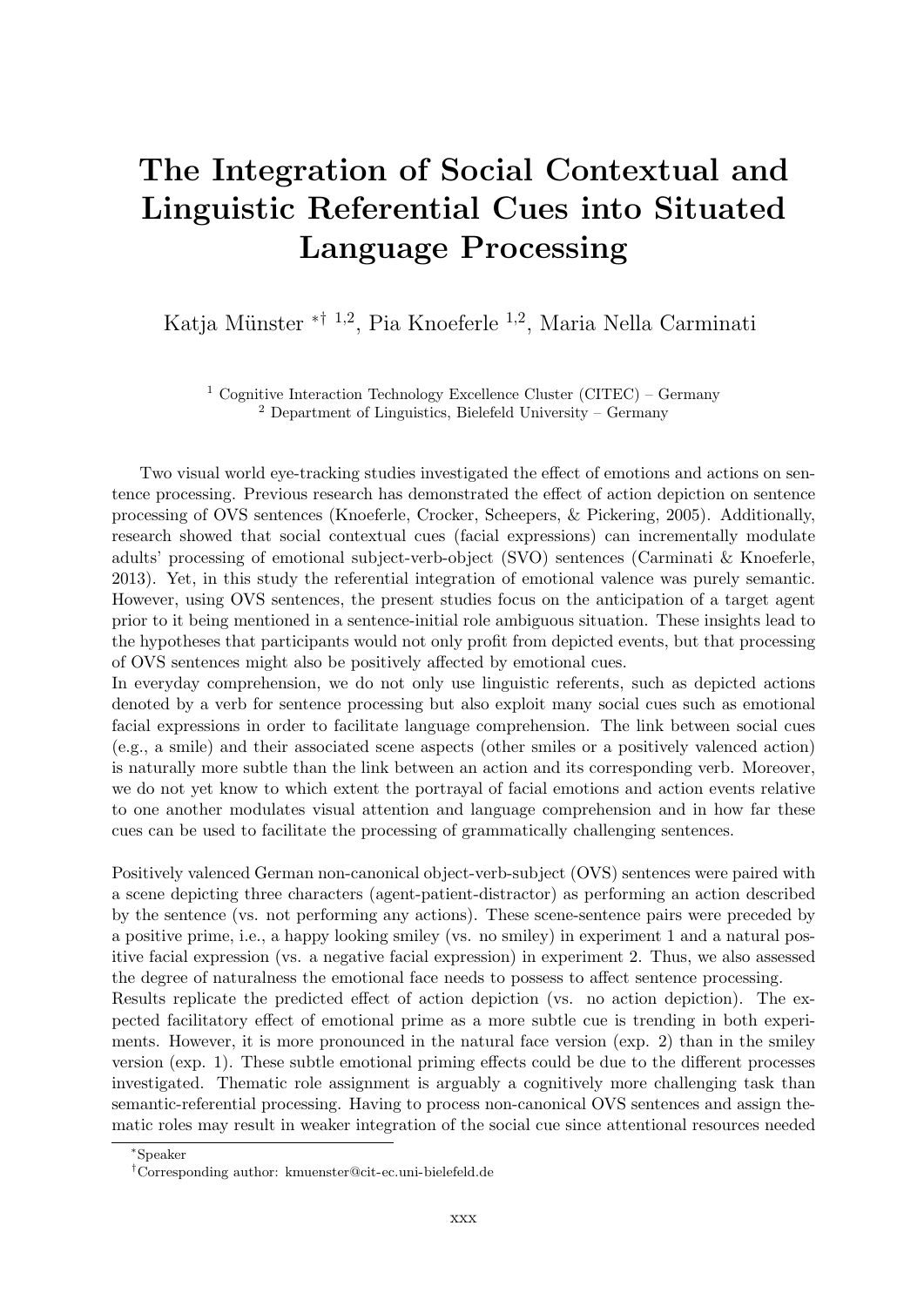for the processing of OVS (vs. SVO) sentences are higher. However, our results suggest that a schematic smiley already provides sufficient information to facilitate sentence processing together with depicted actions. More so, our results provide first evidence for the view that a natural facial emotional expression can lead to a somewhat stronger priming effect and thus is better integrated into the interpretation of emotional sentences.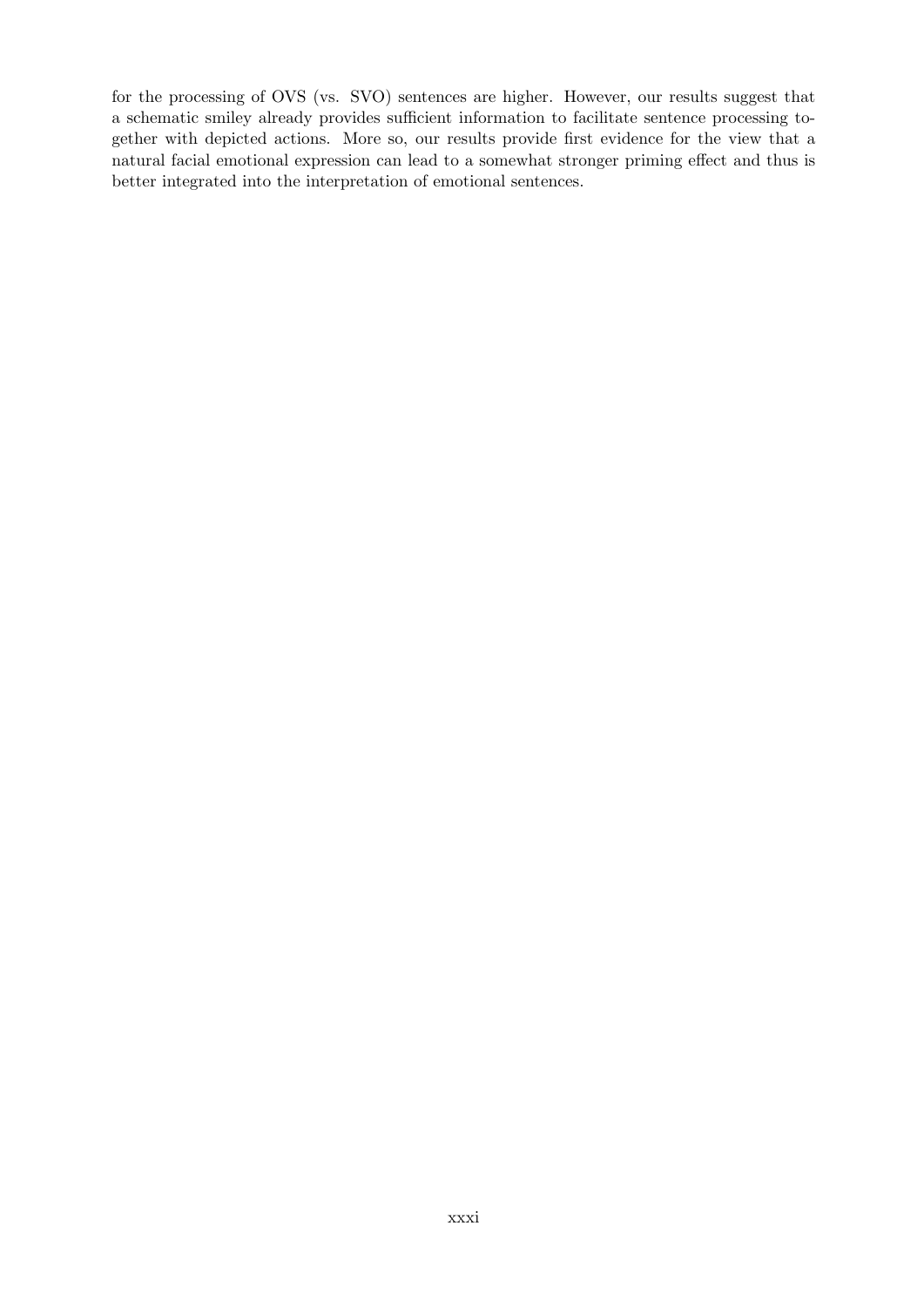#### <span id="page-32-0"></span>The influence of gender related information in visual attention during sentence comprehension: insights from eye-tracking

Alba Rodríguez<sup>\*</sup>, Michele Burigo<sup>†</sup>, Pia Knoeferle<sup>‡ 1,2</sup>

<sup>1</sup> Cognitive Interaction Technology Excellence Cluster (CITEC) – Germany  $2$  Department of Linguistics, Bielefeld University – Germany

Research on gender perception claims that we constantly use gender dimorphic cues as a basic categorization for individuals (Stangor, Lynch, Duan, & Glass, 1992). Among the visual cues we have faces and hair length (Macrae & Martin, 2007), but also hands (Gaetano, van der Zwan, Blair, & Brooks, 2014). And yet for language comprehension, much remains to be learned about how such cues shape our expectations and how their effects compare to those of other visual cues (e.g., actions and gender knowledge). To explore this, we run two eyetracking experiments using a video-sentence verification paradigm. Participants  $(n=32x2)$  first inspected videos of pairs of hands performing an action, and then listened to German objectverb-adverb-subject sentences while inspecting the faces of two agents (one male, one female). We recorded the eye movements to the faces to observe participants' anticipation of the upcoming agent, as well as their response times. In Experiment 1 we manipulated the match between the videotaped action and the action described by the sentence on the one hand, and the match in stereotypicality between the gender of the agent in the video (conveyed only by the hands) and the verbally described action (e.g., when female hands performed the action in the video, the following sentence could either be about a stereotypically female or male action) on the other (Table 1). In Experiment 2, instead of having action-verb mismatches, it was the gender cued by the videotaped hands that could match or mismatch the sentential subject; the genderstereotypicality factor from Experiment 1 was retained (Table 2). If visual gender information is actively used during sentence comprehension, we should see an early preference for inspecting the face whose gender matched that of the hands seen in the video (i.e. the target face) during sentence comprehension. We also expected an effect of both action-verb and hands-subject gender congruence on this preference. If gender stereotypicality is routinely activated, it could also potentially modulate visual attention during comprehension. As expected, participants overall preferred to inspect the target facevs. the competitor during sentence comprehension, as reflected in positive log gaze probability ratios.Gender stereotypicality did not seem to modulate visual attention. However, when there was a mismatch between the sentence and the previous video, participants tended to look away from the target face. This mismatch effect emerged at the post-verbal region in Experiment 1 and at the sentence-final subject region in Experiment 2 (Figures 1 and 2). Participants were faster and more accurate for judging action-verb mismatches compared to matches in Experiment 1, presumably due to facilitation for utterly mismatching action-verb pairs compared to matches (see also Vissers et al., 2008); no reliable effects emerged

<sup>∗</sup>Speaker

<sup>†</sup>Corresponding author: [mburigo@cit-ec.uni-bielefeld.de](mailto:mburigo@cit-ec.uni-bielefeld.de)

<sup>‡</sup>Corresponding author: [knoeferl@cit-ec.uni-bielefeld.de](mailto:knoeferl@cit-ec.uni-bielefeld.de)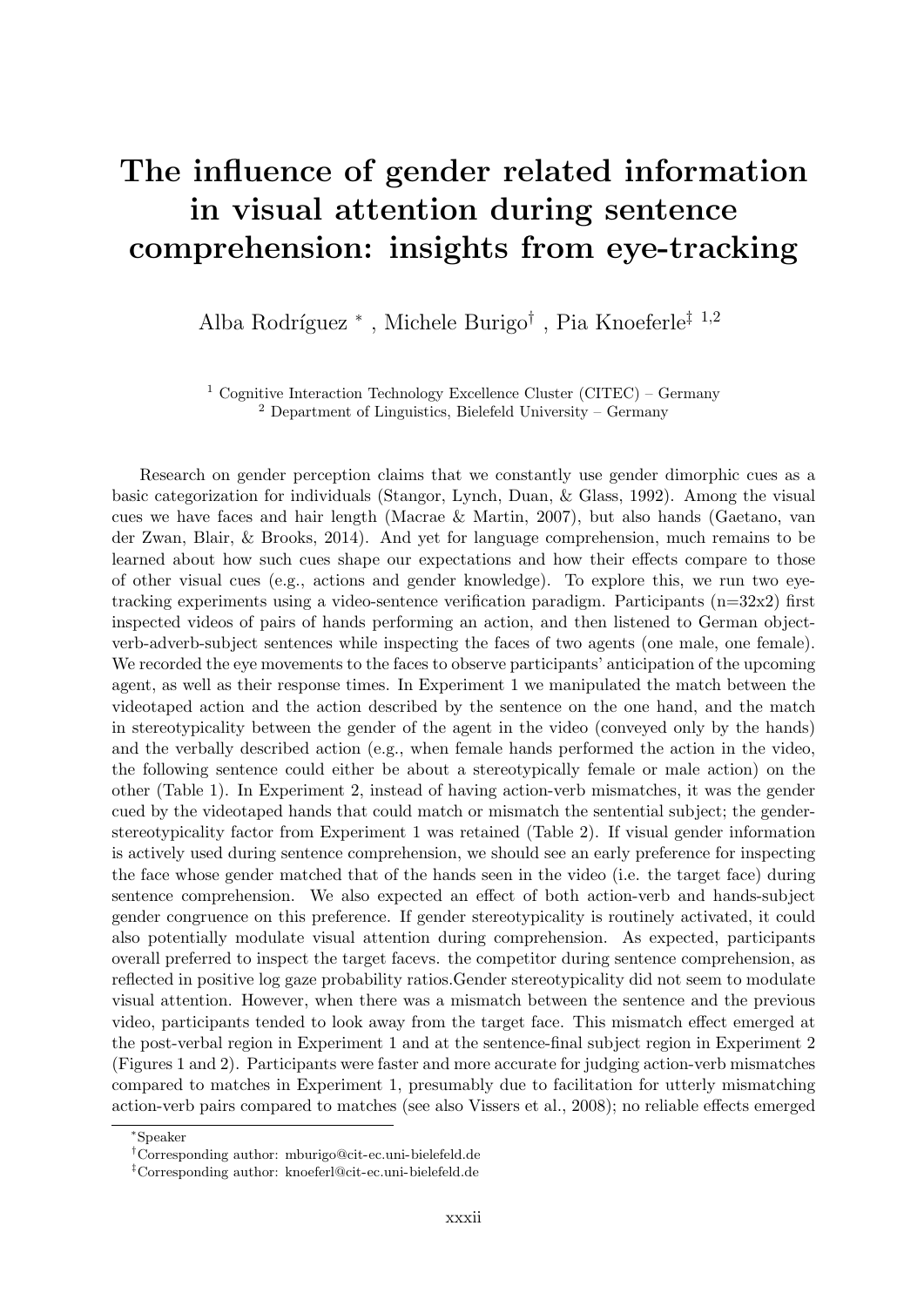in Experiment 2. These results reveal that participants rapidly integrated gender information from actions and different dimorphic cues, and used this information when verifying the match in gender of a depicted agent and the subject (Exp 2), but also when verifying another aspect of world-language congruence, i.e. actions with verbal information (Exp 1).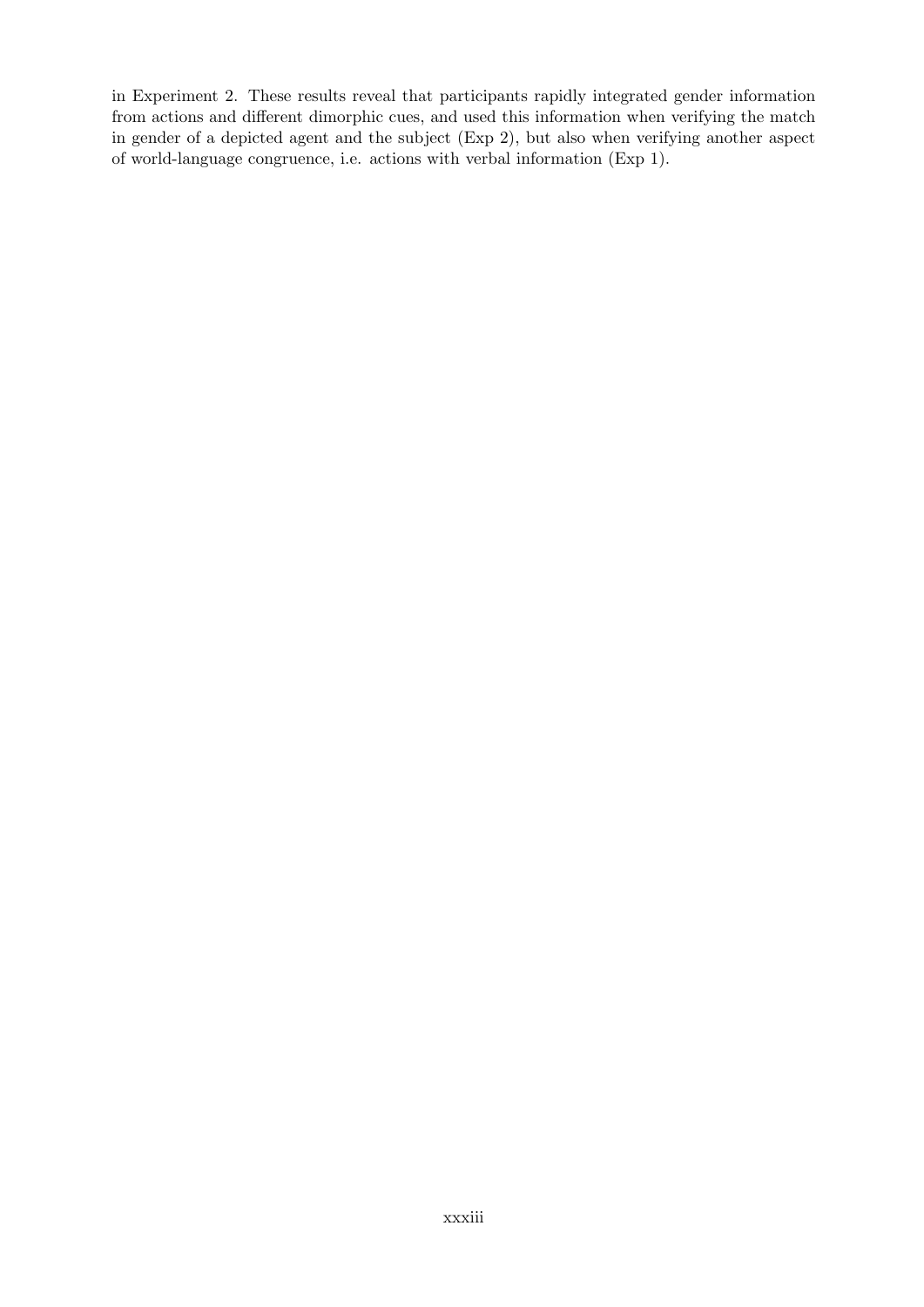#### <span id="page-34-0"></span>Easy to please: Abstract action language comprehension after motor priming

Franziska Schaller ∗† <sup>1</sup>,<sup>2</sup> , Sabine Weiss <sup>1</sup>,<sup>2</sup> , Horst Mueller <sup>1</sup>,<sup>2</sup>

<sup>1</sup> Experimental Neurolinguistics Group, Bielefeld University – Universitaetsstrasse 25, 33615 Bielefeld, Germany

<sup>2</sup> Center of Excellence Cognitive Interaction Technology (CITEC), Bielefeld University – Germany

Crossmodal motor-speech priming works for abstract language. It has been shown that the action-sentence compatibility effect is valid for sentences expressing abstract movement (Glenberg et al., 2008). The respective study thus focused on the implied direction expressed in the sentence. As for motor priming of action verbs in metaphoric contexts, Wilson and Gibbs (2007) had participants execute movements before they listened to a metaphoric phrase containing an action verb. They reported shorter response times if the movement matched the action verb than if it did not match or if no movement was performed. However, the symbols that cued the respective movements might not only have cued a motor but a lexical representation of the corresponding verb as well. If this was the case, a priming effect would not be surprising. Additionally, Wilson and Gibbs (2007) did not describe how the given movements were defined or evaluated.

Therefore, in the current response time study, we used prototypical movements to prime action verbs that were surveyed in a preliminary study and evaluated according to certain characteristics (Weiss  $\&$  Müller, 2012). We presented those movements to 32 German right-handed participants with a mean age of 25 in short video clips. Alternatively, we presented unrelated movements and videos showing no movements as control. Participants were instructed to execute the movements as parallel to the video as possible. We thereby aimed at preventing them from forming a lexical representation of the corresponding verb. Subsequent to the video participants listened to a target sentence. Sentences contained an action verb either in a concrete ("Ich habe die Handbremse gezogen" – "... have pulled the handbreak") or in an abstract context ("Ich habe die Konsequenz gezogen" – "... have drawn the consequence") or were abstract control sentences without an action verb ("Ich habe die Konsequenz gekannt" – "... have known the consequence"). Participants then indicated a sensibility judgment by stepping on a foot-pedal. The resulting response times showed that comprehension of the concrete action stimuli was significantly facilitated by the related movements only  $(-90 \text{ ms difference to control})$ . However, comprehension of the abstract action sentences was significantly facilitated by related  $($  $\cdot 70 \text{ ms}$ difference to control) and unrelated  $(50 \text{ ms}$  difference to control) movements. No effect of movement was observed for the abstract control sentences.

We conclude that the motor representations activated during concrete action language processing are a very detailed representation of the corresponding action. Only actions with the same semantic content as the action verb facilitate comprehension. To the contrary, the motor representations activated during abstract action language processing might be rather broad.

<sup>∗</sup>Speaker

<sup>†</sup>Corresponding author: [franziska.schaller@uni-bielefeld.de](mailto:franziska.schaller@uni-bielefeld.de)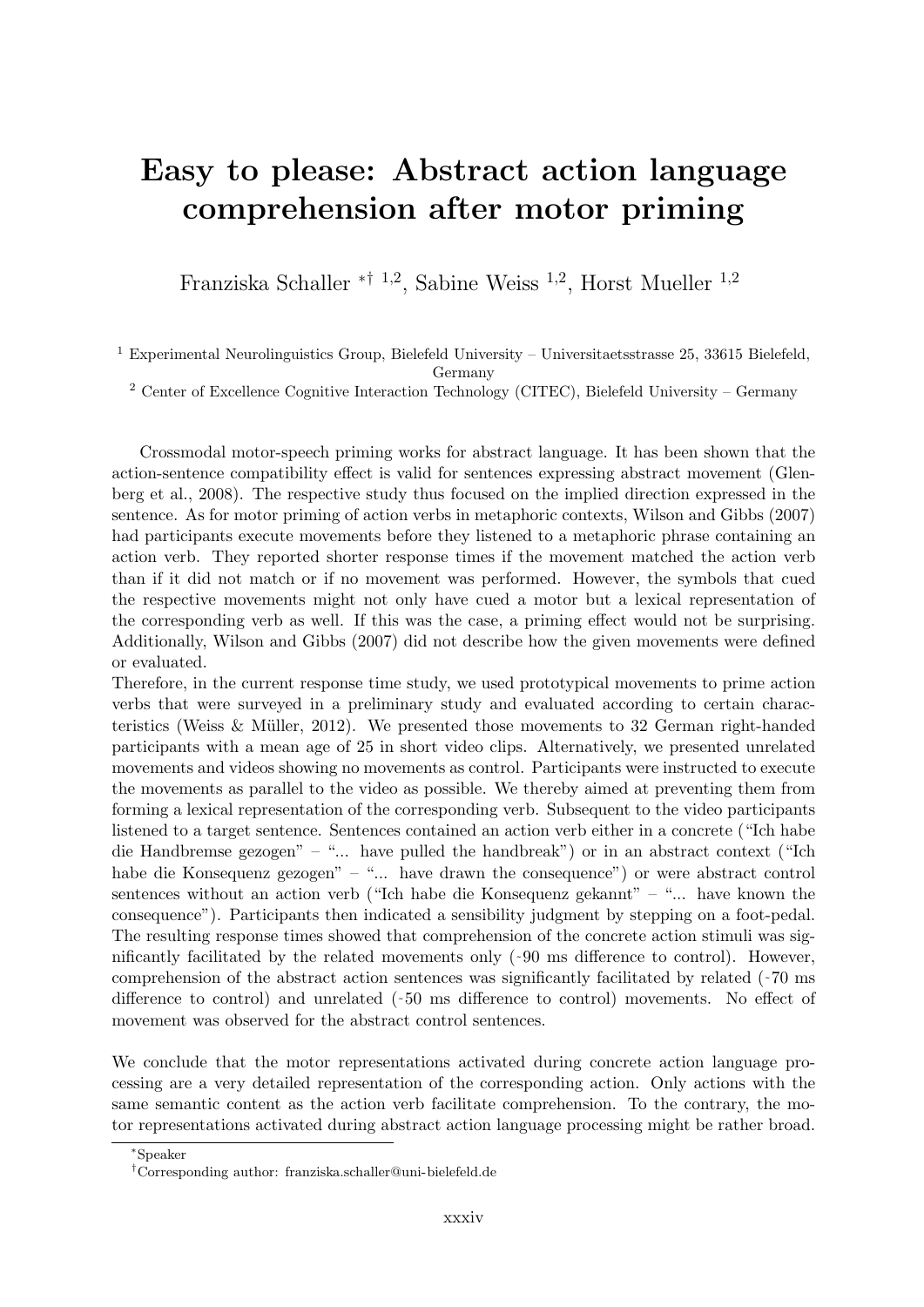Our behavioral findings complement the results of fMRI studies investigating this matter (Desai et al., 2013; Romero Lauro et al., 2013).

Desai, Conant, Binder, Park, & Seidenberg, (2013). NeuroImage, 83.

Glenberg, Sato, Cattaneo, Riggio, Palumbo, & Buccino (2008). Quarterly Journal of Experimental Psychology, 61.

Romero Lauro, Mattavelli, Papagno, & Tettamanti (2013). NeuroImage, 83.

Weiss & Müller (2012). Book of Abstracts, 4th UK Cognitive Linguistics Conference, (ID 1371).

Wilson & Gibbs (2007). Cognitive Science, 31.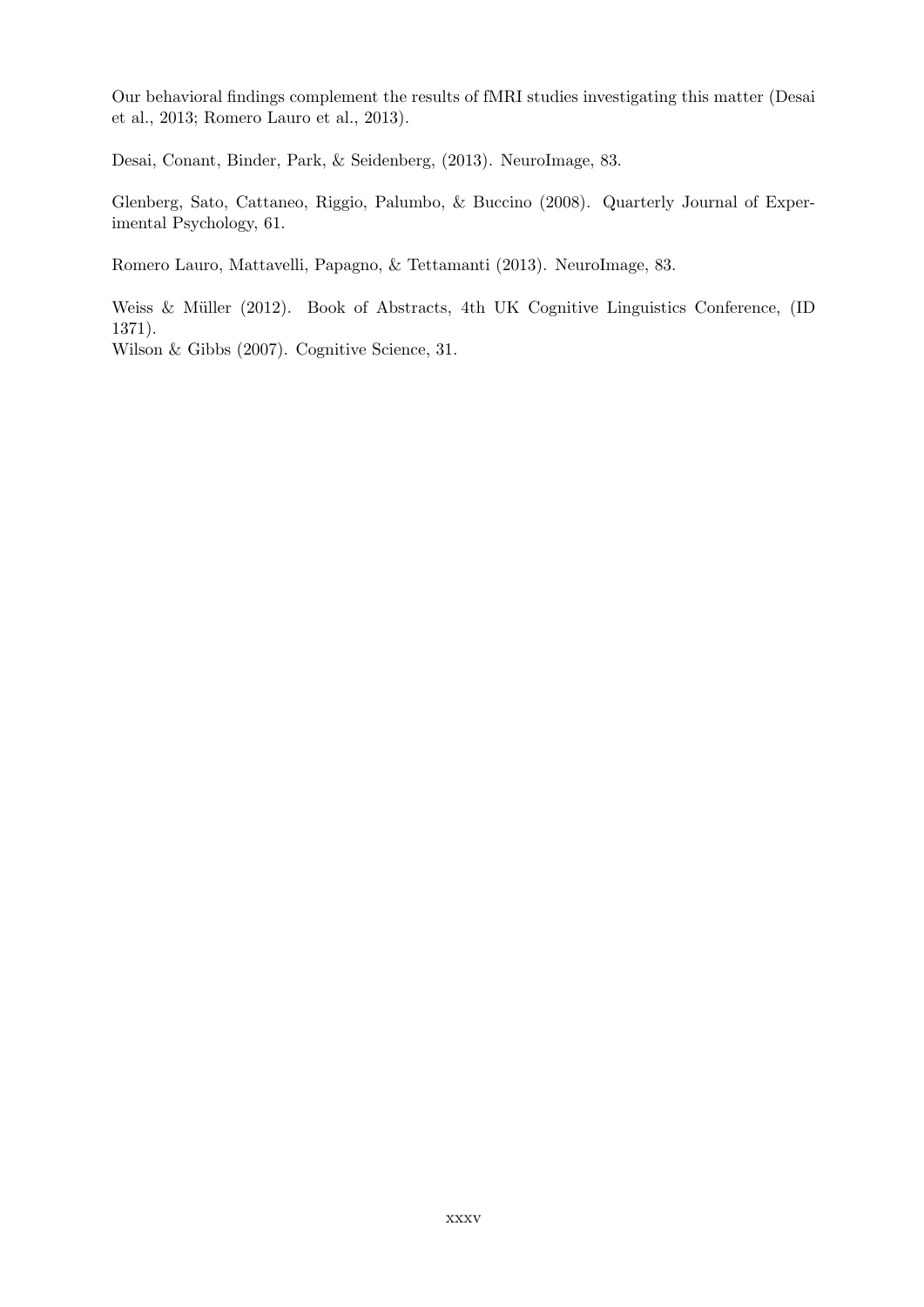### Every story its own pattern of brain activity: Beta synchronization while listening to fiction

Paul Soullié <sup>\* 1</sup>, Anne Cheylus <sup>1</sup>, Anne Reboul <sup>1</sup>, Tatjana A. Nazir <sup>1</sup>

<sup>1</sup> Laboratoire sur le langage, le cerveau et la cognition  $(L2C2)$  – CNRS : UMR5230, Université Claude Bernard - Lyon I (UCBL) – Institut des Sciences cognitives 67 bd Pinel 69675 Bron cedex, France

Depending on the content, discourse and narratives can provoke activity in modality specific brain regions. For instance, activity in neural systems associated with visual, motor, and affective processing are selectively modulated during listening to stories with visually, action-based and emotionally charged content (Chow et al. 2013). Behavioral studies further show that consuming "literary" fiction - as opposed to "popular" fiction - instantly increases our theory of mind capacity (Kidd  $& Castano, 2013$ ). Content and style of fiction thus seem to selectively modify activity in specific brain regions, and - as a consequence - affect cognition. How exactly this happens is largely unknown though.

The present study is part of a bigger project that aims at investigating the mechanisms by which narratives can cause cognitive enhancement. One critical step towards such endeavor is the elaboration of experimental/analytical techniques that allows comparing brain activity provoked by different types of fictions in a convenient and economical way. Here we thus present a new way to analyze EEG data (beta band oscillations; 17-23Hz) recorded while participants were listening to excerpts of 2-3 minutes, taken from various novels. Instead of analyzing the time-frequency representation on a millisecond basis and locked to a specific stimulus, our method consists of averaging a limited number of time-frequency values taken randomly within large temporal windows of 10 seconds. The analysis focuses on beta oscillations because previous research suggests that beta-band synchronization could reflect the active maintenance of content during language comprehension (see Lewis et al. 2015).

Our results reveal three intriguing points. First, for a given excerpt a relative stable pattern of beta synchronization (over a set of electrodes across the scalp) can be identified throughout the successive temporal windows. Second, this stable pattern of beta synchronization is distinctive of a story, i.e. it differs from one excerpt to the other. Third, for some excerpts this distinctive pattern is maintained at least for 2-3 seconds after the offset of the story. A tentative interpretation of these data is that the distinctive pattern of beta synchronization seen for a given excerpt has to do with the elaboration of a "mental model" of the described situation (e.g. van Dijk & Kintsch, 1983). This situation model is maintained throughout the excerpt but differs from one excerpt to the other. The fact that the excerpt-specific patterns of beta synchronizations are sometimes maintained beyond the offset of the story support this interpretation and allows discarding the possibility that differences seen between excerpts are caused by factors related to physical characteristics of the stimulus.

<sup>∗</sup>Speaker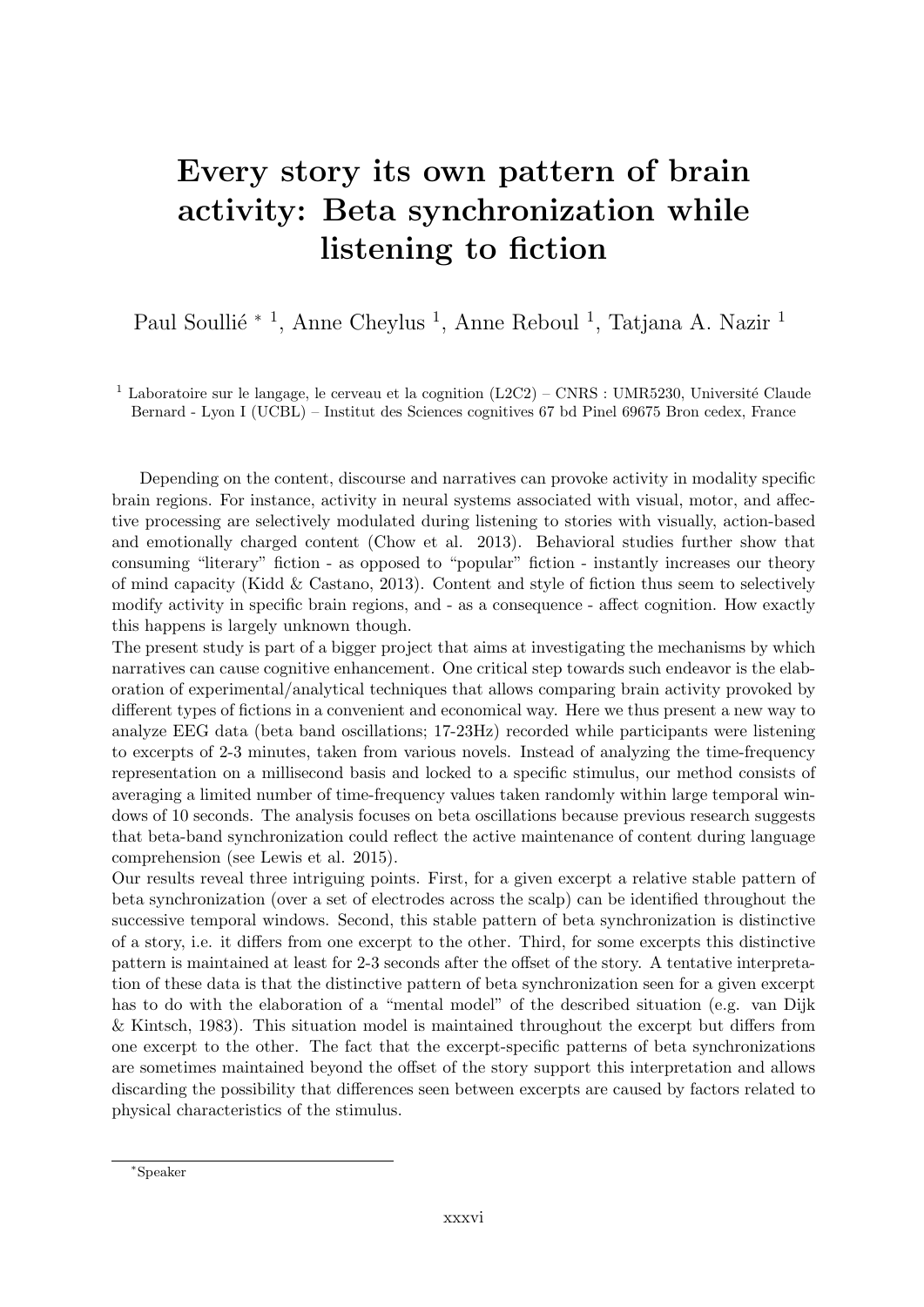# Poster Sessions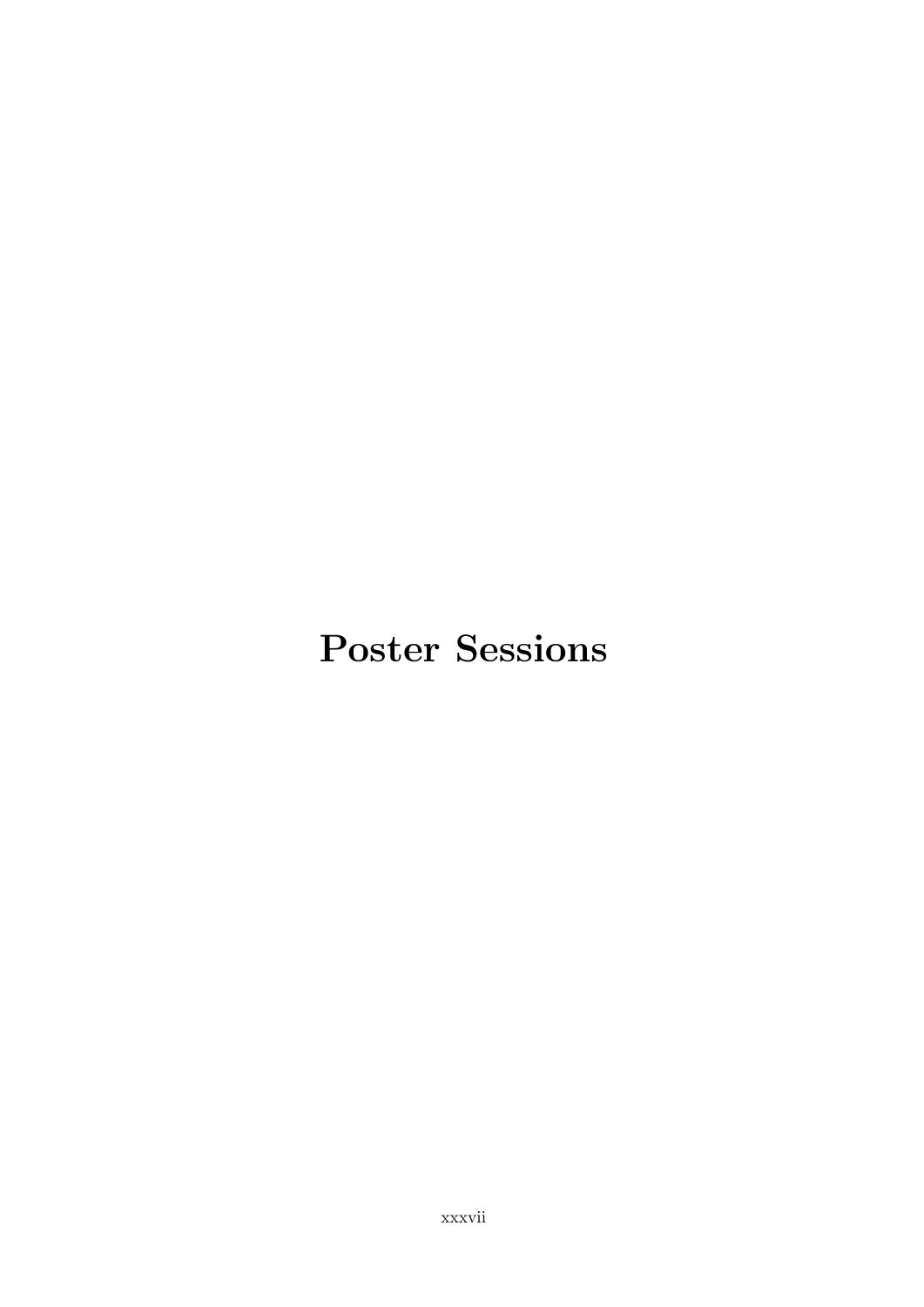### Temple Run: An Informative Jog Through the Brain's Word Processing Pathways

Prince Asare-Agbo <sup>∗ 1</sup>, Coralie Rotival<sup>1</sup>, Anne Cheylus<sup>1</sup>, Tatjana A. Nazir $1$ 

<sup>1</sup> Laboratoire sur le langage, le cerveau et la cognition  $(L2C2)$  – CNRS : UMR5230, Université Claude Bernard - Lyon I (UCBL) – Institut des Sciences cognitives 67 bd Pinel 69675 Bron cedex, France

Word processing in the brain seems heavily intertwined with pathways associated with other forms of processing. Moreover, depending on word content (e.g. action, perception, abstraction) distinct processing mechanisms appear to be in charge. The hypothesis underlying the present work is that in order to make sense of verbal stimuli, language processes can make use of brain structures involved in mental imagery (perceptual and motor). Consequently, words that score high on imageability ratings (concrete words) should profit from these structures, while words that score low (abstract words) should not. To test this, we asked participants to perform a language task while concurrently taxing their perceptual and motor systems. If our hypothesis is correct this dual task should affect the processing of concrete words, but not abstract words. Participants were asked to perform a go/no-go task to assess the validity of spoken word definitions (e.g. 'An orange vegetable that has a long, edible root is a CARROT' or 'A natural capacity to sense or perceive something is an INSTINCT'). Target words were words with high (concrete words) and low (abstract words) imageability ratings, controlled for relevant linguistic variables. Participants were instructed to vocally respond with the word 'correct' when the definition preceding the target word was correct, and refrain from responding when the definition was incorrect. Two equivalent lists of definitions (containing 50% of correct definitions each) served as stimuli in two successive experimental blocks. In the second block, in addition to the word definition task, participants were asked to simultaneously play "Temple Run", a movement-inducing, visually rich, and attention demanding iPad game.

Data analysis via Signal Detection Theory confirmed that the concurrent "Temple Run" game had an effect on performance for concrete words only. Measure of sensitivity (non-parametric A') significantly decreased with the introduction of "Temple Run". Response bias also dropped when estimated through the non-parametric B". However, when estimated through the decision variable C the difference in response bias was no longer significant. For abstract words the introduction of "Temple Run" had virtually no effect on the measured variables. Our results thus support the assumption that distinct mechanisms are used to process abstract and concrete words, and that the mechanism for concrete words involves brain systems for perceptual and motor processes.

<sup>∗</sup>Speaker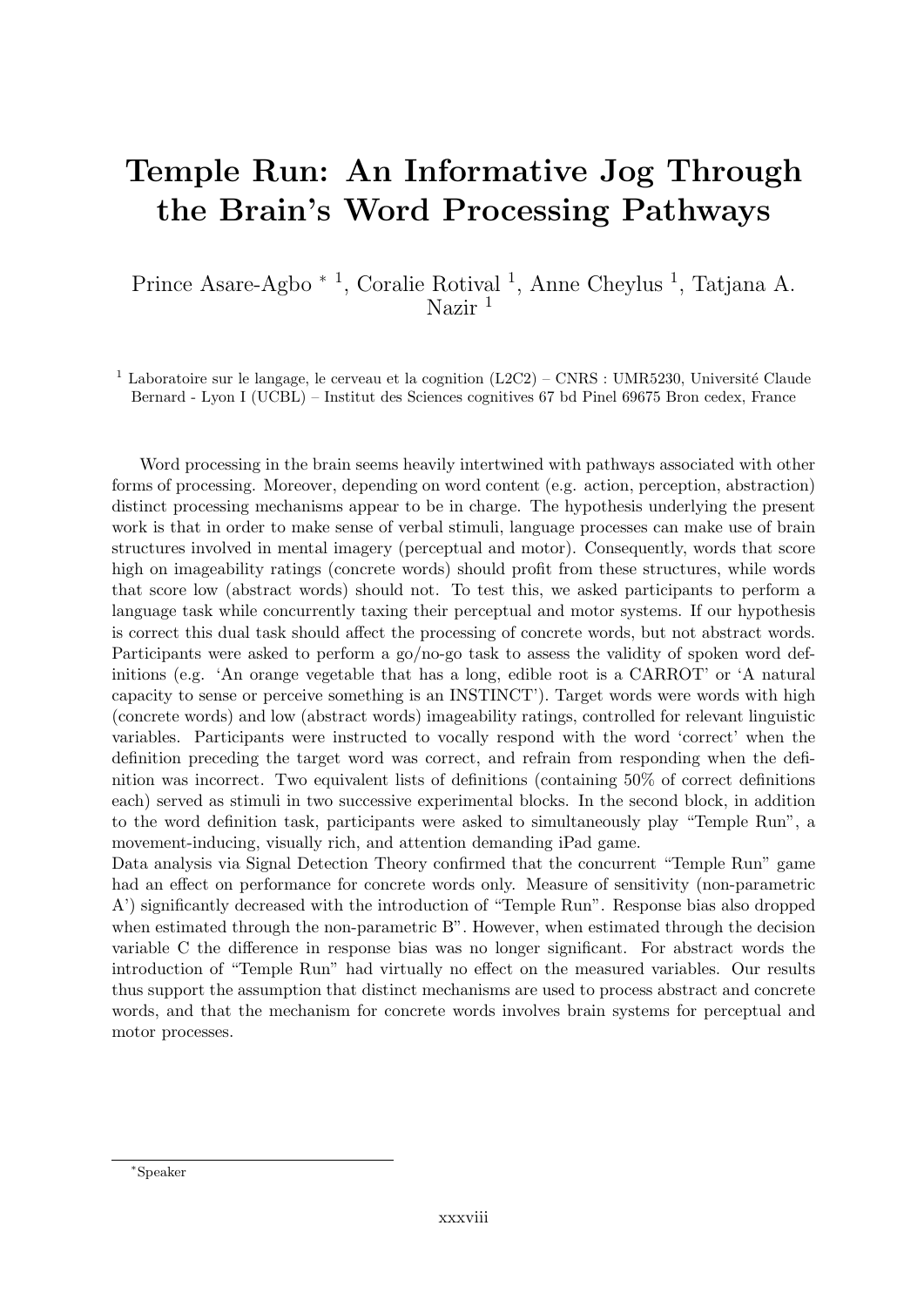### The processing of motion verbs in 11-year olds

Larissa Balduin <sup>\* 1</sup>, Sabine Weiss<sup>1</sup>, Horst M. Mueller<sup>1</sup>

<sup>1</sup> Experimental Neurolinguistics Group, University Bielefeld – AG Experimentelle Neurolinguistik apl. Prof. Dr. Dr. Horst M. Müller Fakultät für Linguistik und Literaturwissenschaft Universität Bielefeld Universitätsstraße 25 33615 Bielefeld, Germany

According to Embodied Cognition Theories language is embedded in a multimodal network in which cognition is created by simulating neural representations (Barsalou, 2010). Motion verbs for example are likely to be processed by simulating mental representations of real movements. Glenberg et al (2008) were able to show an Action-Sentence Compatibility effect also in the case of language describing abstract motion. Furthermore motoric regions in the cortex are active while processing motion verbs in abstract but not to the same degree as in concrete context (Desai et al., 2013; Romero Lauro et al., 2013).

There are strong indications for the embodiment of language processing in adults while this concept is not widely studied in its developmental aspects. Only few studies on the processing of motion verbs in children exist and more information on the development of the embodiment of language is needed for the understanding of neural networks cooperating in language perception. The present study deals with the processing of motion verbs in 65 11-year olds in a reaction time paradigm. We obtained data on observation and execution of movements while 11-year olds were listening to 48 language stimuli. Participants were to imitate movements presented in a video, which had been identified as prototypical movements for a certain motion verb by a previous study (Weiss  $\&$  Müller, 2012). Afterwards participants listened to a target sentence that contained the same motion verbs in either concrete or abstract contexts ("Ich habe den Hund begraben/den Plan begraben" = I buried the dog/abandoned the plan). The motion verb in the target sentence fitted the executed movement in half of the stimuli. In the other half non-motion videos were presented which participants also imitated in sitting motionlessly. The 11-year olds decided on the sensibility of each sentence by pressing a button.

The processing of motion verbs in an abstract context increased reaction times significantly and led to a high number of errors in a semantic judgement task while motion verbs in a concrete context were processed faster and mostly correct. Strikingly, the results from the group of 11-year old children are quite different from data collected in a control group of 35 adults. Reaction times in general were longer for 11-year olds (t  $(87,5) = -17,781$ ; p =,000) and the number of errors was significantly higher. Concerning the movement condition of the experiment, children's reaction times increased marginally, but not significantly, by the imitated movement in both conditions while adults only slowed down in the abstract condition.

We conclude that 11-year olds are likely to fail in processing motion verbs in an abstract context and are still in process of building up networks for the representation of abstract language. Comparable results can be drawn from association studies in which children and young adults with

<sup>∗</sup>Speaker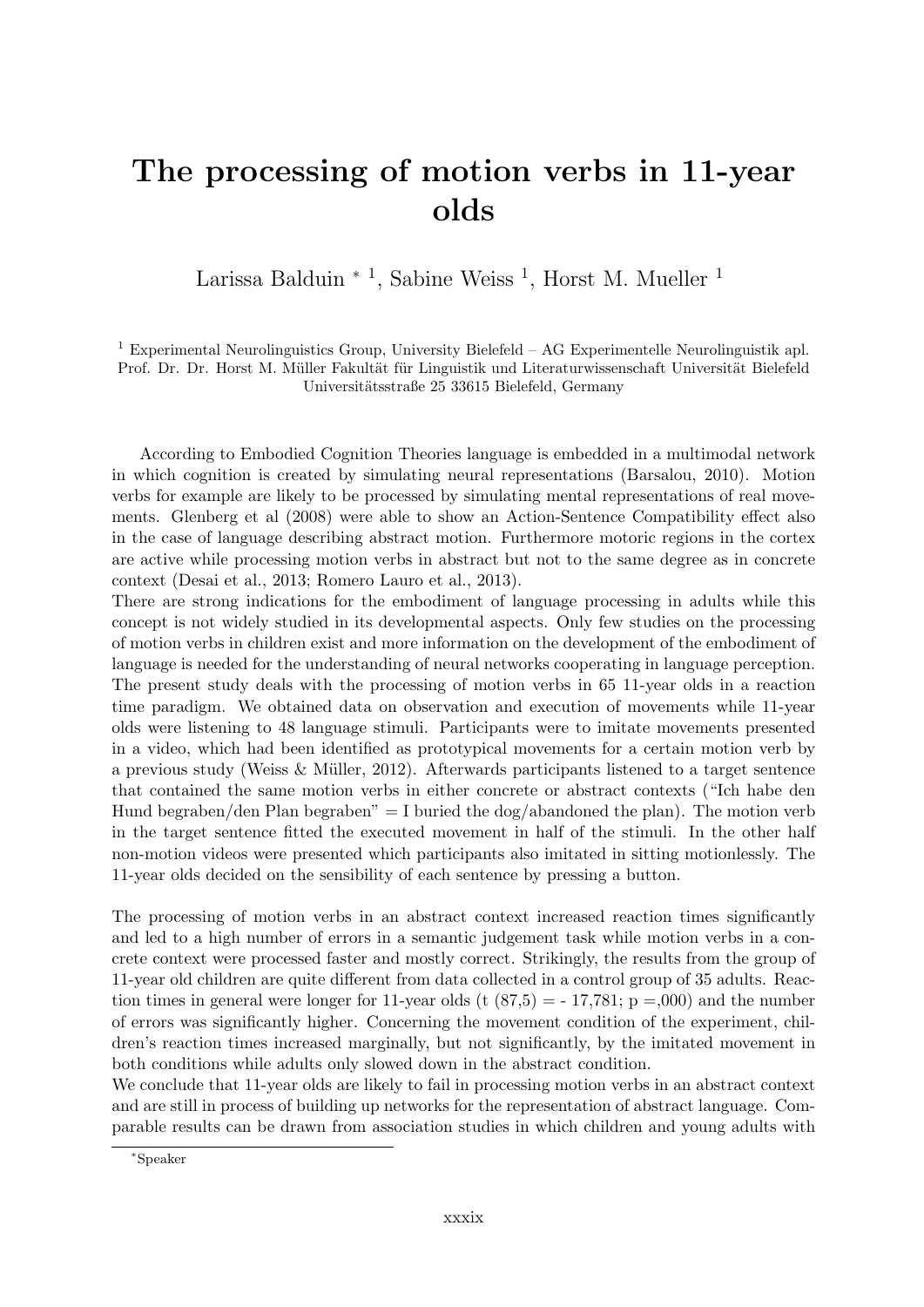different age defined abstract terms (Nippold et al., 1999). The accuracy and information about abstract nouns increased at least till adolescence and illustrates that mental representations on the abstractness of language is not fully developed with 11 years.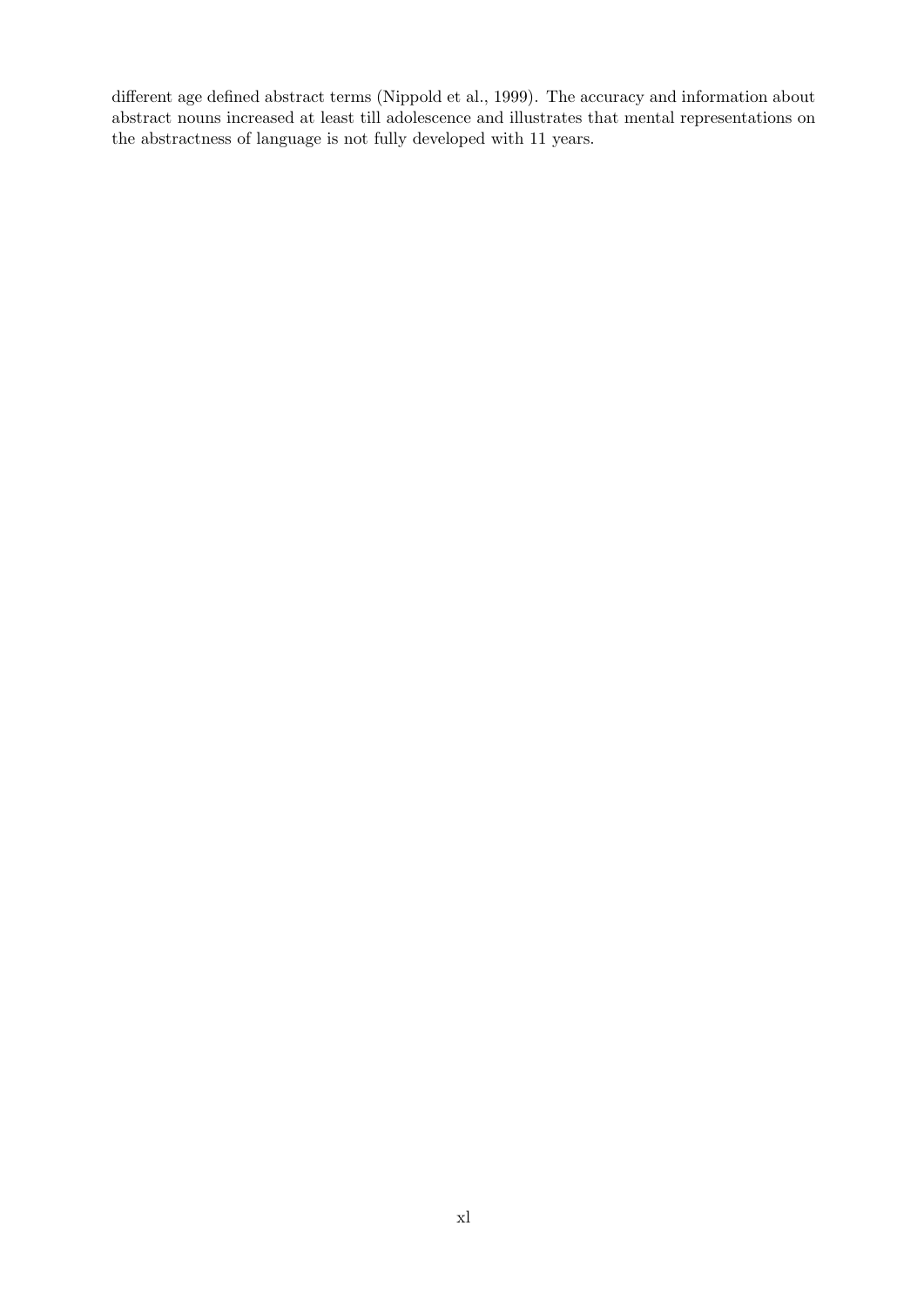### More than words? An Investigation of the Embodiment of Adjective-Noun-Constructions

Eduard Berndt <sup>\*† 1</sup>, Fritz Günther <sup>1</sup>, Barbara Kaup <sup>1</sup>

 $1$  Eberhard Karls Universität Tübingen – Eberhard Karls Universität Tübingen, Psychologisches Institut, Schleichstraße 4, 72076 Tübingen, Germany

According to the experiential-simulations view of language processing, words automatically activate multi-modal experiential traces that stem from the reader's interactions with their referents. Many previous studies have provided evidence for this view, in particular for isolated word reading. In one of these studies, which was conducted in our own laboratory, it was shown that reading a word like "airplane" (which refers to an entity that is typically encountered in the upper visual field) facilitates subsequent upward-directed responses whereas reading a word like "mouse" (which refers to an entity that is typically encountered in the lower visual field) facilitates subsequent downward directed responses. This facilitation effect presumably reflects the fact that people often focus their visual attention to the upper visual field, possibly even performing an upwards directed pointing gesture, when encountering an entity like an airplane whereas they typically focus their visual attention towards the floor, possibly even pointing downwards, when encountering an entity such as a mouse. In the present study, we wanted to investigate whether this facilitation effect is only present during single word reading or if it can also be observed for adjective-noun-constructions (e.g., "flying airplane"). In addition, we were interested in whether the facilitation effect is purely word-based or whether it also reflects combinatory comprehension processes. To test these questions, we first had participants rate a number of nouns and adjectives as well as adjective-noun constructions with respect to vertical position. Based on these ratings, we created five different groups of adjective-noun constructions: Up-nouns paired with up-adjectives (e.g. "flying bird"), up-nouns paired with neutral adjectives (e.g. "red balloon"), up-nouns paired with neutrally rated adjectives that reverse the implied position of the noun (e.g. "broken kite"), down-nouns paired with down-adjectives (e.g. "tiny mouse") and down-nouns paired with neutral adjectives (e.g. "red ant"). These adjective-nounconstructions were then used in an experiment involving participants who had not taken part in the previous rating study. In this experiment, participants saw the adjective-noun constructions in one of two colors and their task was to respond to the colors by pressing an upper or a lower button on a vertical keyboard. To make sure that participants were reading the stimuli for comprehension, some trials contained a control-question (e.g. "Is it edible?"). Preliminary results show clear facilitation effects. However, these facilitation effects seem to be purely word based. Upward-responses are faster for constructions involving up-nouns and downwards responses are faster for constructions involving down-nouns, more or less independent of the adjectives used in the constructions.

<sup>∗</sup>Speaker

<sup>†</sup>Corresponding author: [eduard.berndt@uni-tuebingen.de](mailto:eduard.berndt@uni-tuebingen.de)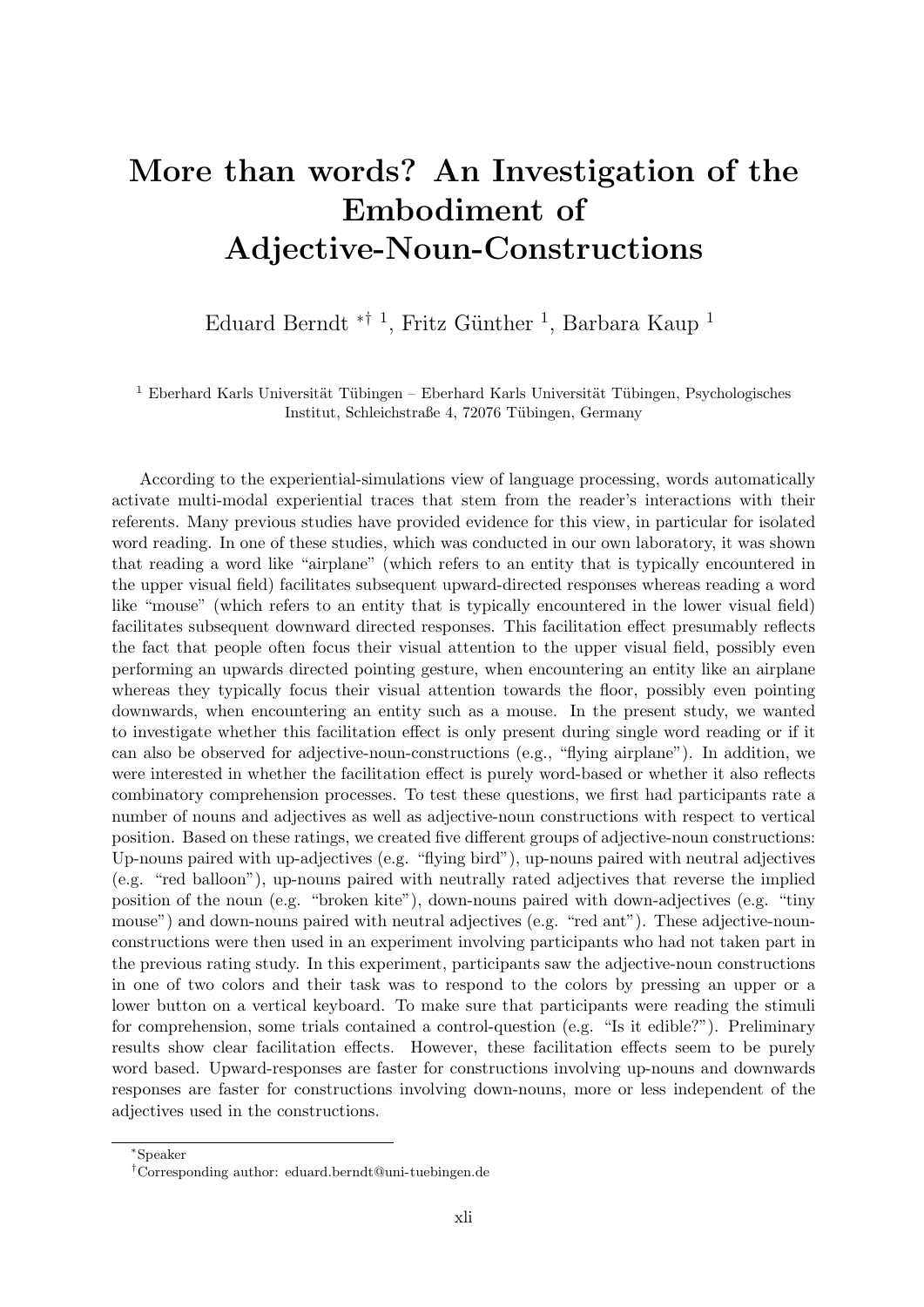### Visual Properties of Object Semantics are Experience Related

Peter Boddy <sup>\*† 1</sup>, Yee Eiling <sup>1,2</sup>

<sup>1</sup> Basque Center on Brain and Language  $(BCBL)$  – Spain <sup>2</sup> University of Connecticut (UConn) – United States

Because sensorimotor accounts hold that object representations are experience-based, they predict that representations of objects with which we have relatively more visual experience should involve brain areas supporting vision more than those with which we have relatively less. In line with this, accessing representations of "more-visually-experienced" objects should interact with performance on a concurrent visual task more than "less-visually-experienced objects", because of competition for shared neural substrates in brain areas supporting both visual task performance and representations of "visually-experienced" objects.

In the current study, participants performed a Multiple Object Tracking visual task while making verbal concreteness judgments about auditorily presented object names which varied (according to ratings from separate participants) in the relative amount of visual experience with which they are associated (e.g. "fork" = less-visual, "photo-frame" = more-visual).

In experiment 1, accessing representations of "more-visual" objects elicited more interference to the correct performance of the visual task than "less-visual" objects. In experiment 2, participants had greater difficulty, as indexed by RT latencies, making concreteness judgments on "more-visual" objects than on "less-visual" objects while performing the visual task. Thus, thinking about "more-visual" objects can interfere with performing a visual task, and performing a visual task can interfere with thinking about "more-visual" objects.

When taken together, these complementary results suggests that: (a) the conceptual representations of frequently seen objects share resources with parts of the visual system required to perform Multiple Object Tracking, (b) visual information is accessed when performing concreteness judgments on "more-visual" words, (c) experience determines how much of an object's representation is encoded in regions that support visual processing.

<sup>∗</sup>Speaker

<sup>†</sup>Corresponding author: [p.boddy@bcbl.eu](mailto:p.boddy@bcbl.eu)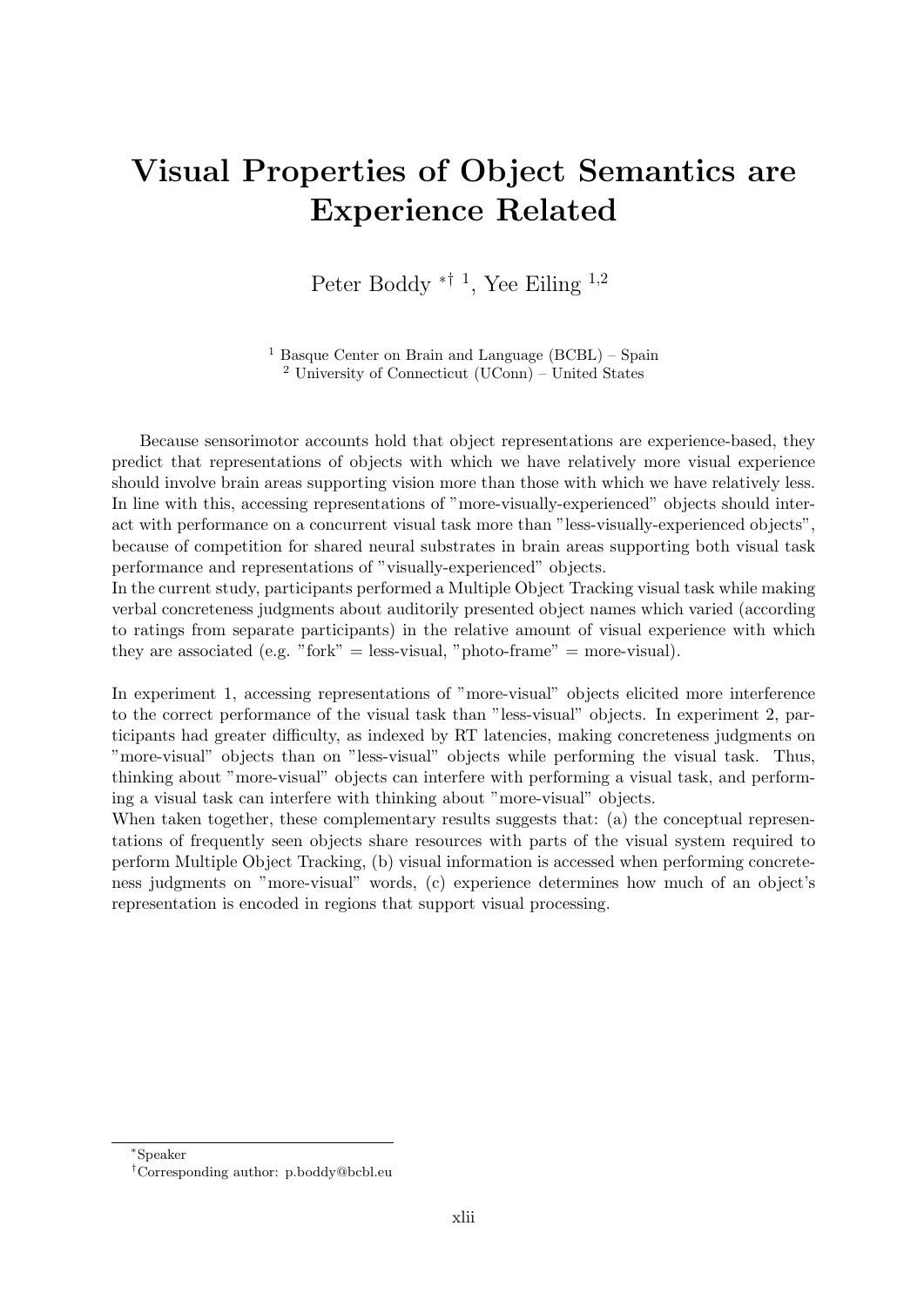### <span id="page-43-0"></span>Touched by words: How tactile verbs can affect somatosensory perception?

Cécile Bouvet<sup>1</sup>, Santiago Moreno Jaureguizar<sup>1</sup>, Anne Cheylus<sup>2</sup>, Alessandro Farnè <sup>3</sup>, Véronique Boulenger <sup>\*† 1</sup>, Alice Roy <sup>\* ‡ 1</sup>

<sup>1</sup> Dynamique Du Langage (DDL) – CNRS : UMR5596, Université Lumière - Lyon II – INSTITUT DES SCIENCES DE L'HOMME 14 Avenue Berthelot 69363 LYON CEDEX 07, France

 $2$  Laboratoire sur le langage, le cerveau et la cognition (L2C2) – CNRS : UMR5304, Université Claude Bernard - Lyon I (UCBL) – Institut des Sciences cognitives 67 bd Pinel 69675 Bron cedex, France

3 IMPACT - Centre de Recherche en Neurosciences de Lyon (IMPACT) – Inserm : U1028, CNRS :

UMR5292 – 16 avenue Doyen Lépine 69676 Bron Cedex, France

Theories of embodied language suggest that understanding words' meaning relies on sensorimotor brain mechanisms similar to those at play during action execution. The modulation of mainly the motor system during sensorimotor-related word processing has been taken as the hallmark of language embodiment. In the present study, we examined the effect of word processing on a sensory dimension that has only been scarcely investigated so far: tactile perception. We addressed whether 'tactile' verbs (e.g. to touch) can affect tactile perception, and if so, how and when this occurs. In a first behavioral experiment, 20 healthy adults were asked to silently read verbs depicting (or not) tactile properties and to respond as quickly as possible to a tactile stimulation delivered on their right forearm 170, 350 or 500 ms following verb onset. Results revealed shorter reaction times after tactile verb presentation, as compared to non-tactile verbs. Moreover, the later the stimulation was delivered after verb onset, the earlier participants gave their response, indicating stronger interference between the two processes during word lexical access (i.e. within 170-200 ms). The delay between verb display and tactile stimulation, though affecting response times, did not interact with the type of verbs, suggesting that tactile meaning can affect tactile perception independently of the stage of verb recognition. To disentangle the effects pertaining to the sensory versus the motor meaning, both conveyed by tactile verbs, we conducted a second behavioral experiment also including verbs related to an action but not to a tactile sensation (e.g. to water vs to tickle). This second experiment replicated the delay effect but most importantly the priming effect exerted by tactile verbs on ensuing tactile stimulation processing. Moreover, motor verb processing was not associated with earlier response but on the contrary with a lower accuracy in tactile stimulation detection. Again, despite an effect of stimulation delay, this factor did not interact with the type of verbs. In conclusion, our findings suggest that processing tactile meaning through verbal description can enhance tactile stimuli detection whatever the stage of verb processing. Future studies will determine whether the effect of tactile verbs on tactile perception reflect on altered somatosensory event-related potentials.

<sup>∗</sup>Speaker

<sup>†</sup>Corresponding author: [veronique.boulenger@cnrs.fr](mailto:veronique.boulenger@cnrs.fr)

<sup>‡</sup>Corresponding author: [alice.roy@cnrs.fr](mailto:alice.roy@cnrs.fr)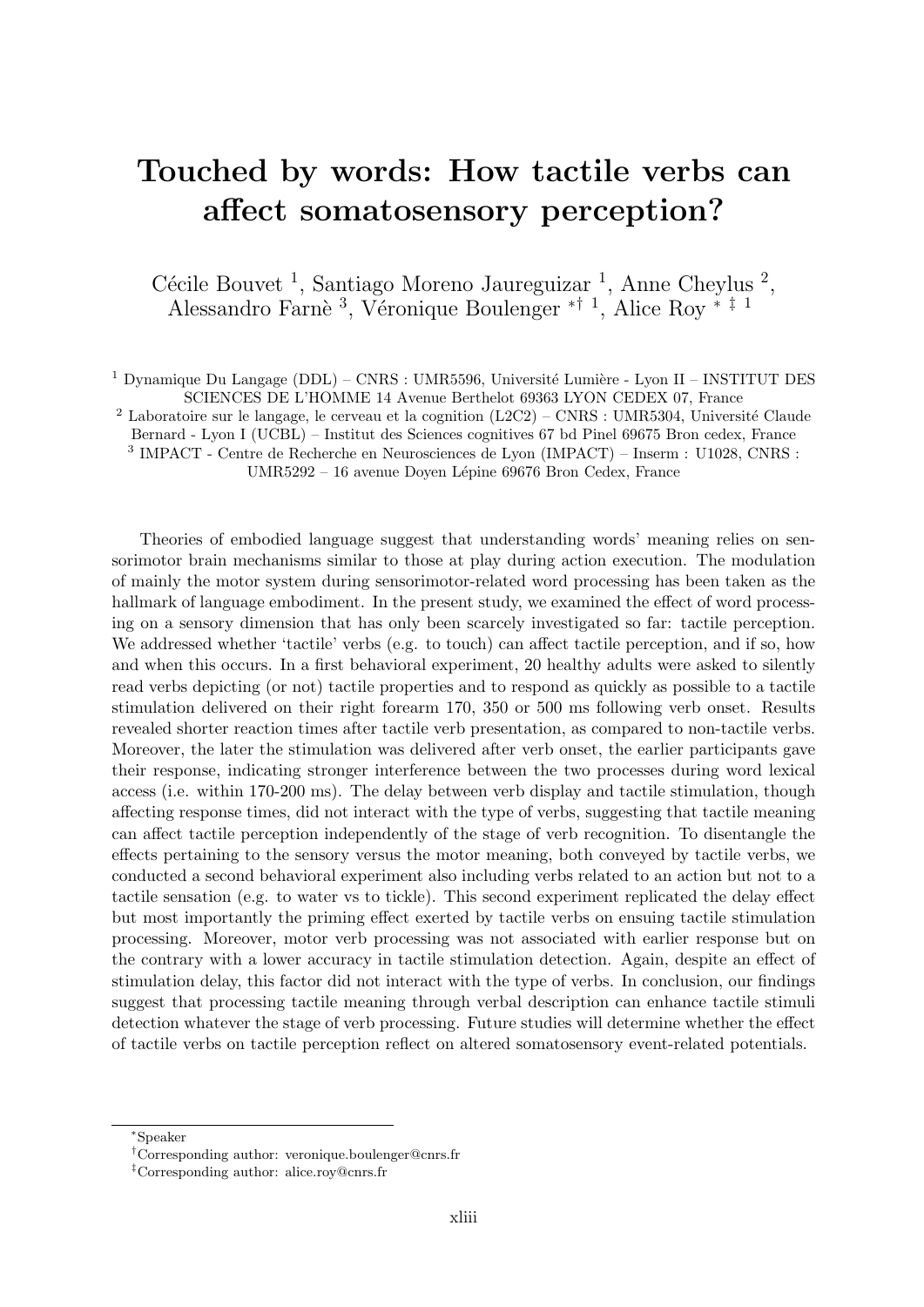### Releasing Strength in Imagination Constructs Implicit Association of Simulated Action and Response Index

Sau-Chin Chen <sup>\* 1</sup>, Jon-Fan Hu<sup>2</sup>, Ya-Yun Chuang<sup>2</sup>, Ching Chu<sup>2</sup>, Chi-Lin Yu <sup>2</sup>

> <sup>1</sup> Department of Human Development, Tzu-Chi University – Taiwan <sup>2</sup> Deparment of Psychology, National Chung-Kung University – Taiwan

This presentation introduces a paradigm integrating sentence-picture verification and word color discrimination. The verification task requires participants to matchthe target picture and response index after reading the probe sentence. The probe sentence illustrated the situational cues for the function of actions and target objects. One kind of action was assumed to release strength on the objects (twist), and the other kind of action was assumed to feel the texture of the objects (touch). The object followed 'twist' was 'jar' that would cause the feelings 'tight' and 'loose', and the corresponding response indexes were 'close jar' and 'open jar'. The objects followed 'touch' was 'cube' and 'sponge' that would cause the feelings 'solid' and 'soft', and the corresponding response indexes were 'pick cube' and 'pick sponge'. For the two particiant groups, one was exposed to 'twist-tight' and 'touch-soft' whereas the other was exposed to 'twistloose' and 'touch-solid'. Based on our pilot study, the participants' responses were faster for the target picture matching the consequence that are implied by the probe sentence.

The word color discrimination task compares the participants' responses to the words presented in compatibile versus the words presented in incompatible colors. The compatibility was decided by the word meaning and the response key in common with verification task. For the group exposed to 'twist-tight' and 'touch-soft', the response key for first color was compatible with 'twist' and 'tight', and the response key for second color was compatible with 'touch' and 'soft'. For the group exposed to 'twist-loose' and 'touch-solid', the response key for first color was compatible with 'touch' and 'solid, and the response key for second color was compatible with 'twist' and 'loose'. In use of these words as the target, the compatibility effects shows which association implicitily established in the verfication task. Based on our pilot study, only the action exhausted strength would associate the representations of action and feeling. Therefore, the compatibility effect would be found only for the group exposed to 'twist-tight' and 'touchsoft'.

Our primary study confirmed the matching effects and compatibility effects as our prediction for the group exposed to 'twist-tight' and 'touch-soft'. A negative but insignificant compatibility effect for 'pick' was found for this group. In addition, a postive but insiginificant compatibility effect for 'tight' was found for the group exposed to 'twist-loose' and 'touch-solid'. In our replication study, the results supported our prediction was replicated, and the negative but insginficant compatibility effects in our primary study were confirmed in the same statistical procedure.

<sup>∗</sup>Speaker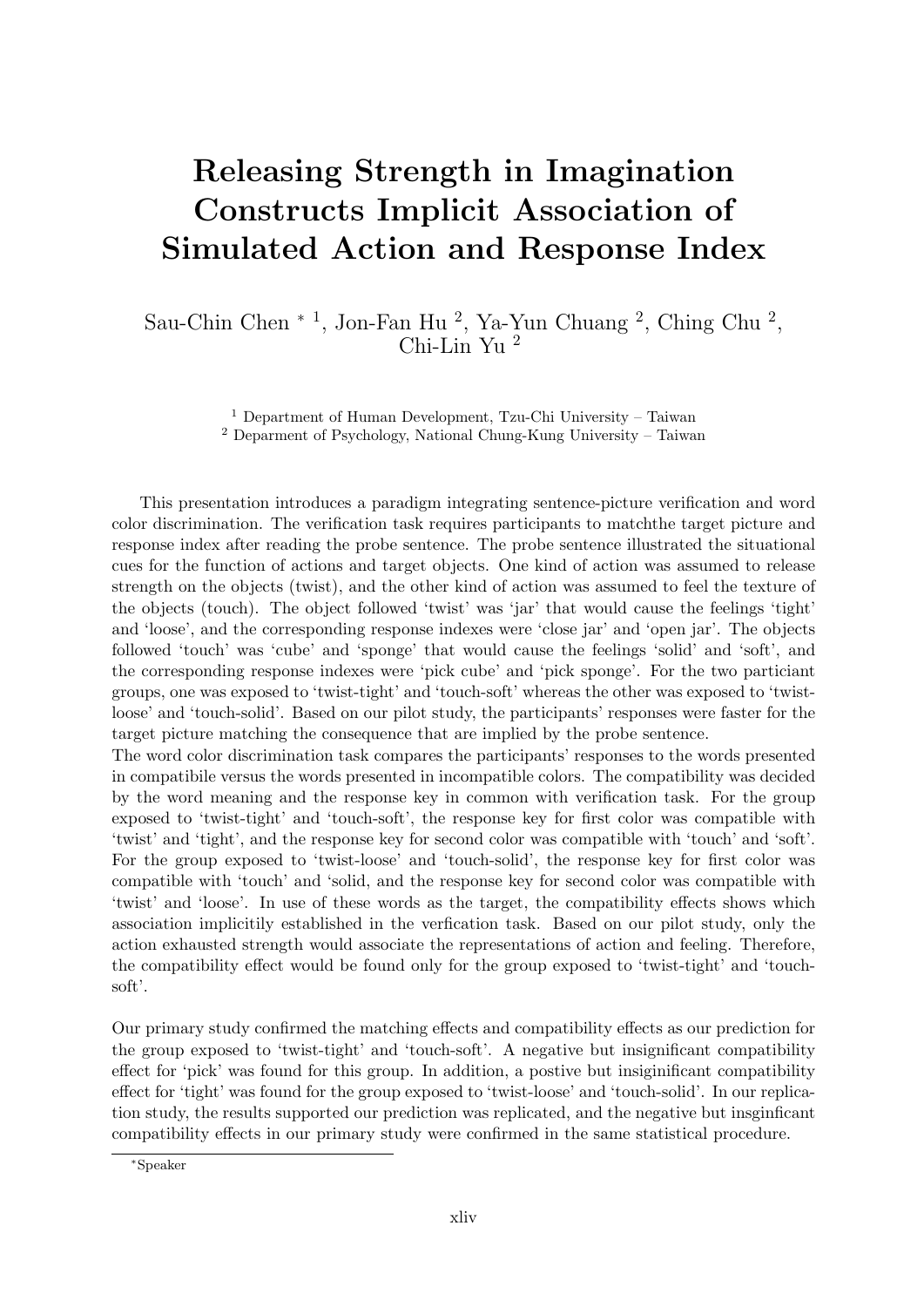Our findings encourage the theory that assumes the sentence-picture verification as the measurement of explicit embodied simulation processing and the word-color discrimination as the measurement of implicit embodied simulation processing. The explicit processing is assumed available for the tasks evoked action, emotion and perception systems. The implicit processing is assumed available for the tasks emphasizing interactions of body and envirobnment. Based on this theoretical framework, we suggest a plausible paradigm to integrate two experimental approaches of embodied simulations.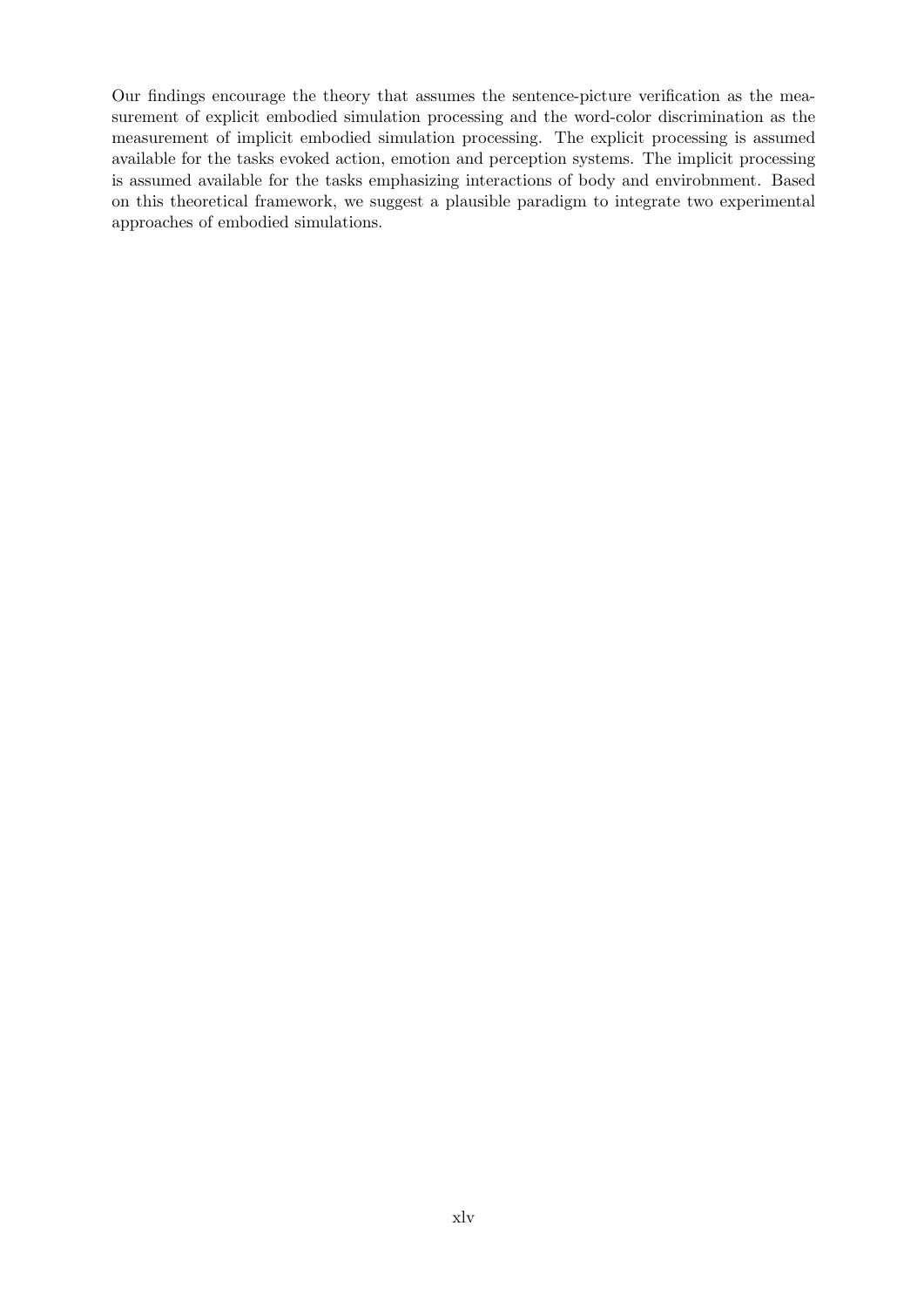### An Embodied Cognition Approach to Studying the Impact of Negative Facial Experiences on Semantic Properties of Emotional Words

Ya-Yun Chuang<sup>1</sup>, Chi-Lin Yu<sup>1</sup>, Ching Chu<sup>1</sup>, Yueh-Lin Tsai<sup>1</sup>, Jon-Fan Hu<sup>1</sup>, Sau-Chin Chen  $*$ <sup>2</sup>

<sup>1</sup> Department of Psychology,National Cheng Kung University [Taiwan] (NCKU) – No.1, University Road, Tainan City 701, Taiwan, Taiwan

<sup>2</sup> Department of Human Department, Tzu-Chi University  $(TCU)$  – Taiwan

Theories of Embodied Cognition emphasize the importance of sensorimotor experiences for cognitive processing. To further examine related issues, the present study focused on how the facial expression manipulation influences the property judgments toward emotional words. 41 college students were divided into "pout to clip the pen" group and "none-expression" control group and asked to rate the same 26 emotional words chosen from a Chinese Emotions Corpora (Cho, Chen, and Cheng, 2013). After expressing the instructed facial response (or not), participants evaluated six semantic dimensions of emotional words immediately. The findings show that the "pout to clip the pen" group has lower rating values for all dimensions for the 'happy' words, and reaches the significant level at the 'valence', 'continuance', 'frequency' and 'typicality' semantic dimensions. Furthermore, the rating values for 'frequency' and 'typicality' dimensions were significantly lower than 'control group' in most of negative words due to the experimental manipulation. It is concluded that negative facial expression indeed influenced the semantic properties of words, especially for the 'happy' words. The study results are valuable for investigating children's language acquisition or clinical applications in diagnosing emotional disorders.

<sup>∗</sup>Speaker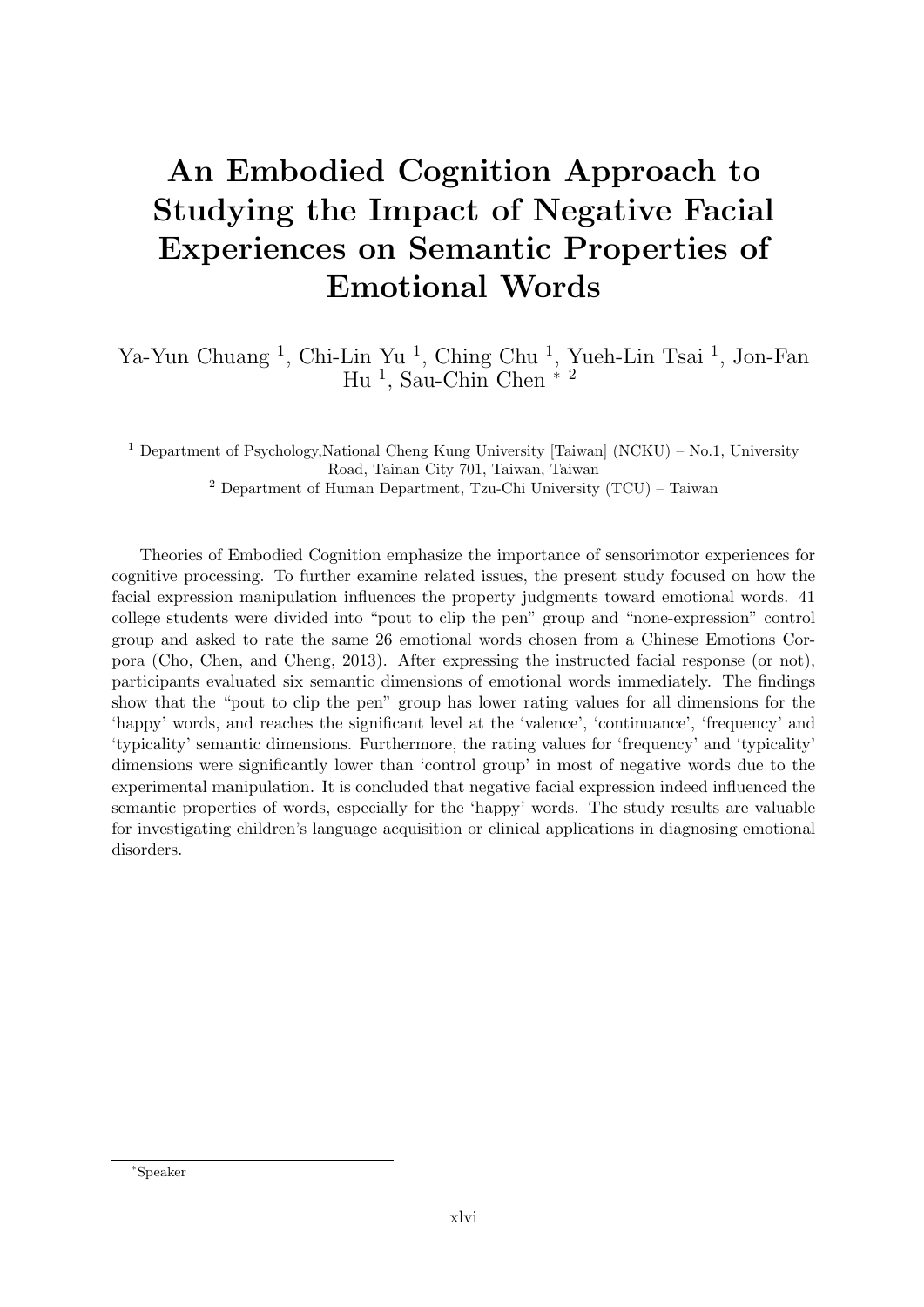### EMG-recorded hand motor response during passive action sentence processing

Melody Courson <sup>\*† 1,2</sup>, Joël Macoir <sup>1,2</sup>, Pascale Tremblay <sup>1,2</sup>

<sup>1</sup> Université Laval, Faculté de Médecine, Département de Réadaptation, Québec, Canada – Canada

 $^2$  Centre de recherche de l'Institut universitaire en santé mentale de Québec, Québec, Canada (CR-IUSMQ) – 2601, de la Canardière Québec (Québec) Canada G1J 2G3, Canada

Functional neuroimaging [1,2], electroencephalography [3] and transcranial magnetic stimulation [4] studies have shown a response of the cortical motor system during the processing of action language, such as action verbs and tool names. There is, however, debate regarding whether or not the motor system is necessary to comprehend action language, and whether it plays a role in early linguistic processes or in later conceptual processes [5]. More recently, sub-threshold peripheral motor activity has been recorded during passive manual action language processing through a hand-held force sensor, and has been shown to vary as a function of linguistic parameters [6]. The present research aims to (1) determine whether the motor cortex's response to hand action sentence processing, captured through electromyographic (EMG) recordings of the FDI muscle activity, is modulated by specific linguistic parameters (sentence type [affirmative, negative], semantic context [action, non-action, neutral], prosody [ascending, descending]), and (2) characterize the time-course of this motor response. To this aim, 23 healthy, right-handed adults, aged 20 to 50 years, passively listened to action sentences containing a manual action verb in the second phrase of the sentence (e.g. "With her scissors, Sarah cuts the newspaper"), while completing a visual distraction task to prevent them from focusing on the linguistic stimuli. Our results show that motor response recorded through EMG during and after action verb processing varies as a function of semantic context, and that this motor response occurs during action sentence processing (early activation). When the semantic context of the sentence was neutral (e.g. "In her garden, ...") or action-related (e.g. "With her scissors, ..."), the motor response significantly increased during the processing of the phrase containing the action verb (e.g. "...Sarah cuts the newspaper"), while it significantly decreased when the semantic context was non-action related (e.g. "Without her scissors, ..."). These results suggest that motor response during passive processing of manual action sentences is automatic and online but non-systematic. [1] Tremblay & Small (2010) Cerebral Cortex. [2] Hauk et al. (2004) Neuron. [3] van Elk (2010) Biological Psychology. [4] Tremblay, Sato & Small (2012) Neuropsychologia. [5] Mahon & Caramazza (2008) Journal of Physiology. [6] Aravena et al. (2012) PlosOne.

<sup>∗</sup>Speaker

<sup>†</sup>Corresponding author: [melody.courson@crulrg.ulaval.ca](mailto:melody.courson@crulrg.ulaval.ca)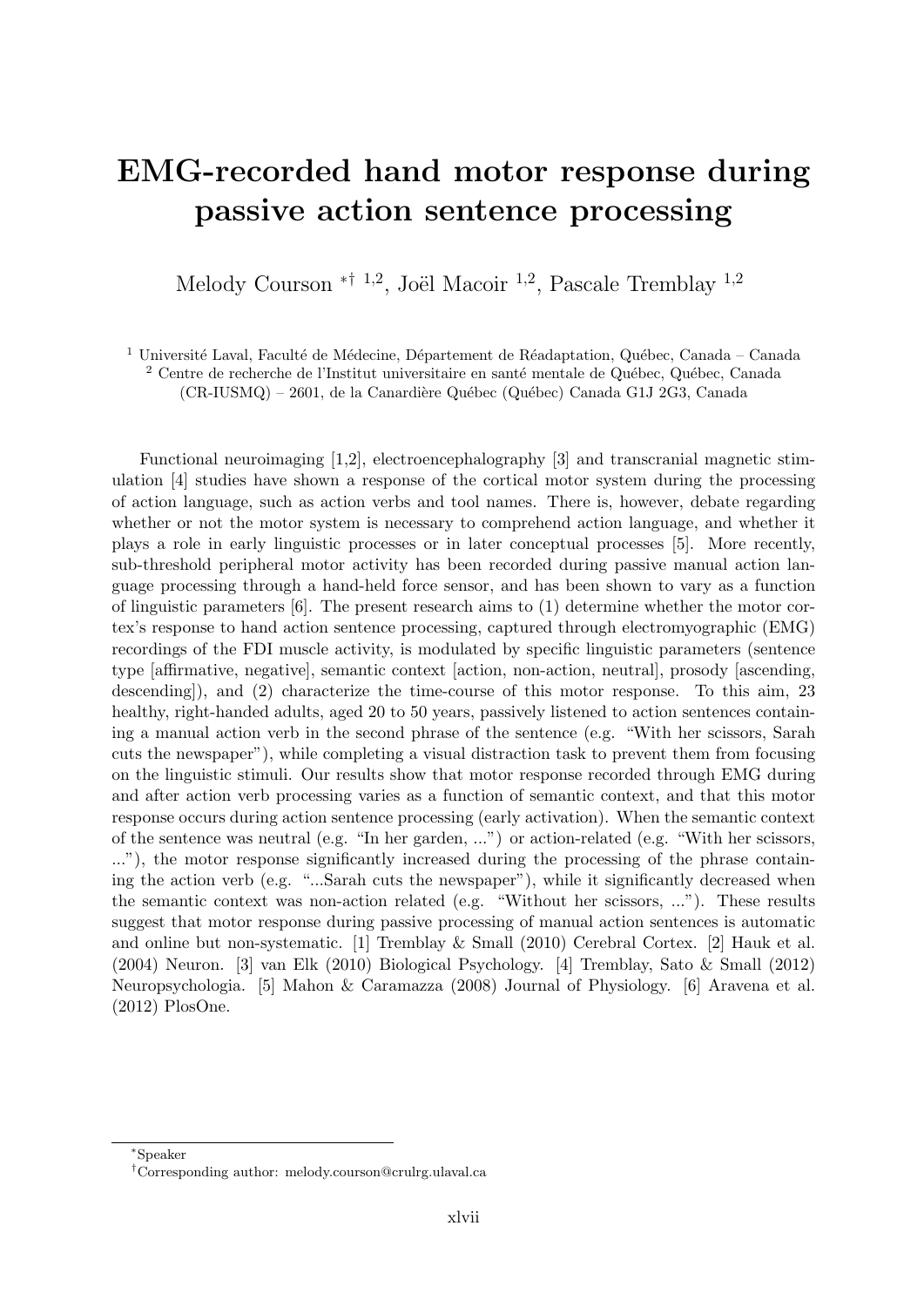### Do time-related words automatically activate the mental timeline in a Stroop-like task?

Verena Eikmeier <sup>∗</sup> <sup>1</sup>

<sup>1</sup> Eberhard Karls Universität Tübingen – Eberhard Karls Universität Tübingen, Schleichstraße 4, 72076 Tübingen, Germany

Theories of Grounded Cognition suggest that abstract concepts, like time, are represented in terms of concrete dimensions, such as space (Barsalou, 2008). Following these suggestions the existence of a mental timeline running from back (past) to front (future) has been proposed. Consistent with this assumption response time (RT) studies provide support for this time-space association, indicating that time evokes spatial representations that may facilitate or impede responses to time-related words or sentences (e.g., Torralbo, Santiago, & Lupiáñez, 2006; Ulrich et al., 2012). These studies documented a space-time congruency effect during the processing of time-related information: when participants judged the temporal reference of linguistic information they responded faster to future-related information with forward arm movements than with backward arm movements and faster to past-related information with backward arm movements than with forward arm movements. This pattern of results indicates an influence of temporal information processing on spatial responses. For time-related sentences it has been shown that this time-space association does not occur automatically during the processing of the sentence content (Ulrich & Maienborn, 2010; Ulrich et al., 2012). However, it remains unclear whether the temporal content of single words produces an automatic response activation.

In two experiments we assessed this question employing a Stroop-like paradigm. In Experiment 1 past and future related words were presented in four different colors and participants were asked to respond to the color of the word with a forward or backward arm movement. The temporal reference of the words was irrelevant for the task. Nevertheless a time-space congruency effect emerged hinting towards an automatic activation of the mental timeline during reading of time-related words. However because only time-related words were employed in this task participants might have focused on the temporal reference of the words although this was not task relevant. Therefore, Experiment 2 employed filler items that were not time or space-related in addition to the time-related words from Experiment 1. No space-time congruency effect was found in this experiment supporting the idea that participants attended to the temporal content of the words in Experiment 1 although this was not required.

Taken together the results of the two experiments do not support the notion that time-related single words produce automatic response activation on the back-front axis.

References

<sup>∗</sup>Speaker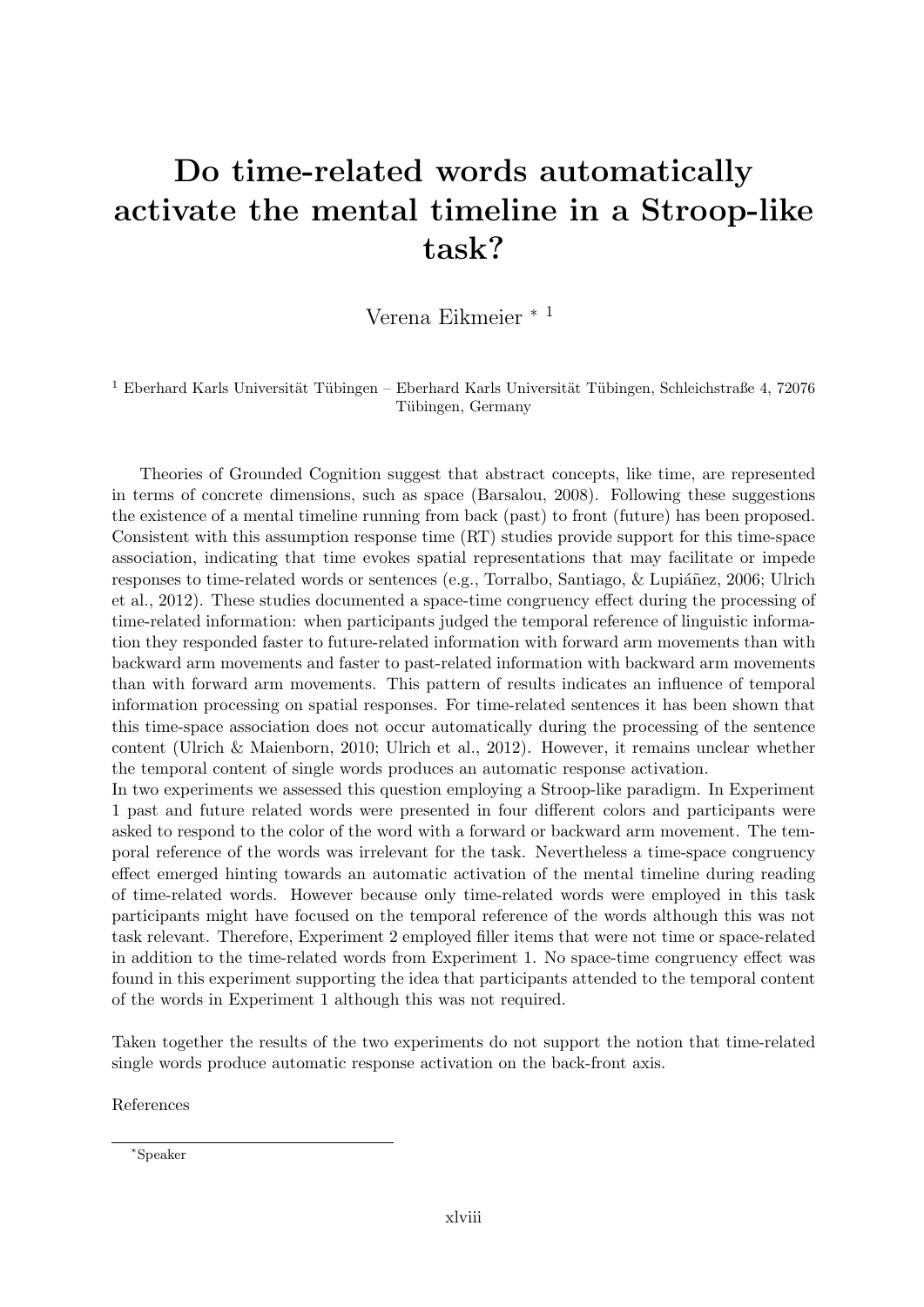Barsalou, L. W. (2008). Grounded cognition. Annual Review of Psychology, 59, 617–45. doi:10.1146/annurev.psych.59.103006.093639

Torralbo, A., Santiago, J., & Lupiáñez, J. (2006). Flexible conceptual projection of time onto spatial frames of reference. Cognitive Science, 30, 745–757.

Ulrich, R., Eikmeier, V., de la Vega, I., Ruiz Fernández, S., Alex-Ruf, S., & Maienborn, C. (2012). With the past behind and the future ahead: Back-to-front representation of past and future sentences. Memory & Cognition, 40, 483–495.

Ulrich, R., & Maienborn, C. (2010). Left-right coding of past and future in language: The mental timeline during sentence processing. Cognition, 117, 126–138.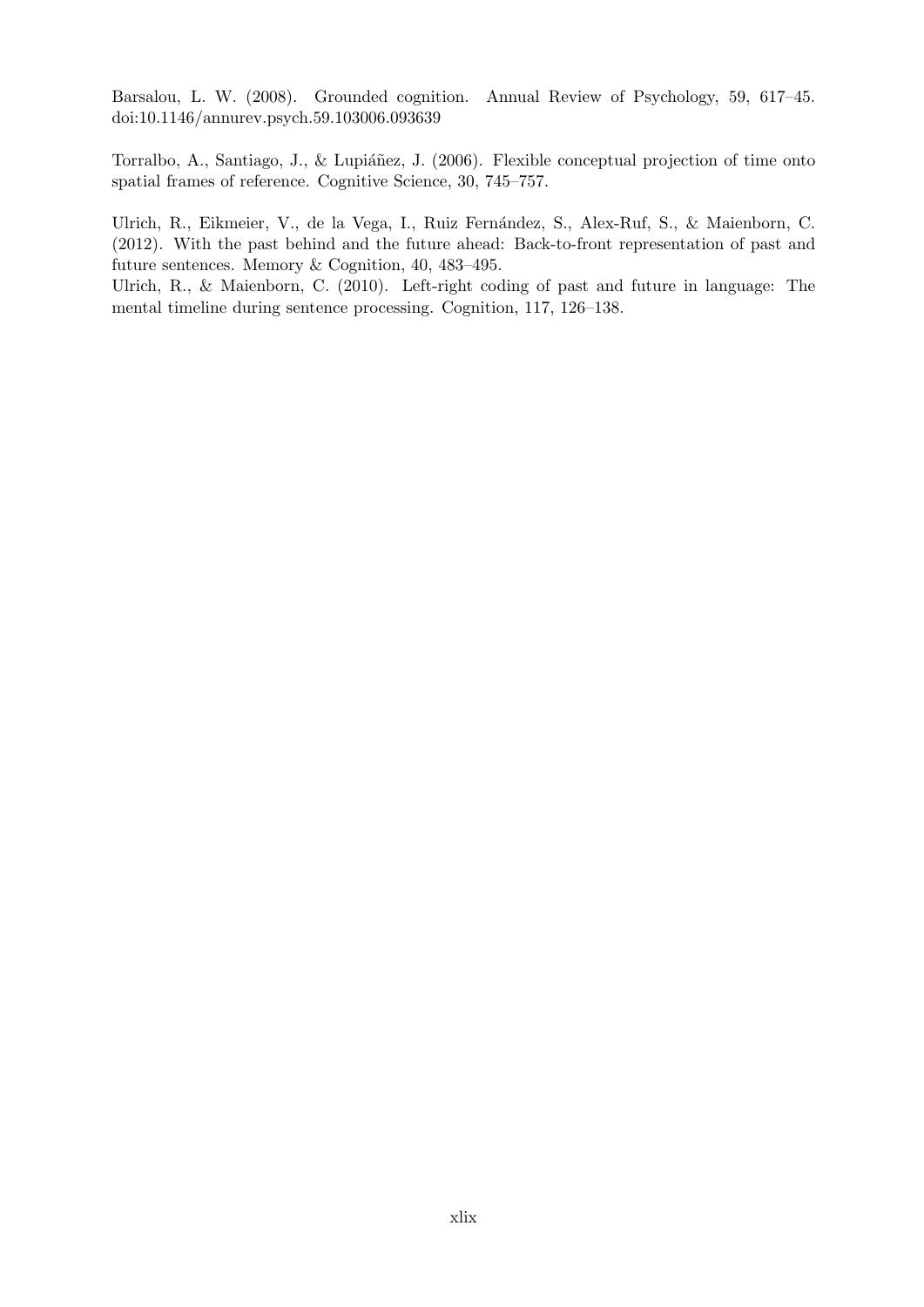### ERPs modulations of lexical-semantic processes during word production in context

Raphael Fargier <sup>\* 1</sup>, Marina Laganaro <sup>1</sup>

<sup>1</sup> FPSE, University of Geneva – 42, Boulevard du Pont d'Arve, Switzerland

Concepts can be seen as a collection of many features that rely on different sensory modalities. Concepts are thus thought to be represented through distributed neural networks encompassing modality-specific regions. However, recent observations suggest that these neural networks are differentially activated as a function of the situational context in which words (or concepts) are processed. Most of the work investigating this issue focused on language comprehension assuming that knowledge about linguistic context plays a direct role in the comprehension of words and sentences. It is the retrieval of modality-specific semantic information that seems to be constrained by linguistic or even extra-linguistic context.

Although the flow of information differs between comprehension and production, semantic information is also necessarily retrieved throughout the language production process. In this study, we sought to examine whether flexibility in neural dynamics of semantic retrieval can also take place in the speaker's brain in the course of word production.

For this, we investigated event-related potentials (ERPs) during a picture naming task which is known to allow the activation of the concept. This task was adapted such that pictures of concrete multimodal objects (i.e. "violin"; "drill") were presented as the completion of a sentence introducing either visual or auditory situations. Crucially, participants were presented with a sentence in which only the last word (i.e. a verb) determined the context; followed by the picture of an object which the participant was asked to name (e.g. "In the workshop Mary hears/watches"; for respectively auditory/visual contexts; followed by a picture of a drill). Each picture of object appeared in the different contexts that varied according to the location and agent's name of the situation on a counterbalanced order. We performed waveform analyses as well as spatio-temporal segmentation analyses on epochs aligned to the picture and to the response.

We did not find any significant difference in production latencies for words produced in the auditory context compared to the visual context. However, waveform amplitudes significantly differed between these two conditions in the short time-window ranging from 200 to 220 ms after picture presentation principally over left lateralized central-temporal electrodes. Moreover, spatio-temporal segmentation indicated different topographies in the same time-window.

Given the absence of differences in production latencies, the ERPs effects might be solely attributed to the generated contexts that preceded picture presentation. Moreover, our effects are found in a time-window that is commonly associated with lexical-semantic (lemma) retrieval. Our results indicate that despite relatively brief effects, producing the word "drill" in a visually elicited context differs from producing the word "drill" in an auditory generated context. Our

<sup>∗</sup>Speaker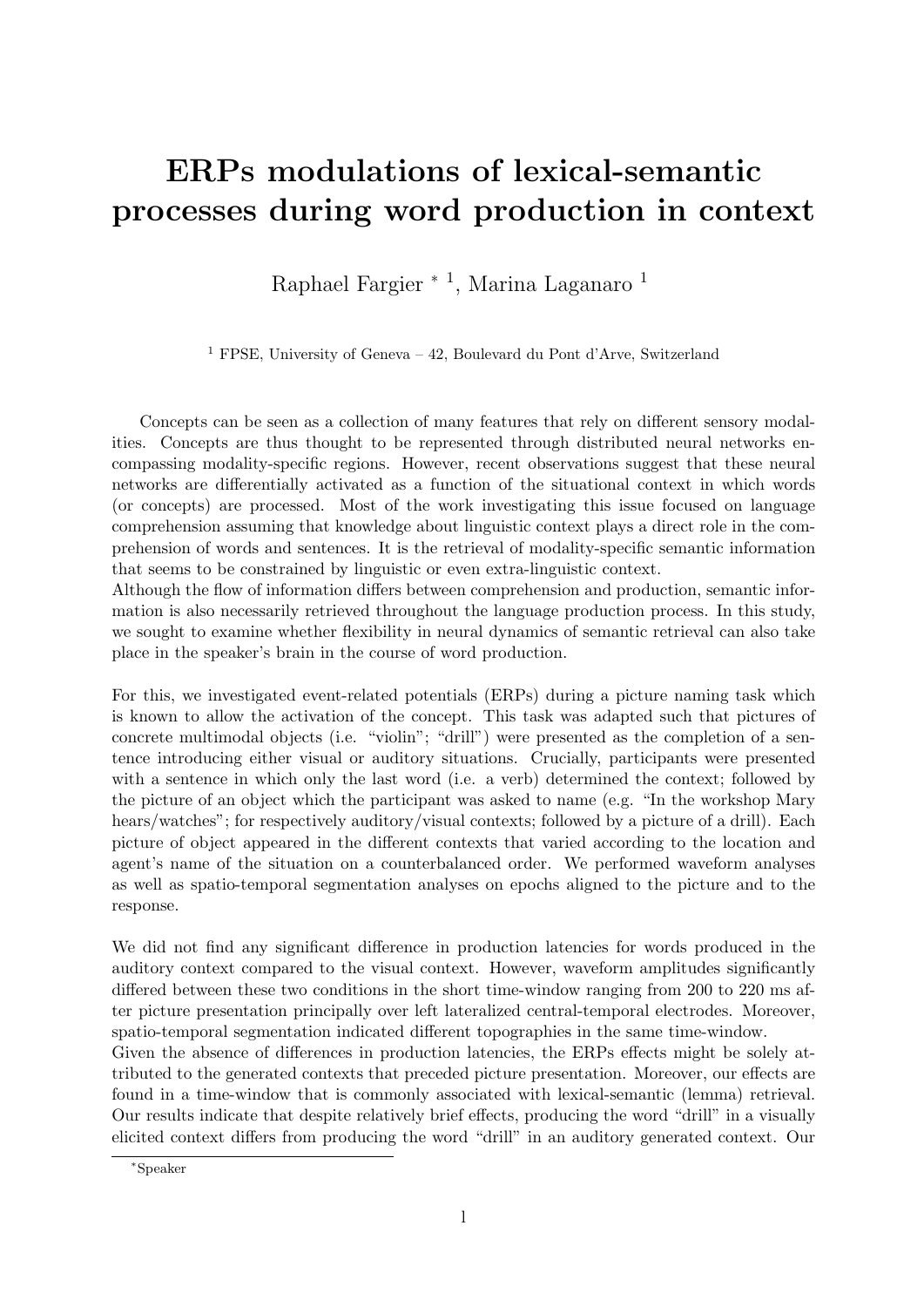data suggest that the neural correlates of lexical-semantic retrieval in the course of word production are also context-dependent. This study offers new perspective for embodied/situated theories in providing insights to how the meaning of words is encoded in the speaker's brain.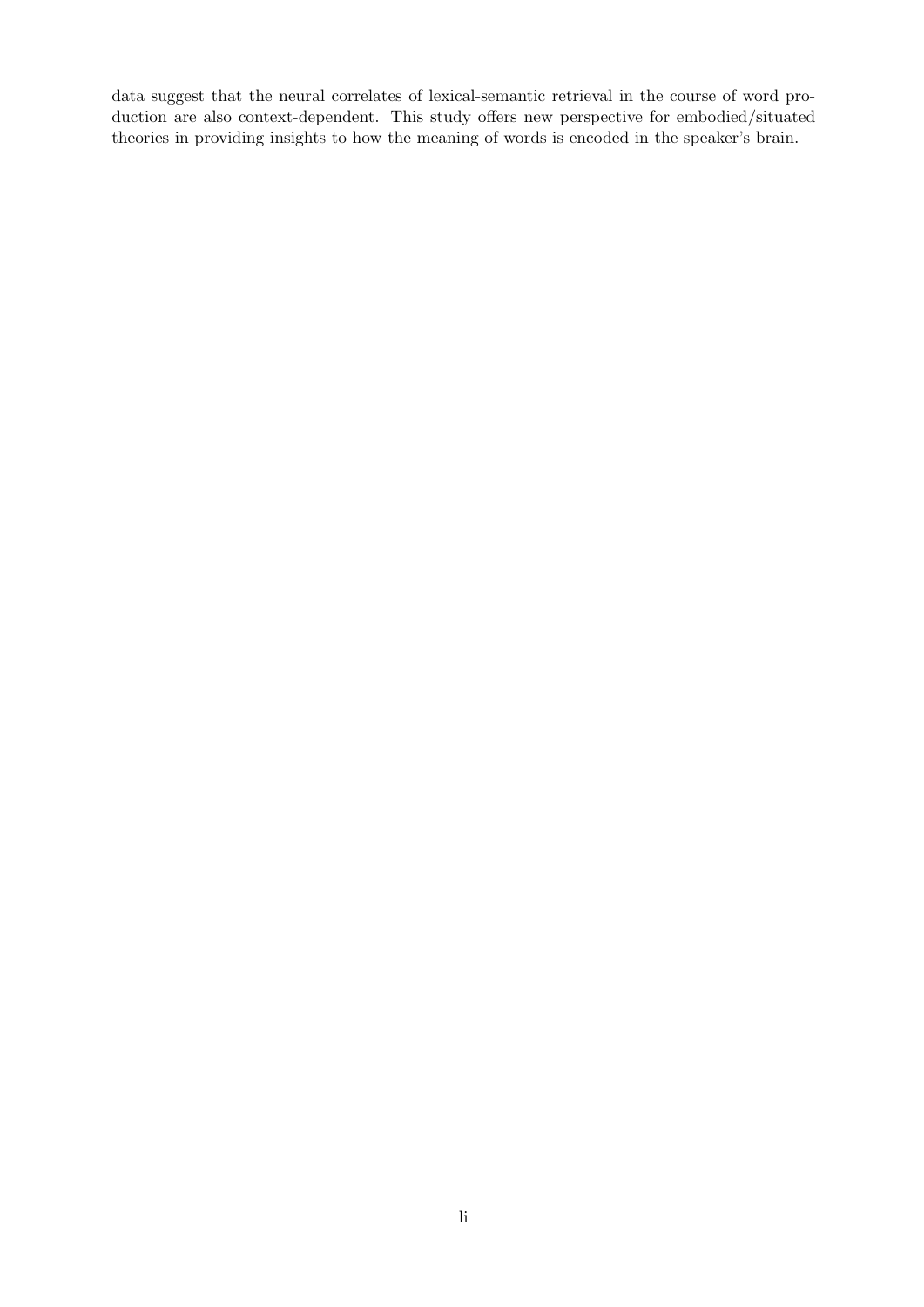### Where am I in my mental model? Matching gender of pronouns and participants influences perspective taking

Anne Karina Feldmeth <sup>∗</sup> <sup>1</sup> , Lars Konieczny <sup>1</sup>

<sup>1</sup> University of Freiburg, Center for Cognitive Science – Germany

Theories of embodied language processing argue that understanding language involves representing the information given in a multimodal situation model. A decisive factor in constructing this mental representation is the perspective a comprehender adopts within this model. In two experiments we investigated if and how gender modulates the adopted perspective: Does the ease of a comprehender's identification with different thematic relations influence the mental model?

Adopting the action-sentence compatibility paradigm, participants judged the plausibility of auditorily presented German sentences. Participants hold down a button while listening to the sentences and evaluated each of them with a button press that required a movement either towards or away from the body. Dependent measure is the release time of the middle button.

72 participants listened to 32 (plausible) target sentences describing a directed action between two referents. All sentences were recorded with a male and a female speaker. Action verbs were rated beforehand according to their implicit direction.

In Experiment 1, agent position was realized by 3rd person pronouns and recipient position by 1st person pronouns.

(1) Er/Sie wird mir das Buch geben. (He/She will give me the book.)

Experiment 2 included 1st person pronouns in the agent and 3rd person pronouns in the recipient position.

(2) Ich werde ihm/ihr das Buch geben. (I will give him/her the book.)

Ease of identification with agent or recipient was operationalized as match or mismatch between gender of participant and (a) either gender of the speakers, or (b) gender-marked 3rd person pronouns.

The action-sentence compatibility effect (ACE) predicts faster release times if hand movement and directed action of the sentence are compatible. If ease of identification influences the adopted perspective within the situation model, the implicit direction of the stimulus verbs should interact with the match in gender between participant and pronoun referent. This interaction

<sup>∗</sup>Speaker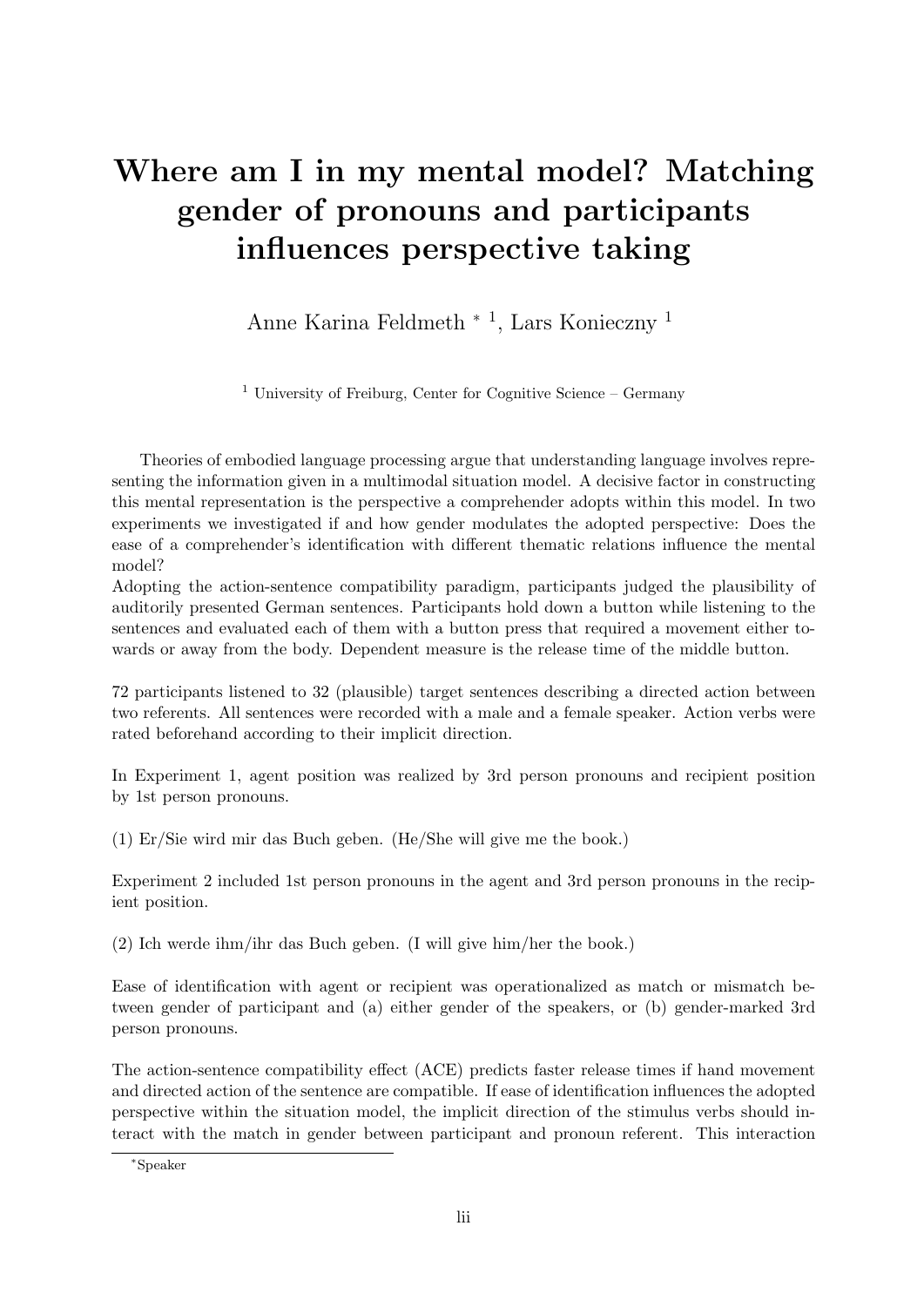should modulate the ACE according to the underlying mental model which combines adopted perspective and verb direction.

Experiment 1 revealed a significant main effect of compatibility of verb direction and movement. No interactions of compatibility with either agent or recipient gender match were found. This result replicates the ACE with sentences involving future tense. However, identification by way of gendered pronouns either in agent or recipient position does not seem to influence reaction times.

Analysis of Experiment 2, however, revealed a significant interaction of compatibility and recipient gender match: When participants' gender matched the gender of the 3rd person pronoun representing the recipient (e.g. "I will give him the book", male participant), release times were faster for compatible items. In non-match conditions (e.g. "I will give her the book", male participant) incompatible items led to faster release times. Gender of the speaker did not interact with compatibility.

In two experiments we investigated the influence of identification by gender on the structure of embodied mental representations. Speakers' gender did not result in measurable differences of the action-sentence compatibility effect. However, the match between gender marked pronouns in recipient relation and comprehenders' gender can modulate the internal structure of a mental representation.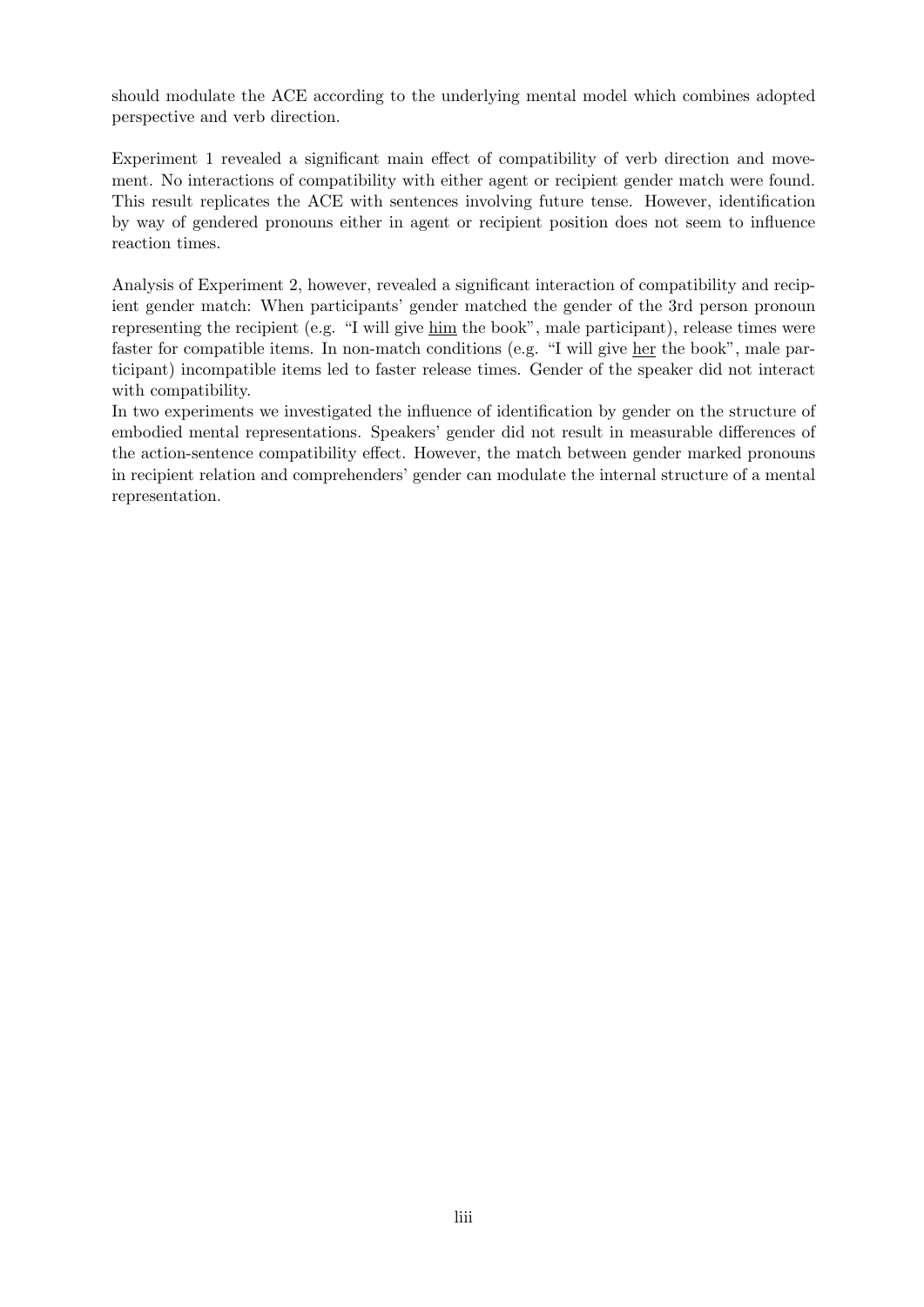## Sensory Constraints on Perceptual Simulation in Reading

### Xuefei Gao <sup>∗</sup> <sup>1</sup>

 $1$  Max Planck Institute for Psycholinguistics – Wundtlaan 1 6525 XD Nijmegen The Netherlands, Netherlands

Resource-constrained models of language processing predict that perceptual simulation during language understanding would be compromised by

sensory limitations (such as reading text in unfamiliar/difficult font), while strong versions of embodied theories of language would

predict that simulating perceptual symbols in language would not be impaired even under sensory-constrained situations. In this study,

sensory decoding difficulty was manipulated by adopting both easy and hard font (Arial vs. Bodoni) to study perceptual simulation during

sentence reading (Zwaan et al., 2002). A lexical decision task was administered to a different group of participants to ensure that

participants were able to recognize single words in isolation in both fonts and that reading comprehension was not necessarily constrained

by data-limited processes. Results indicated that simulating perceptual symbols in language was not compromised by surface-form decoding

challenges such as difficult font, lending support to the theories proposing that embodied language processing is obligatory. Further

implications for learning from text, and individual differences in/aging effects on language processing will be discussed.

<sup>∗</sup>Speaker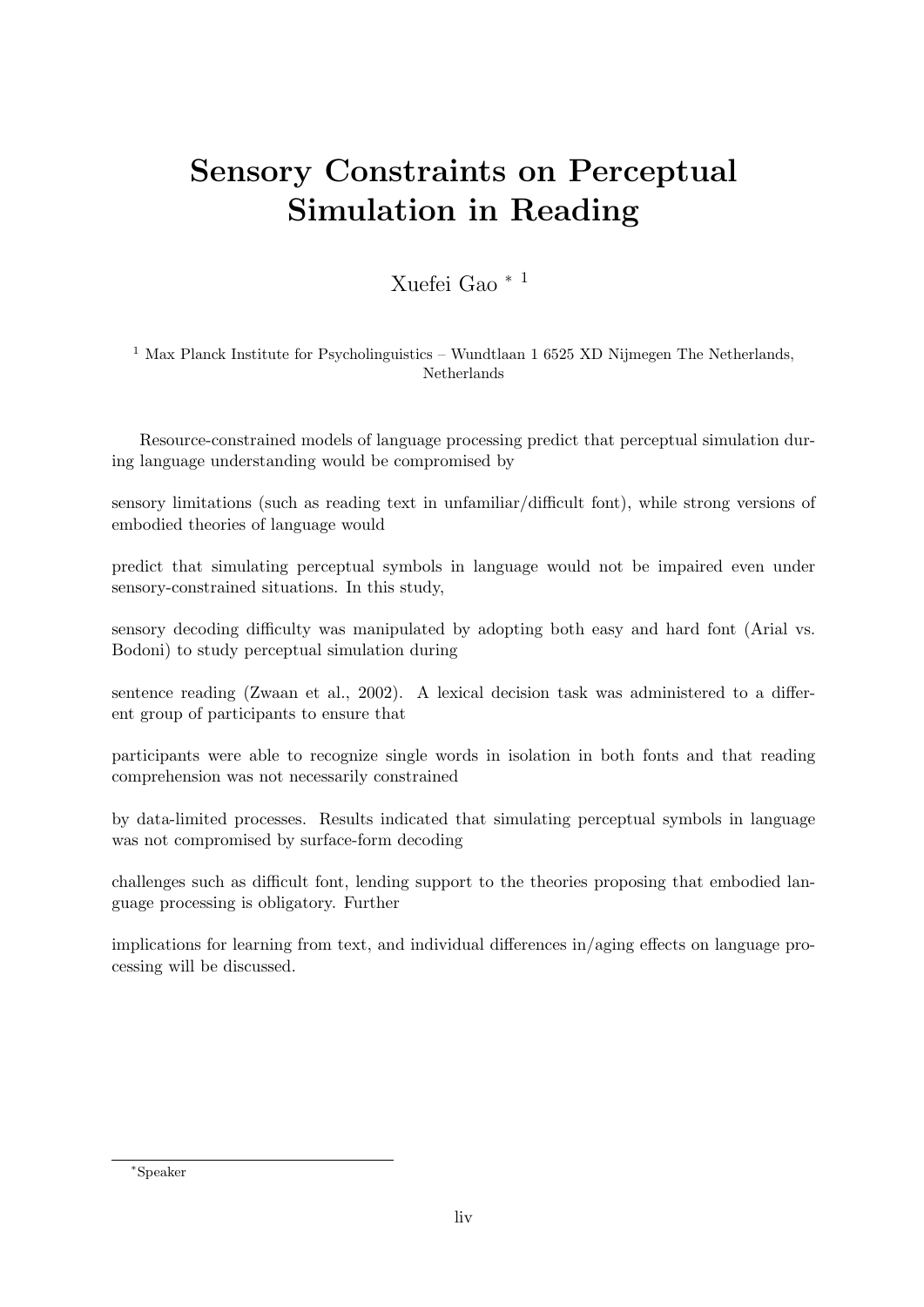## Spatial distance between objects affects the interpretation of semantic similarity: evidence from eye movements during spoken sentence processing

Ernesto Guerra<sup>∗</sup> <sup>1</sup> , Jasmin Bernotat † <sup>2</sup> , Pia Knoeferle <sup>2</sup>,<sup>3</sup>

 $^1$  Experimental Psycholinguistics Lab, Pontificia Universidad Católica de Chile – Chile <sup>2</sup> Cognitive Interaction Technology Excellence Cluster (CITEC) – Germany <sup>3</sup> Department of Linguistics, Bielefeld University – Germany

One important challenge for situated and embodied language models is how to link perceptual representations to abstract semantic content. Recent evidence, however, demonstrated that visually perceived distance modulated reading times for abstract sentences expressing similarity between nouns (Guerra & Knoeferle, 2014; Guerra et al., 2014). Against this background, we asked whether the link between spatial distance and the abstract notion of semantic similarity could be relevant for the interaction between spoken sentence comprehension and visual attention.

In an eye-tracking experiment, participants  $(n=47)$  inspected visual displays with six objects each, as they heard spoken sentences in German. On critical trials, participants heard sentences describing two objects from the display as similar (or different), such as '...a cat[NP1] is simi- $\text{lar}[\text{ADV}]$  to a dog  $[\text{NP2}]$ . The visual context contained a single referent of the NP1, but there were two exact copies of the NP2 referent on the display; crucially, one NP2 referent appeared close to the NP1 referent (NP2-close) and the other was far away from it (NP2-far). Based on previous findings, we predicted that if spatial distance is relevant for the interaction between spoken abstract language and visual attention, then participants should look more to the NP2 close referent when sentences express similarity between the displayed objects; when sentences express difference between the displayed objects, more attention should go to the NP2-far referent.

The eye-tracking results (fixation proportion analysis) revealed an early effect of spatial distance even before the critical adverb; around 500 ms after NP1 onset, participant preferred to look at the NP2-close referent relative to distractors and the NP2-far referent. This preference dominated visual attention across the rest of the trial. However, as the critical spoken ADV and NP2 unfolded, the fixation proportion toward the NP2-close object significantly decreased when sentences expressed difference (vs. similarity). In turn, fixation proportions to the NP2 far referent significantly increased when sentences expressed difference (compared to similarity), but only during the spoken NP2. Finally, analysis of the gaze proportion difference between critical objects and corresponding competitors showed that while the NP2-close referent was always preferred (relative to the close distractor) during the spoken ADV and NP2, the NP2-far

<sup>∗</sup>Corresponding author: [erguerrag@uc.cl](mailto:erguerrag@uc.cl)

<sup>†</sup>Speaker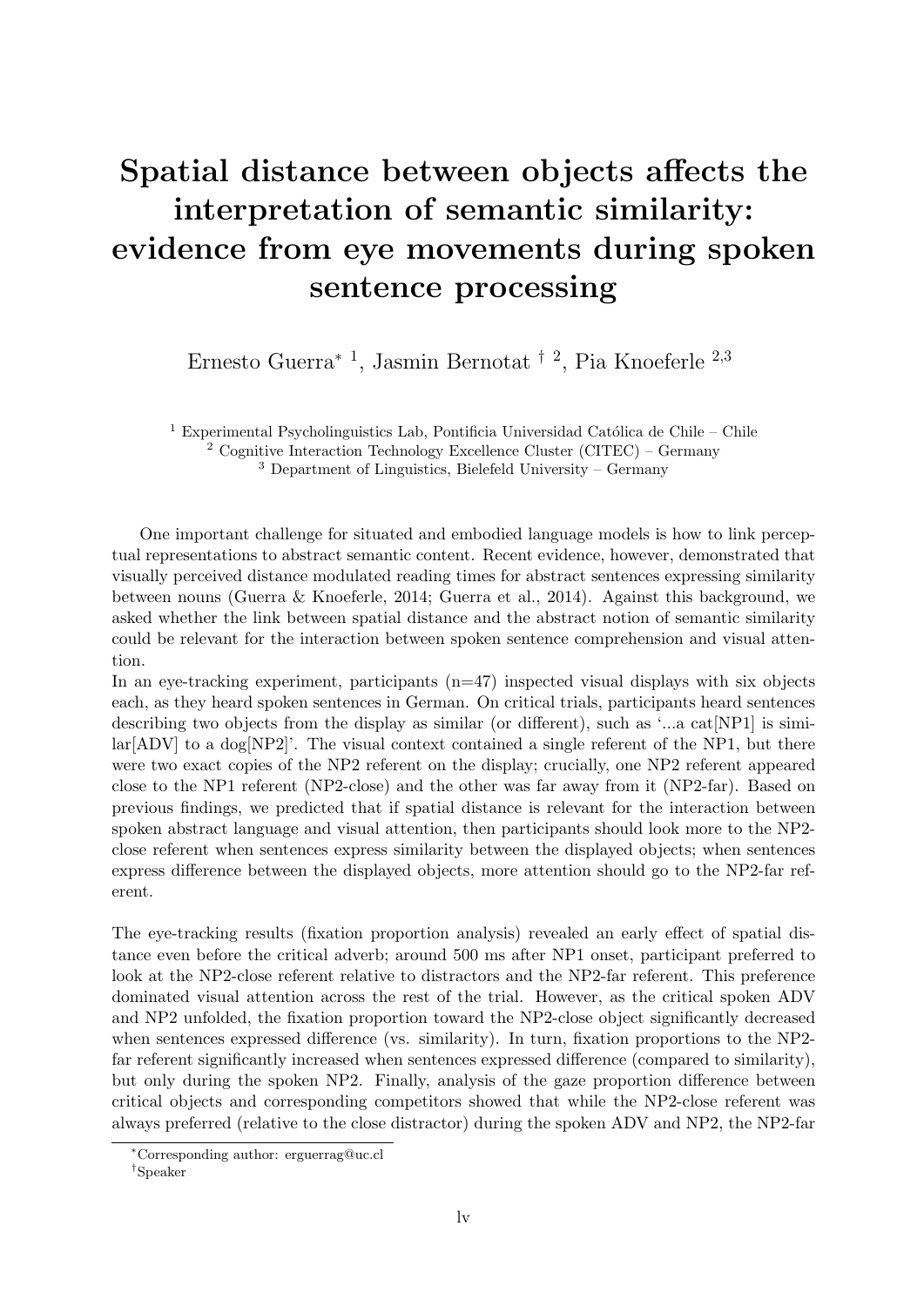object was indeed preferred during the spoken NP2 (relative to the far distractor) only when sentences expressed difference and not when they expressed similarity.

In sum, when processing a concrete spoken noun participants preferred to look at a related object close in space to the referent of that noun (relative to the same referent located further away). However, this trend was modulated by an abstract adverb expressing similarity or difference. These results are the first evidence showing that visuospatial information and abstract semantics can be integrated on the fly, and modulate language-mediated visual attention. Our findings are relevant for accounts of situated language processing, extending the linking hypothesis between visual contextual information and language beyond a referential link, and for embodied theories of language showing online effects of visuospatial representations on sentence comprehension.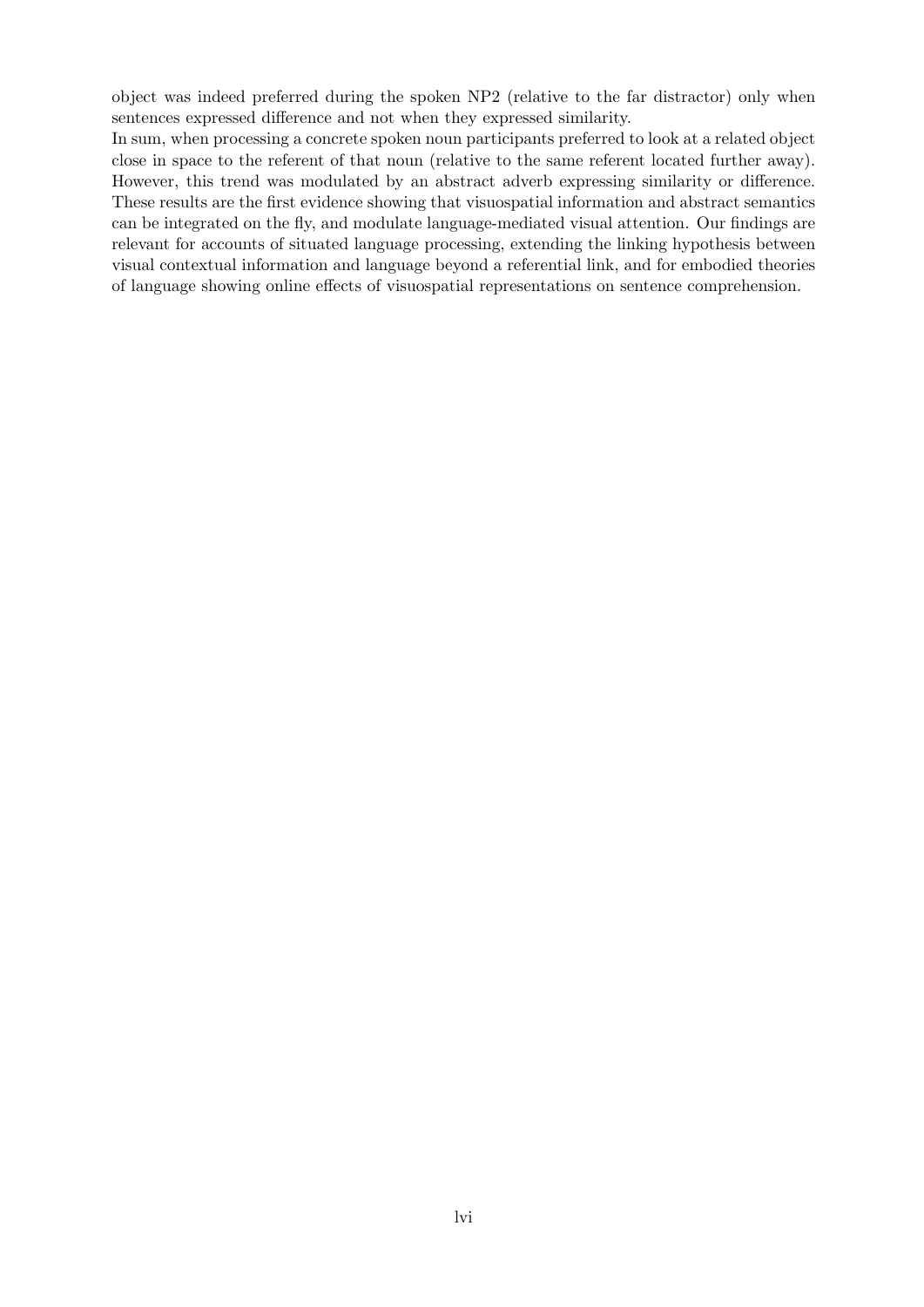### Priming of hand and foot motor reactions by reading action verbs

Anne Klepp <sup>∗</sup> <sup>1</sup> , Valentina Niccolai <sup>1</sup> , Peter Indefrey <sup>1</sup> , Alfons Schnitzler <sup>1</sup>, Katja Biermann-Ruben<sup>1</sup>

<sup>1</sup> Heinrich Heine University Duesseldorf (HHU Duesseldorf) – Germany

Language-motor interaction effects have been described to reflect motor simulation during language understanding (Boulenger et al., 2006). Importantly, studies employing double dissociation paradigms to investigate the motor specificity of effects are as of yet rare. The present study used hand and foot action verbs in a task requiring either hand or foot responses. Reaction times and accuracy were expected to depend on the compatibility of the body part involved in the action described by a verb and the body part used to execute the response.

In the first experiment, 21 healthy subjects took part. Each trial consisted of the presentation of a German hand, foot, or abstract verb (verb meaning was irrelevant to the task) followed after 400 ms by a geometrical star-like shape with either pointed or rounded corners. Half of the subjects responded to pointed shapes using a foot pedal and to rounded shapes using a manual button, or vice versa. Reaction times and accuracy were analysed regarding the compatibility of hand/foot responses preceded by hand/foot verbs.

In the second experiment, 19 healthy subjects performed a comparable task as in experiment 1, but a semantic decision was added in a Go/NoGo fashion: responses were required only in case of concrete verbs (i.e., hand and foot), with abstract verbs as the NoGo condition. This was meant to ensure a deeper level of processing than in experiment 1, increasing putative languagemotor interaction effects.

Results showed that positive priming effects depending on the compatibility of the body part referred to by the verb and the responding extremity could be found both in response accuracy and latency. While experiment 2 showed robust effects for both measures, experiment 1 resulted in only marginally significant effects. The additional explanatory power of verb-inherent semantic variables such as imageability is currently being incorporated into the statistical models, potentially refining the subtle priming effects in experiment 1.

These results show that reading action verbs may evoke motor simulations of actions in the corresponding portions of the brain's motor system that interact with a subsequent recruitment of the same or competing brain regions. In line with previous research, this motor simulation appears stronger or more elaborate during conscious semantic processing, corroborating the context-specific flexibility of motor cortex recruitment during language processing.

Taken together, in a paradigm where the lexico-semantic access of verb reading is followed by a motor reaction choice, facilitation of responses in the compatible conditions is observed.

<sup>∗</sup>Speaker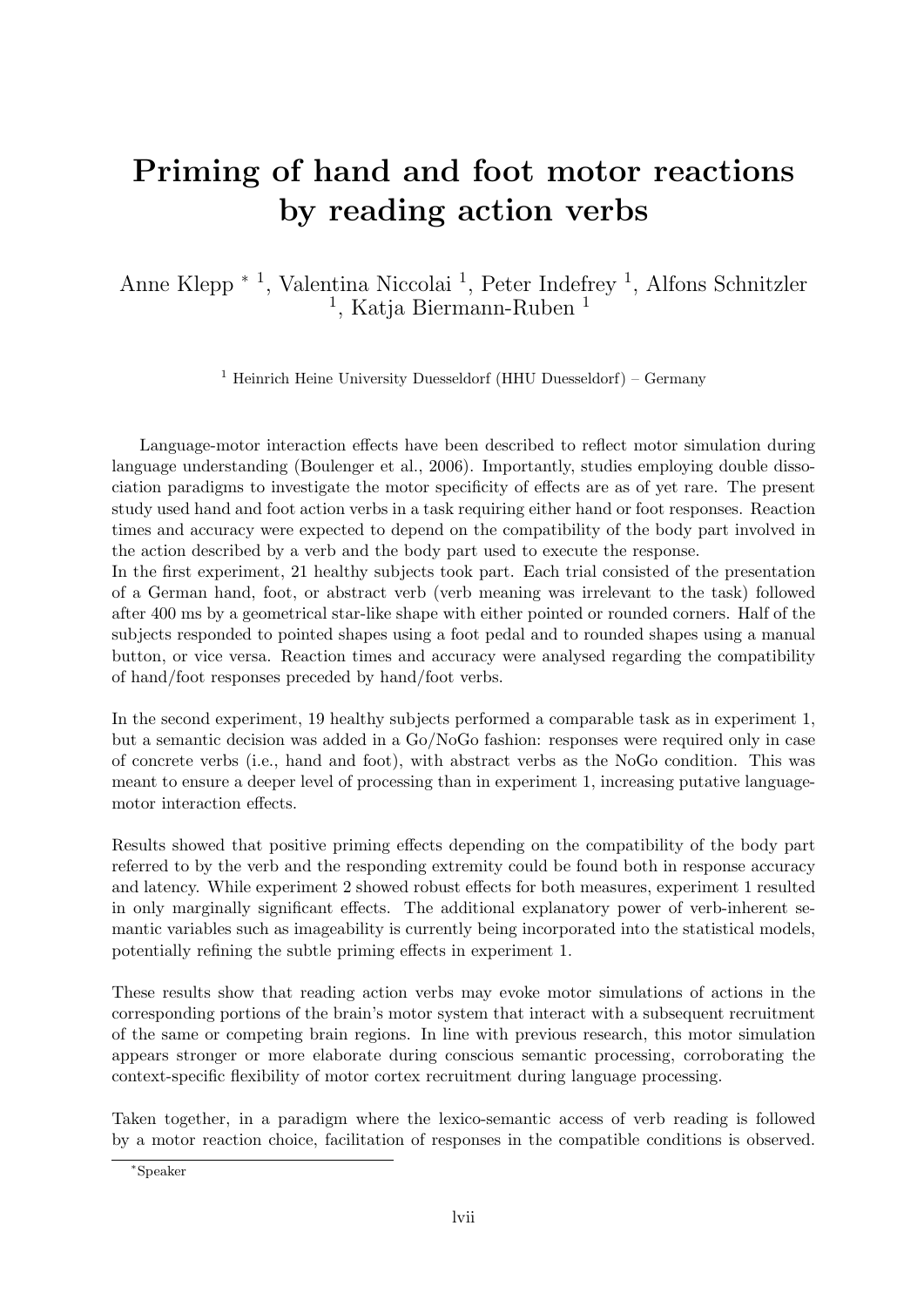This complements similar findings from other paradigms and languages as well as interference effects that are found when language and motor processing overlap in time (Klepp et al., 2015). Crucially, the use of both hand and foot responses in this study allows double dissociation of effects.

Boulenger, V., Roy, A.C., Paulignan, Y., Deprez, V., Jeannerod, M., Nazir, T.A., 2006. Crosstalk between language processes and overt motor behavior in the first 200 msec of processing. J.Cogn.Neurosci(18), 1607–1615.

Klepp, A., Niccolai, V., Buccino, G., Schnitzler, A., Biermann-Ruben, K., 2015, Language–motor interference reflected in MEG beta oscillations. Neuroimage(109), 438-448.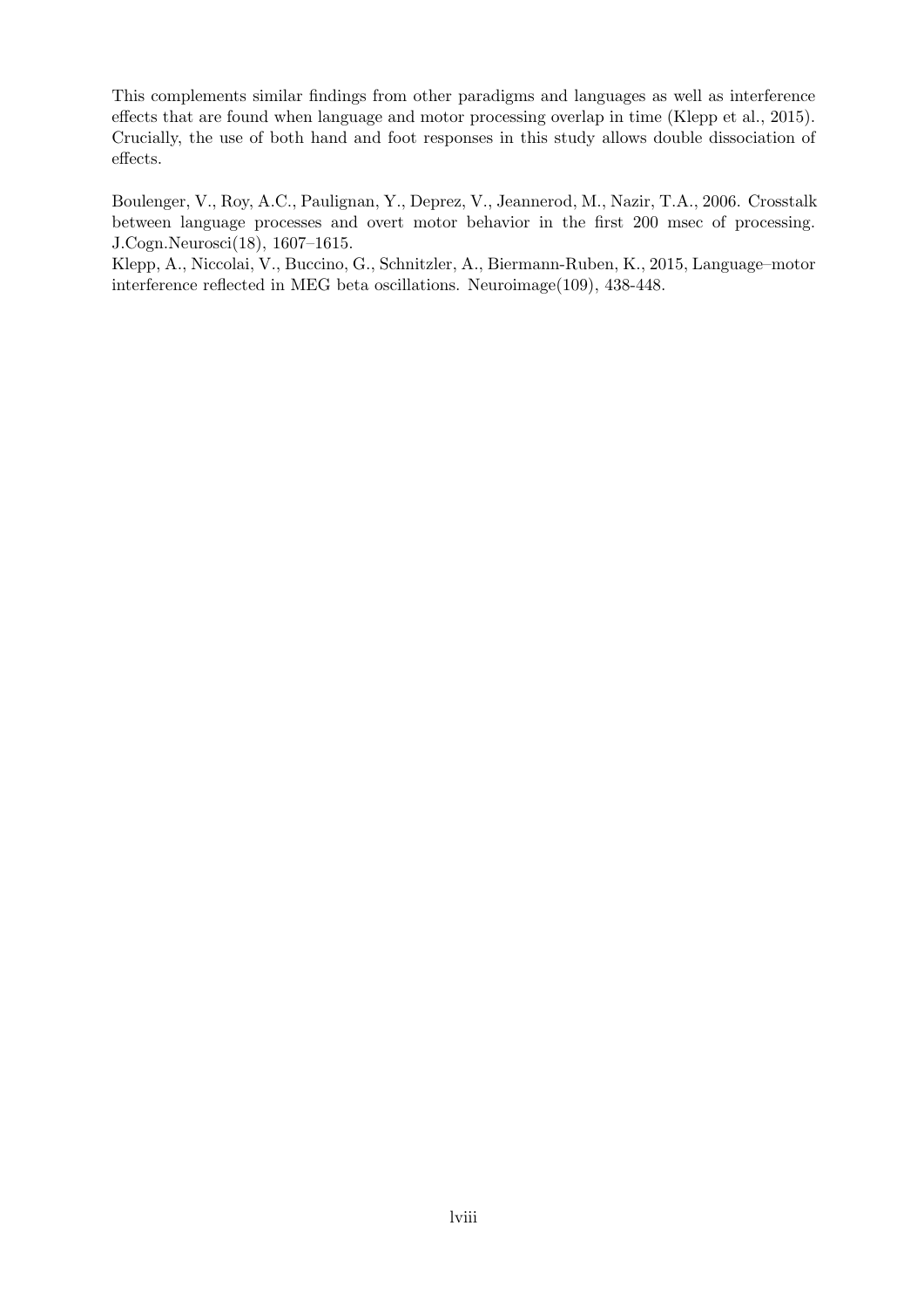### Language induced emotional effects on self-characterization

Zoltán Kondé <sup>\*† 1</sup>, József Pántya <sup>2</sup>, Zoltán Dósa <sup>3</sup>, Tünde Polonyi <sup>4</sup>

<sup>1</sup> University of Debrecen, Institute of Psychology, Department of General Psychology – Debrecen -  $4032$ Egyetem tér 1., Hungary

<sup>2</sup> University of Debrecen, Institute of Psychology, Department of Social and Work Psychology – Debrecen - 4032 Egyetem tér 1., Hungary

<sup>3</sup> Babeş-Bolyai University, Kolozsvár, Department of Pedagogy and Applied Didactics - Cluj-Napoca, Romania

<sup>4</sup> University of Debrecen, Institute of Psychology, Department of General Psychology – Debrecen - 4032, Egyetem tér 1., Hungary

The idea of linguistic relativism supposes that language or aspects of linguistic context may exert an influence on what and how we perceive and memorize physical or social events. Any particular language imposes constraints and sets limits quite differently on how we conceptualize our experiences of the world. Consequently, linguistic variations reflect variations in thought, worldviews and mindsets.

The aim of the present research was to investigate empirically a question that is related to the problem of linguistic relativity. We supposed that a linguistic context may have an effect on selfcharacterisation in a linguistic version of a questionnaire. To our hypothesis, an identity relevant question may be sensitive to linguistic influences when it provides a specific linguistic-cultural perspective. Specifically, we expected differences in self-characterization when questionnaires concerns collective attributes, i.e., that can be interpreted inherently from a linguistic-cultural point of view. For example, characteristics related to a persons' collective-national identity. No effect of language was expected in questionnaires examining personal or identity irrelevant attributes.

A survey was conducted among Hungarian-Slovakian bi-linguals  $(N=103)$  with the aim of investigating the individual differences in collective and personal value priorities. Participants completed questionnaires measuring: (a) own-culture preference (Patriotism); (b) ethnocentric proclivity toward other cultures (Generalized Ethnocentrism Scale); and, (c) the relative importance of 10 universal value types (Portrait Value Questionnaire). In two language group the native (Hungarian) and an acquired language (Slovakian) were used for filling out the questionnaires. In a 6-month delay the survey was repeated among the same participant, but for half of them the language of filling changed (e.g. from Hungarian to Slovakian). Between group and within subjects comparisons indicated linguistic effects on ethnocentrism and patriotism but the effects were absent on personal value priorities. The results demonstrated a kind of language generated effect on identity relevant self-characterization.

We supposed that the language sensitivity of cultural/national bias we observed may be mediated by emotional processes, which may indicate the role of language in creating emotional

<sup>∗</sup>Speaker

<sup>†</sup>Corresponding author: [konde.zoltan@arts.unideb.hu](mailto:konde.zoltan@arts.unideb.hu)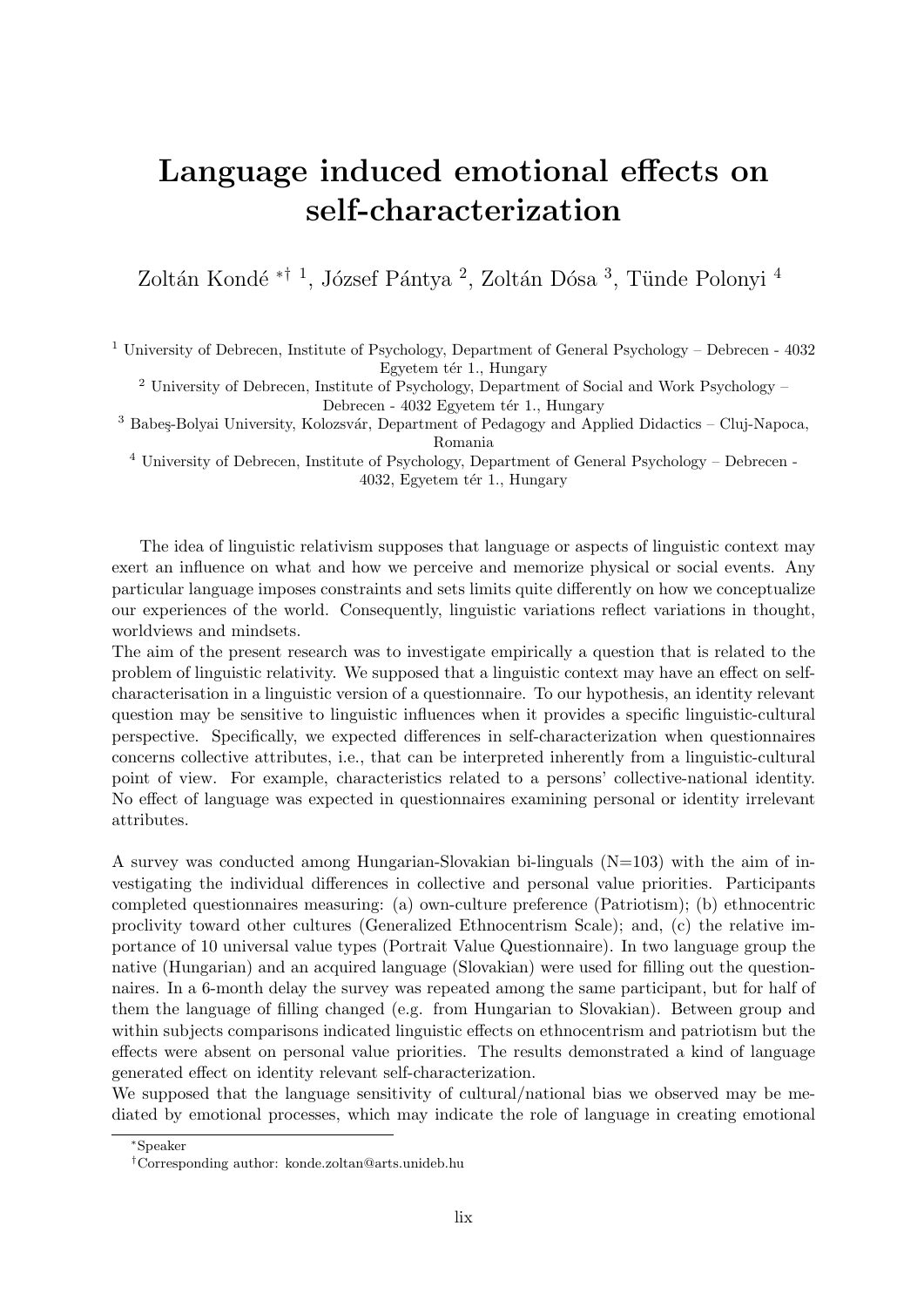context. In order to examine further the emotional aspect of linguistic-cultural bias a laboratory experiment was carried out by using a Name version of the Implicit Association Test (IAT) in three session: (1) Hungarian vs Slovakian; (2) Hungarian vs. European; (3) Slovakian vs. European. The IAT effect was much more pronounced when Hungarian category was contrasted with European but it was attenuated when Slovakian category was coupled with either Hungarian or European category. The polarity of the IAT effects in each case indicated a positive emotional bias toward the own culture (Hungarian) or the familiar culture (Slovakian). The present observations give support to the supposition that the cultural/national bias may be mediated by emotional processes, and emphasizes the role of language in creating emotional context.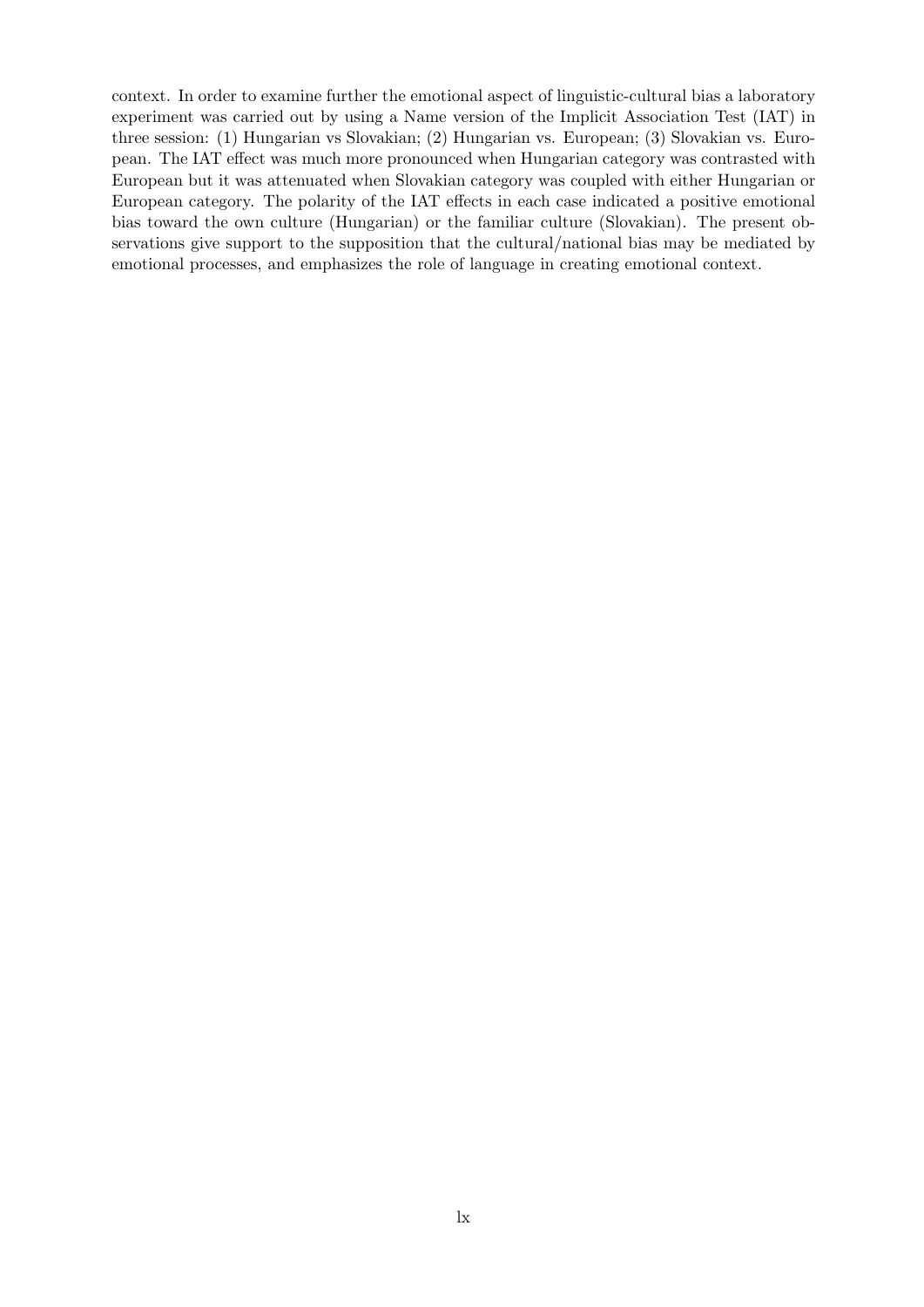### The role of motor simulation on the memory of objects in children: Exploring the effect of posture during encoding

Julie Lebahar <sup>\*† 1</sup>, Alix Seigneuric <sup>1</sup>, Hakima Megherbi <sup>1</sup>, Steve Bueno <sup>1</sup>

 $^{\rm 1}$ Unité Transversale de Recherches: Psychogénèse et Psychopathologie, psychologie, psychanalyse, anthroplogie (UTRPP) – Université Sorbonne Paris Cité (USPC), université Paris 13 : EA4403 – UFR Lettres, Sciences de l'Homme et des Sociétés, Université Paris 13, 99 avenue Jean-Baptiste Clément, F-93430, Villetaneuse, France

In 1997, Glenberg developed the idea that memory representations are embodied, that is they are analogically related to properties in the world. In other words, memory encodes integrated sets of patterns of actions relevant to our body to give meaning to objects and situations. These actions are also referred to as affordances. Affordances are defined by Gibson (1979) as the potential actions that an organism can perform on an object suggested by its use. The meaning of an object is thus what a person can do with the object. One way to test Glenberg's proposal is to test memory of objects that vary in terms of possibilities for action, namely, non manipulable vs manipulable objects. By using a motor interference paradigm during encoding, Dutriaux and Gyselinck (2014) have found that adults showed a decrease in memory for manipulable objects when a constraining posture was used during the learning phase (their hands held behind their back). These results suggest that the constraining posture has inhibited mental simulations of motor activity associated to the objects to be memorized. They confirm the Glenberg's theory (1997) considering that world is encoded in terms of affordance and stressing the links between memory and action.

An interesting question raised by these results is whether such a link can be observed in children. This question fits with some developmental frameworks that have accordingly claimed that the function of memory is to support action (Nelson, 1993).

Our experiment investigates the presence of such an effect in children by using the same paradigm as Dutriaux & Gyselinck. Forty children (aged 7-9) were invited to memorize words or pictures of objects varying according to affordance: manipulable objects such as tools, toys, or musical instruments vs nonmanipulable objects such as monuments or buildings. The posture adopted during encoding was manipulated: in the constraining condition, their hands were kept behind their back; in the free condition, their hands were simply put in front of them.

In the picture condition, we found a significant interaction between type of object and posture condition. For manipulable objects, recall performance was higher in the constraining posture condition than in free-hands posture, whereas for nonmanipulable objects, performance was lower in the constraining posture condition compared to the free-hands posture. In the word condition, this interaction was not significant.

<sup>∗</sup>Speaker

<sup>†</sup>Corresponding author: [julielebahar@hotmail.com](mailto:julielebahar@hotmail.com)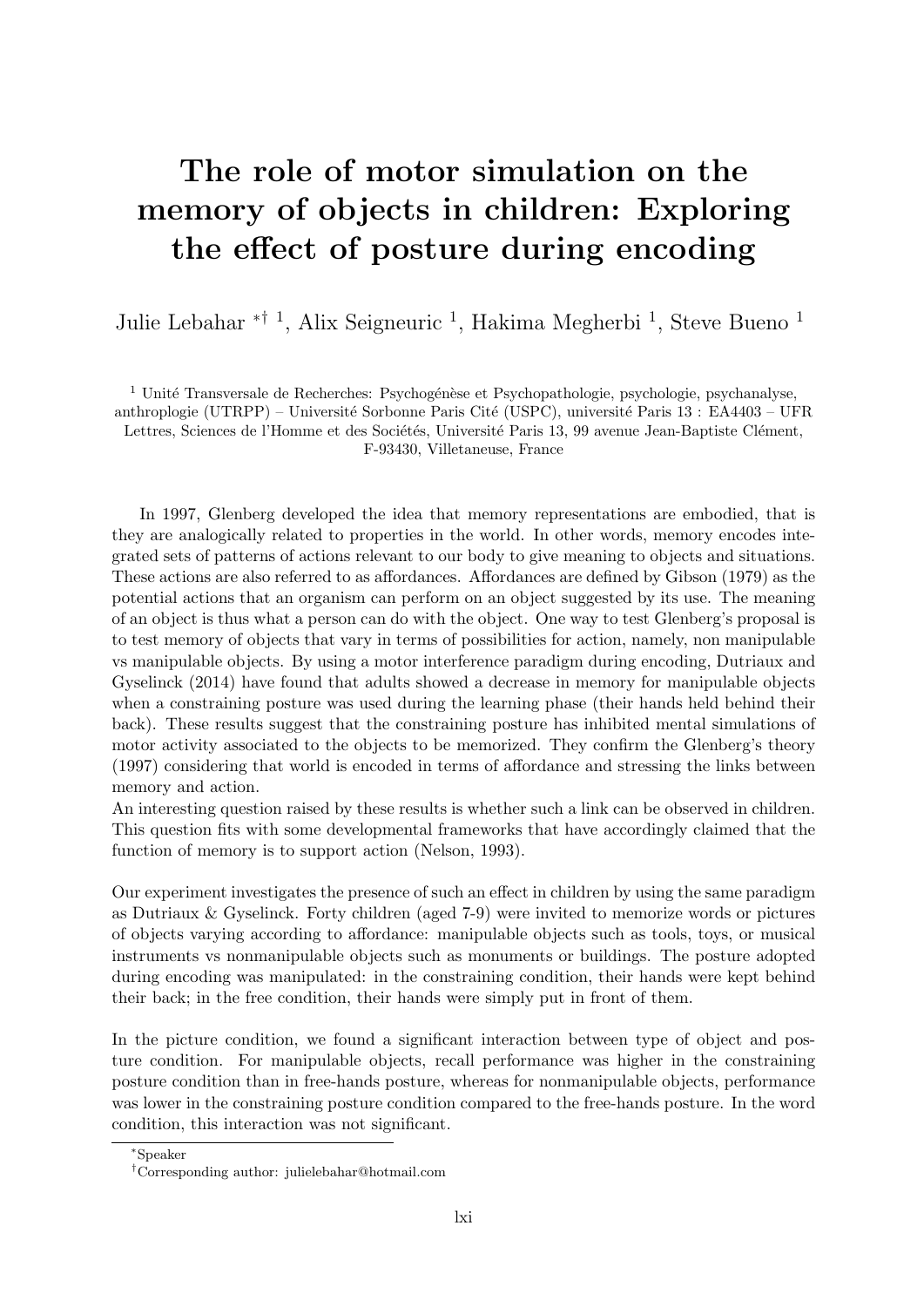Our results confirm the impact of posture manipulation on the memory of object contrasted on affordance feature but they clearly differed from those observed in adults. They highlight the relevance of the question of how the link between affordance and memory evolves during development, and how it is related to the development of language and sensory-motor skills. To move forward on this issue, we will explore the relation between recall performance and individual performance on vocabulary knowledge and body-shape knowledge. Testing older and younger children using the same paradigm would provide a clearer picture of the developmental path of the phenomenon of motor simulation in memory of action-related concepts.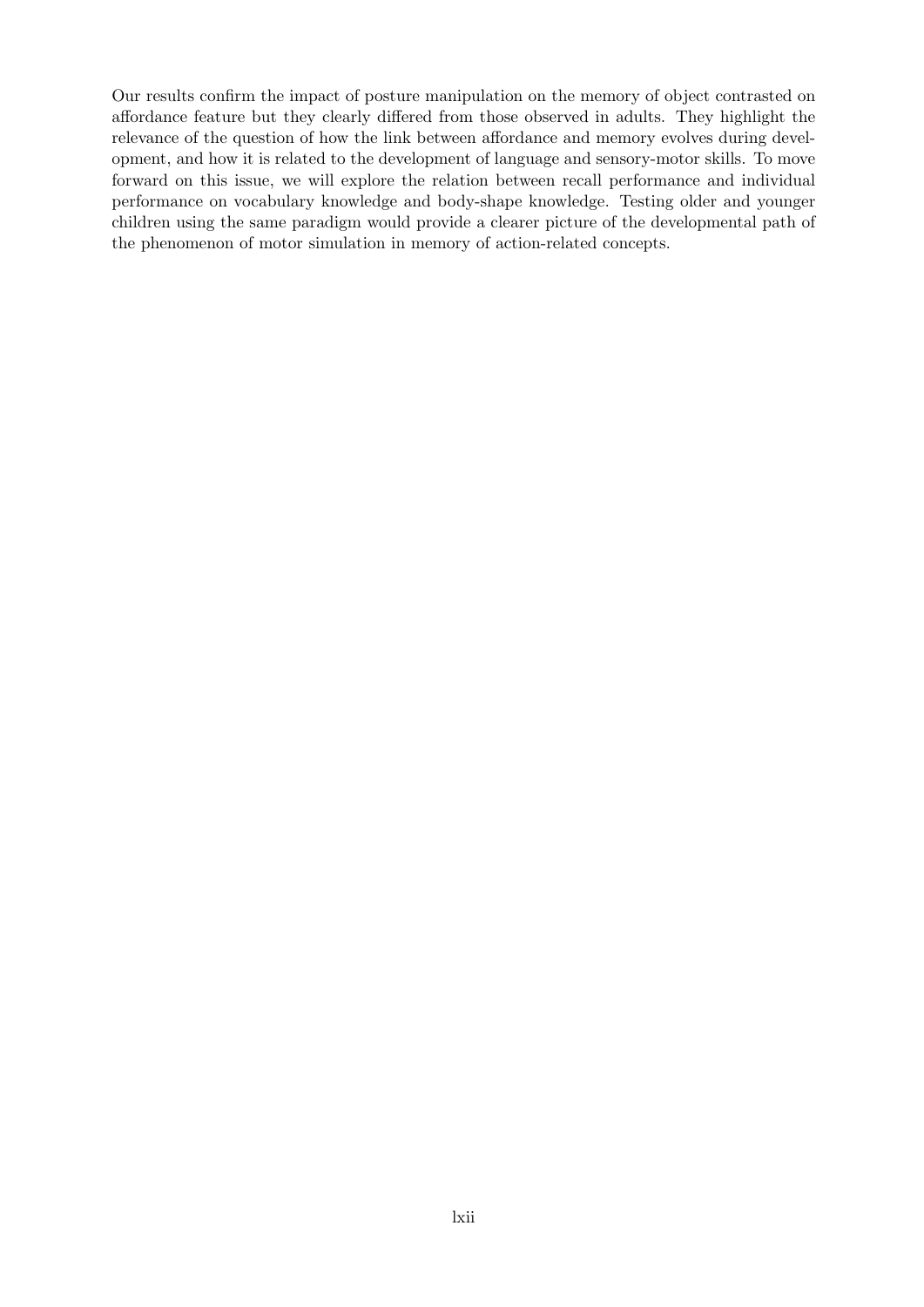### <span id="page-63-0"></span>Orofacial electromyographic correlates of induced verbal rumination

Ladislas Nalborczyk <sup>\*† 1</sup>, Céline Baeyens<sup>2</sup>, Romain Grandchamp<sup>1</sup>, Hélène Lœvenbruck <sup>\*‡ 1</sup>, Marcela Perrone-Bertolotti <sup>\*§ 1</sup>, Mircea Polosan <sup>3</sup>

<sup>1</sup> Laboratoire de psychologie et neurocognition (LPNC) – CNRS : UMR5105, Université Pierre-Mendès-France - Grenoble II – Université Pierre Mendès-France Bât Sciences de l'Homme et Mathématiques BP 47 38040 Grenoble Cedex 09, France

<sup>2</sup> Laboratoire InterUniversitaire de Psychologie. Personnalité, Cognition, Changement Social (LIP) – Université Pierre-Mendès-France - Grenoble II : EA4145 – Université de Grenoble 2 BP 47 - 38040 GRENOBLE Cedex 9 - FRANCE, France

 $3$  Grenoble Institut des Neurosciences (GIN - U836) – CEA, CHU Grenoble, Université Joseph Fourier -Grenoble I, Inserm : U836 – UJF - Site Santé La Tronche - BP 170 - 38042 Grenoble Cedex 9, France

#### Abstract

Background and Purpose: Ruminations involve repetitive, prolonged, and recurrent thoughts about one's self, concerns and experiences. These thoughts are predominantly verbal and can be considered as a particular case of inner speech. It has been suggested that inner speech is a kind of motor action. In line with this suggestion, we predicted an increase of speech muscle activity during verbal rumination as compared to rest (following a relaxation session). Furthermore, we expected that orofacial relaxation might reduce speech muscle activity and lead to a decrease in inner verbal productions.

Method: We recorded lip (i.e., orbicularis oris superior, OOS), forehead (i.e., frontalis, Front) and forearm (for control) muscle activity in 33 participants, using surface electromyography (EMG). Ruminative state was assessed via subjective reports at three consecutive points: after a first relaxation session (initial resting state), after a rumination induction procedure (involving a forced-failure task) and after a second relaxation session or a distraction task (listening to a story, control condition).

Results: Results showed an increase in EMG activity in the OOS and Front muscles after rumination induction compared to the initial relaxed state. This increase in orofacial EMG activity was associated with positive subjective reports of rumination and was not due to general muscular tension because there was no increase in forearm EMG. Furthermore, preliminary analyses suggested a decrease in orofacial EMG activity following the relaxation session and no decrease after the control distraction condition.

Conclusion: The observed increased OOS activity after rumination induction corroborates the

<sup>∗</sup>Speaker

<sup>†</sup>Corresponding author: [ladislas.nalborczyk@gmail.com](mailto:ladislas.nalborczyk@gmail.com)

<sup>‡</sup>Corresponding author: [helene.loevenbruck@upmf-grenoble.fr](mailto:helene.loevenbruck@upmf-grenoble.fr)

<sup>§</sup>Corresponding author: [marcela.perrone-bertolotti@upmf-grenoble.fr](mailto:marcela.perrone-bertolotti@upmf-grenoble.fr)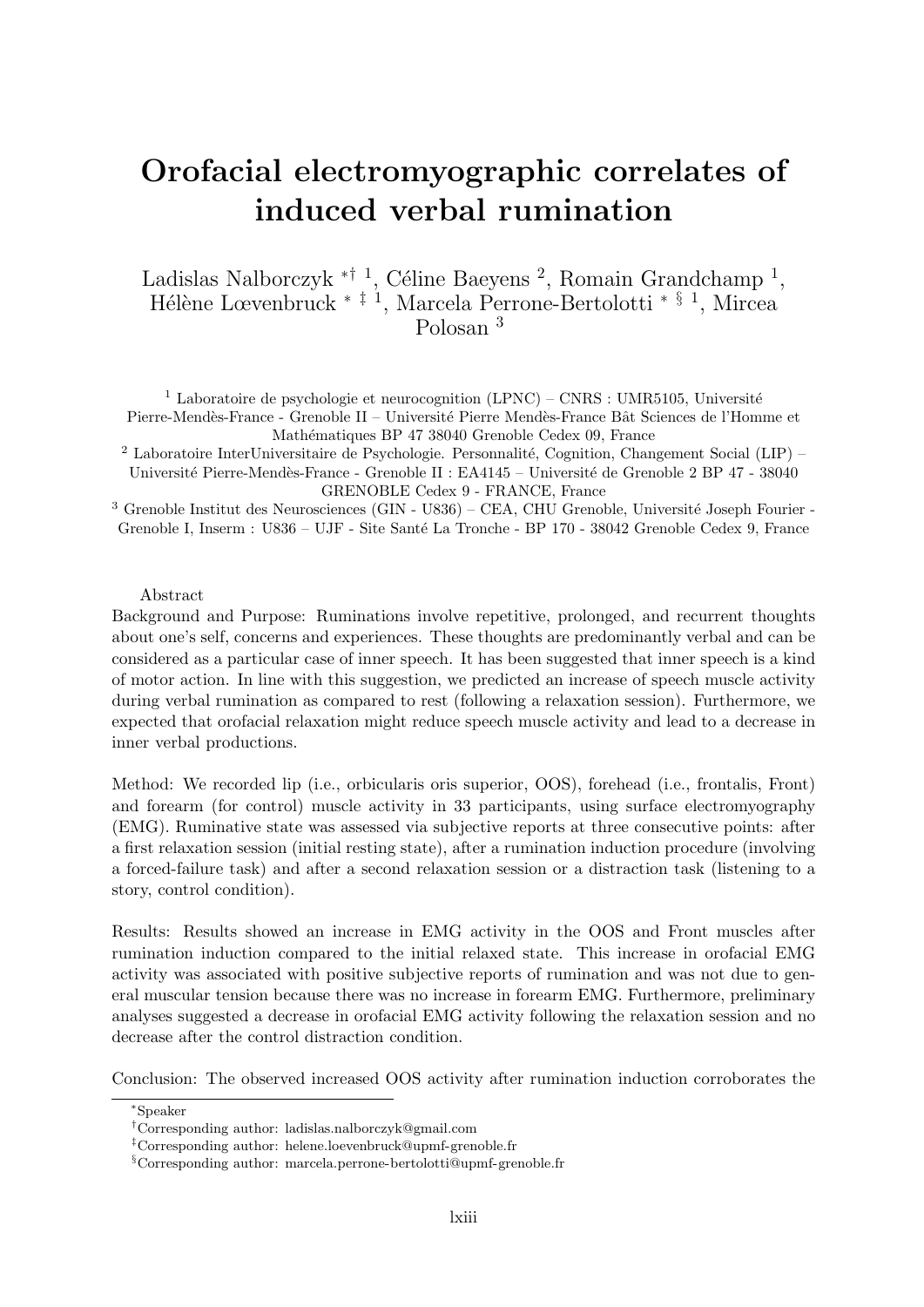hypothesis that verbal rumination is a kind of motor action. The observed increased Front activity further suggests that rumination involves frontalis muscle contraction, as observed in anxious states. This suggests that rumination shares some features with negative thoughts, worry and anxiety. Our results may shed light on the description of verbal rumination in the context of embodied cognition even though further exploration is needed to better describe physiological manifestations of inner verbal productions and more specifically verbal ruminations. Key Words: ruminations, inner speech, EMG, orbicularis oris superior, frontalis, relaxation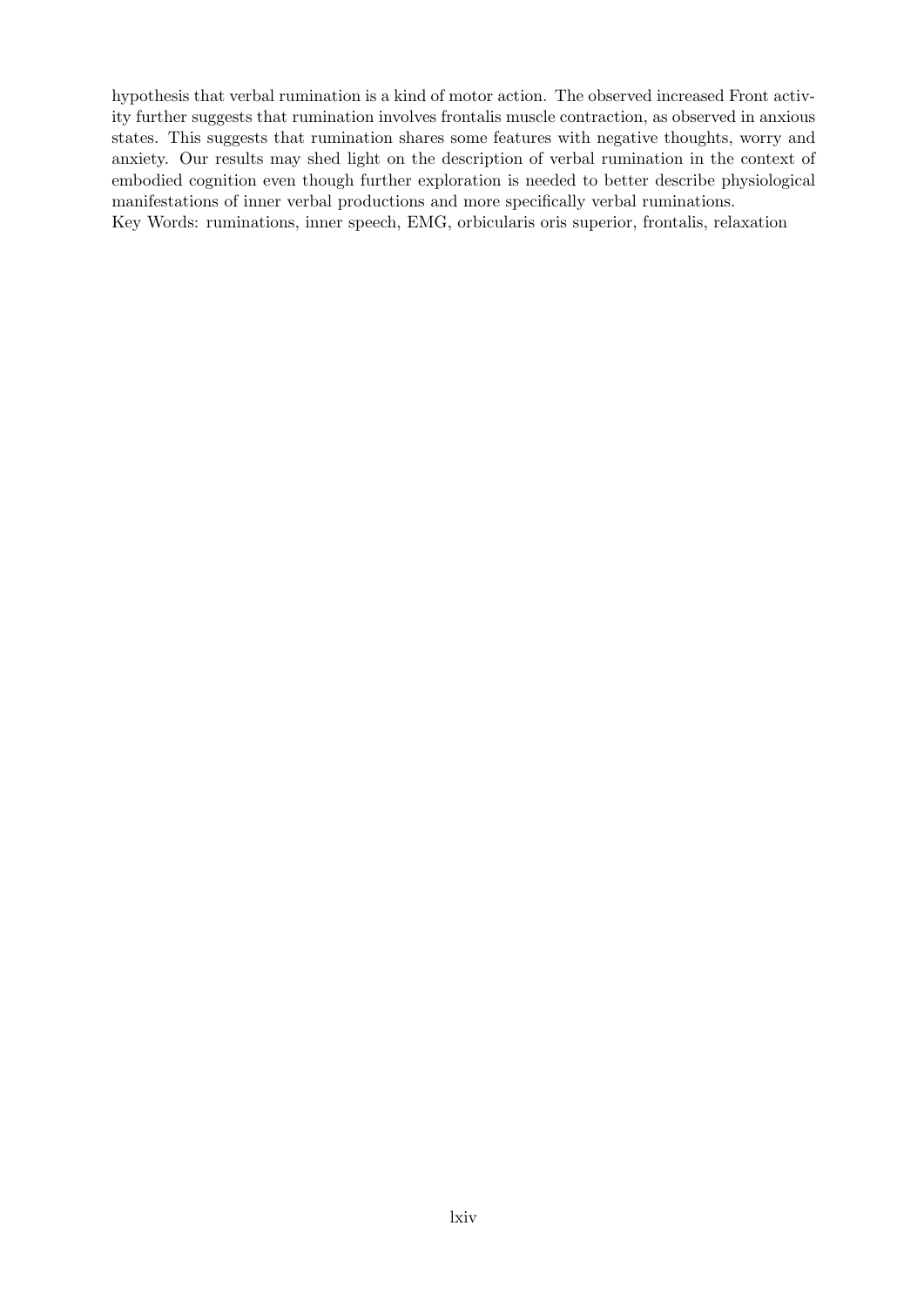### Modulatory effect of motor cortex stimulation on semantic priming

Valentina Niccolai <sup>\*† 1</sup>, Anne Klepp <sup>1</sup>, Peter Indefrey <sup>1</sup>, Alfons Schnitzler <sup>1</sup>, Katja Biermann-Ruben<sup>1</sup>

<sup>1</sup> Düsseldorf University – Germany

Processing hand and foot verbs has been shown to activate the respective motor areas and to elicit beta desynchronization similarly to movement execution (Aziz-Zadeh et al., 2006; Niccolai et al., 2014). Above that, oscillatory brain responses have shown that motor execution interferes with simultaneous verb processing (Klepp et al., 2015). By exploiting the up- and down-regulation that anodal and cathodal transcranial direct current stimulation (tDCS) respectively exert on motor cortical excitability (Nitsche and Paulus, 2000), we aimed at modulating semantic priming of action verbs. We expected that online anodal stimulation of the left hand motor cortex would slow down the processing of hand verbs by increasing cortical excitability and simulating the previously observed interference effect.The opposite effect was expected for cathodal stimulation. Sham stimulation was used as a control condition in a double-blind within subjects design.

The stimuli set consisted of disyllabic hand, foot, and non-body (abstract) verbs followed by shapes with rounded or pointed corners. Twenty healthy participants (10 females) were required to read the verbs and to perform a go/no-go task: a) to respond only in trials with concrete verbs, 2) by pressing a manual button if the shape prompt had rounded/pointed corners and a foot pedal if the shape had pointed/rounded corners.

Results showed a semantic priming effect consisting in significantly shorter reaction time to congruent verb type - response modality pairs. Whereas hit and miss frequencies were not affected by tDCS, reaction times to shapes following hand verbs were significantly shorter in the cathodal compared to the sham condition when responding with button press. Conversely, button responses in the anodal condition showed significantly longer reaction time to shapes following hand and foot verbs compared to the sham condition. Thus, while cathodal stimulation of the hand motor area appears to selectively improve processing of hand verbs, anodal stimulation showed interference on verb processing, but unrelated to verb type. As button responses were overall faster than pedal responses, the lack of modulation of the latter suggests either that the effect of tDCS on word processing is short-timed or that tDCS influenced both verb processing and hand responses.

### References

Aziz-Zadeh L, Wilson SM, Rizzolatti G, Iacoboni M. (2006). Congruent embodied representations for visually presented actions and linguistic phrases describing actions.Curr Biol

<sup>∗</sup>Speaker

<sup>†</sup>Corresponding author: [valentina.niccolai@hhu.de](mailto:valentina.niccolai@hhu.de)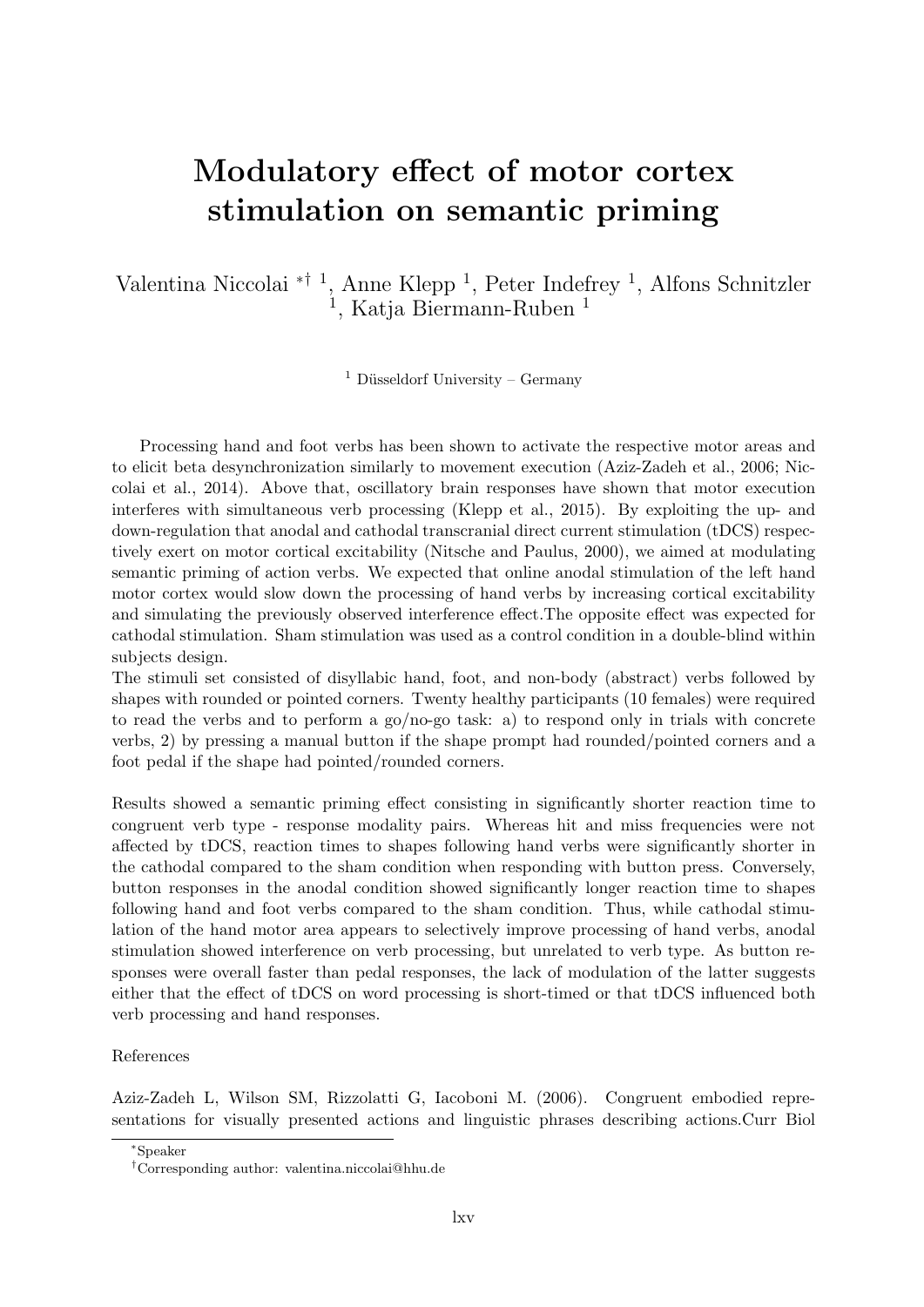16(18):1818-23.

Klepp A, Niccolai V, Buccino G, Schnitzler A, Biermann-Ruben K. (2015). Language-motor interference reflected in MEG beta oscillations. Neuroimage 109:438-48.

Niccolai V, Klepp A, Weissler H, Hoogenboom N, Schnitzler A, Biermann-Ruben K. (2014). Grasping hand verbs: oscillatory beta and alpha correlates of action-word processing. PLoS One 23;9(9).

Nitsche MA, Paulus W. (2000). Excitability changes induced in the human motor cortex by weak transcranial direct current stimulation. J Physiol 15;527:633-9.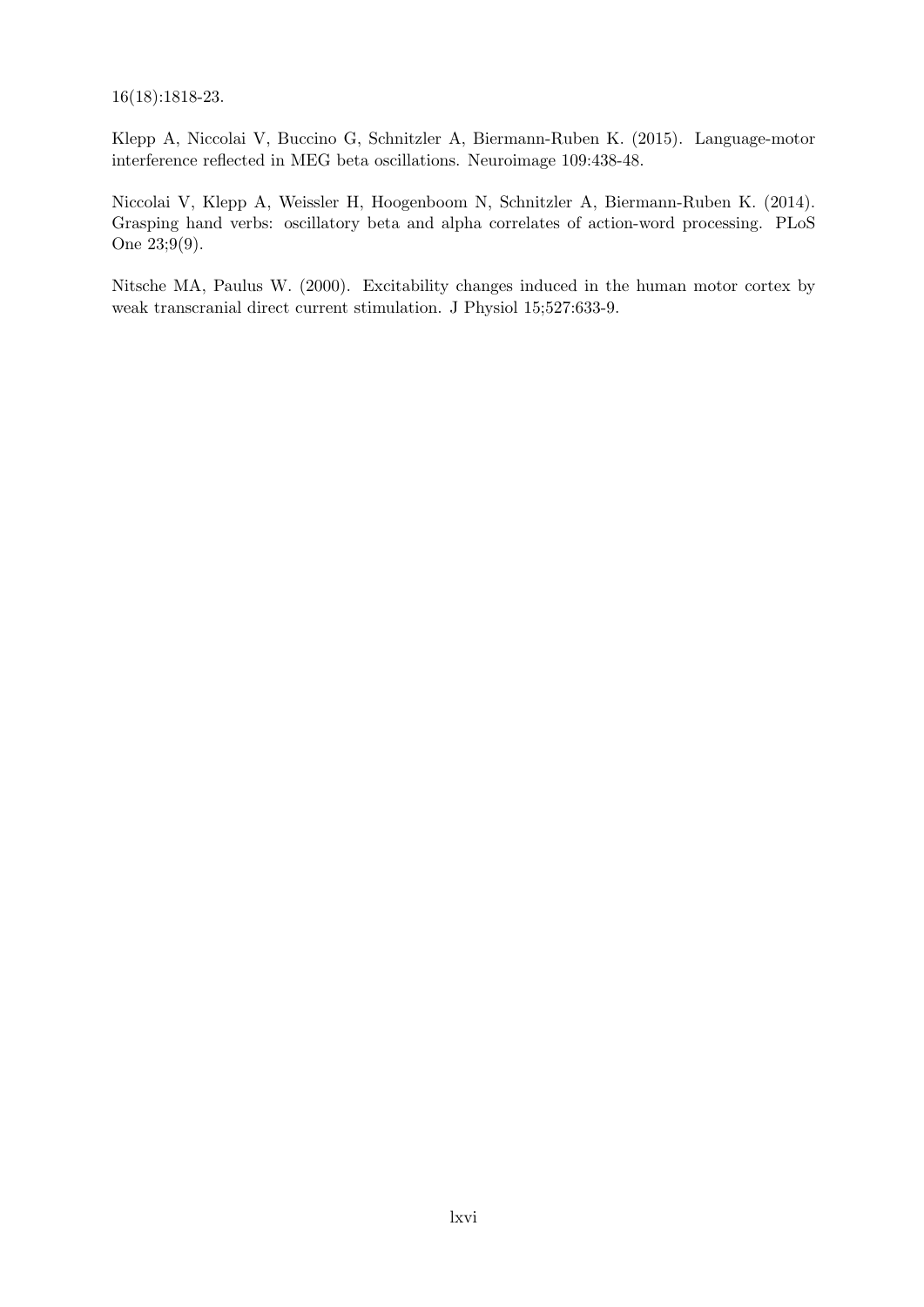## What did you say? Clap with one hand or clap with your both hands": Action verbs comprehension is modulated by hand motor responses compatibility

Marcela Perrone-Bertolotti <sup>\*† 1</sup>, Solène Ambrosi, Emilie Cousin, Helena Keracheva , Monica Baciu , Richard Palluel-Germain

<sup>1</sup> Laboratoire de Psychologie et Neurocognition (LPNC) – University Grenoble Alpes, LPNC, F-38000 Grenoble, France : UMR5105 – Université Pierre Mendès-France Bât Sciences de l'Homme et Mathématiques BP 47 38040 Grenoble Cedex 09, France

Work in cognitive neuroscience demonstrates many links between language and action. More precisely, some data suggest that the motor system is crucial for action verbs comprehension. This suggests that similar neural substrate are involved during action execution and during action comprehension described in verbal modality. We tested this idea using a behavioral go-no go paradigm during a French concrete vs abstract verbs categorization task. The concrete verbs were hand-related and were related to both unilateral and bilateral action. Twenty-six French right-handed participants were instructed to manually respond when the presented word was concrete (i.e., go responses) using their right-dominant or their left non-dominant hand. We observed a significant interaction between hand-related verbs (unilateral, bilateral) and hand response (right-dominant, left non-dominant). More precisely unilateral hand-related (UhR) verbs presentations (such as write) induced faster right-dominant hand response; while bilateral hand-related (BhR) verbs presentation (such as clap) induced similar responses for both right-dominant and left-non dominant hand responses (see Fig1 A). Thus, there would be a preactivation of the related motor cortex during action verbs meaning access that could explain the facilitation observed for the unilateral-related action verbs with the right dominant hand. To test this hypothesis we performed a preliminary fMRI experiment  $(n=10)$  in which participants performed a similar task that during behavioral experiment. Our preliminary results show that the left motor cortex (Precentral gyrus including BA 6 and BA 4) and the left premotor cortex (supplementary motor area, SMA) were more involved during UhR verbs than during BhR verbs presentation; while the right motor cortex (Precentral gyrus including BA 6 and BA4) and the bilateral premotor cortex (SMA) were more involved during BhR verbs than during UhR verbs presentation (see Fig 1 B and C). Our behavioral and fMRI results suggest that the meaning of action verbs is embedded in the motor representations

Figure 1: Show result of the behavioral (panel A) and fMRI (panel B-C) experiments. A) Significant interaction between hand-related action verbs and manual response in terms of reaction time (RT, in milliseconds). Panel B and C: functional maps provided by the group analysis comparing unilateral-related verbs (UhR) and bilateral-related verbs (BhR) ( $n = 10$ ,  $p < .001$ )

<sup>∗</sup>Speaker

<sup>†</sup>Corresponding author: [marcela.perrone-bertolotti@upmf-grenoble.fr](mailto:marcela.perrone-bertolotti@upmf-grenoble.fr)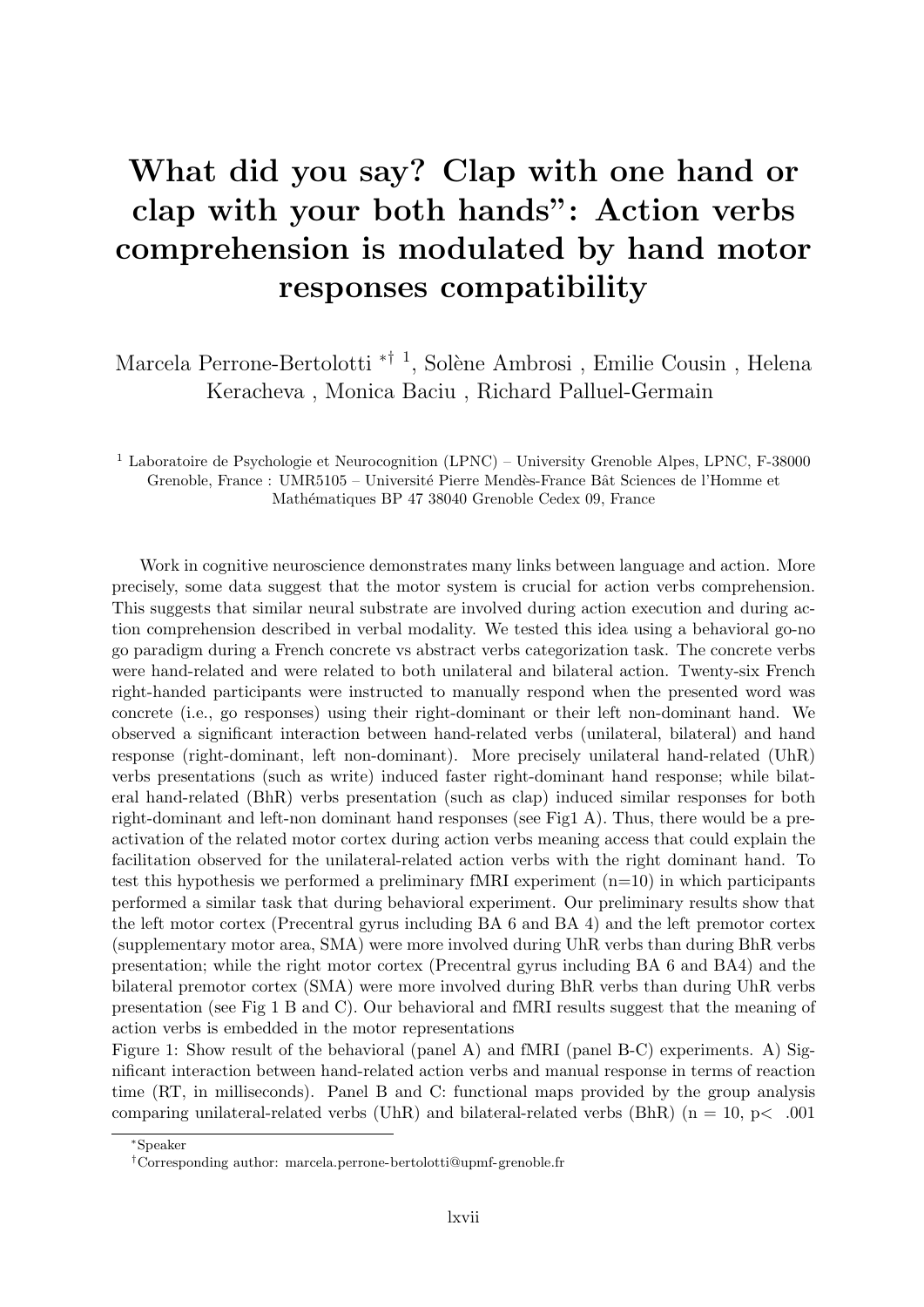uncorrected, cluster extend threshold of 15 voxels). The activation is projected onto surface rendering (Panel B) and onto 2D anatomical slices in axial, sagittal and coronal orientation (Panel C) represented in neurological convention (left is left hemisphere, LH). The MNI coordinates of the activation are also mentioned.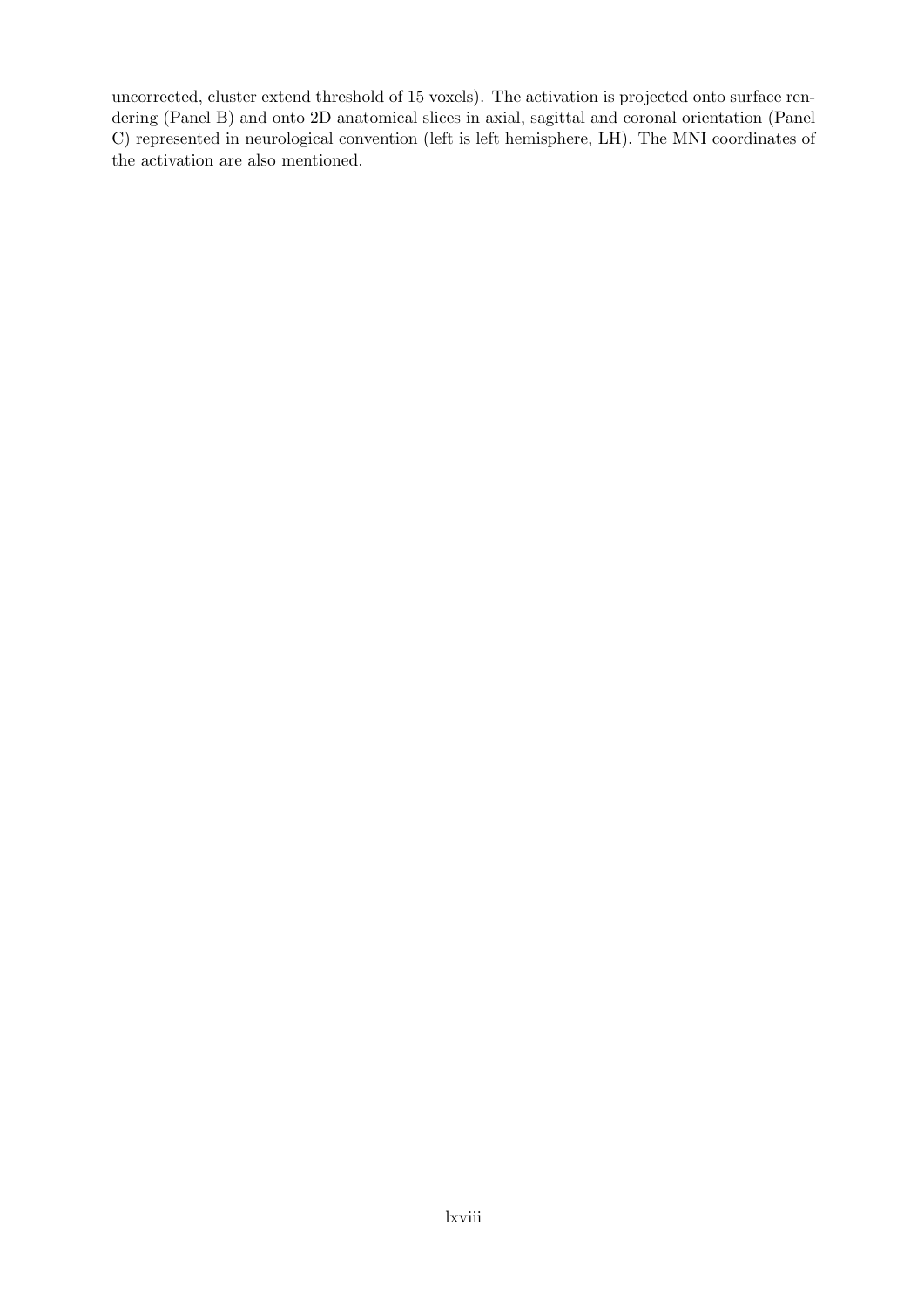### Tracking the embodied origin of action verb meaning in early mother-child interactions

Maria Josefa Rodrigo <sup>\* 1</sup>, Mercedes Muñetón <sup>2</sup>, Manuel De Vega <sup>3</sup>

 $1$  University of La Laguna (ULL) – Campus de Guajara, La Laguna, Tenerife, Spain

<sup>2</sup> University of Antioquia (UdeA) – Calle 67 Número 53 - 108, Medellín, Colombia

 $3$  University of La Laguna (ULL) – Spain

Embodied meaning theories posit that action verbs are grounded on perception and action. However, most of the evidence comes from experiments with adult participants who already have their language system developed. To explore the origins of embodied meaning we moved to the early stages of language acquisition and made naturalistic observations, examining whether infants from 1 to 3 years of age and their mothers associate manipulative action verbs with ongoing manual activity in their flow of daily interactions. We found that, above chance, either the mother (from 18 months on) or the child (from 27 months on) produced manipulative verbs while performing their corresponding actions, and the mother also produced these verbs when referring to the corresponding child's actions (from 33 months on). By contrast, other possible contingencies such as the child-mother co-occurrence of actions, or the child-mother cooccurrence of verbs were negative, suggesting a turn-taking pattern. Action-verb co-occurrences were highly synchronic (within 2.9 seconds temporal frames as average), they showed high referential accuracy (most action verbs match the ongoing actions), distinctiveness (only action verbs co-occur with actions but not mental verbs), and redundancy (mother and child tend to produce the same action verbs matched with the actions). These features of the child's early communicative environment seem to be optimal to feed in a Hebbian learning mechanism that establishes neural assemblies between linguistic and motor regions in the brain, as the possible origin of embodied meaning.

<sup>∗</sup>Speaker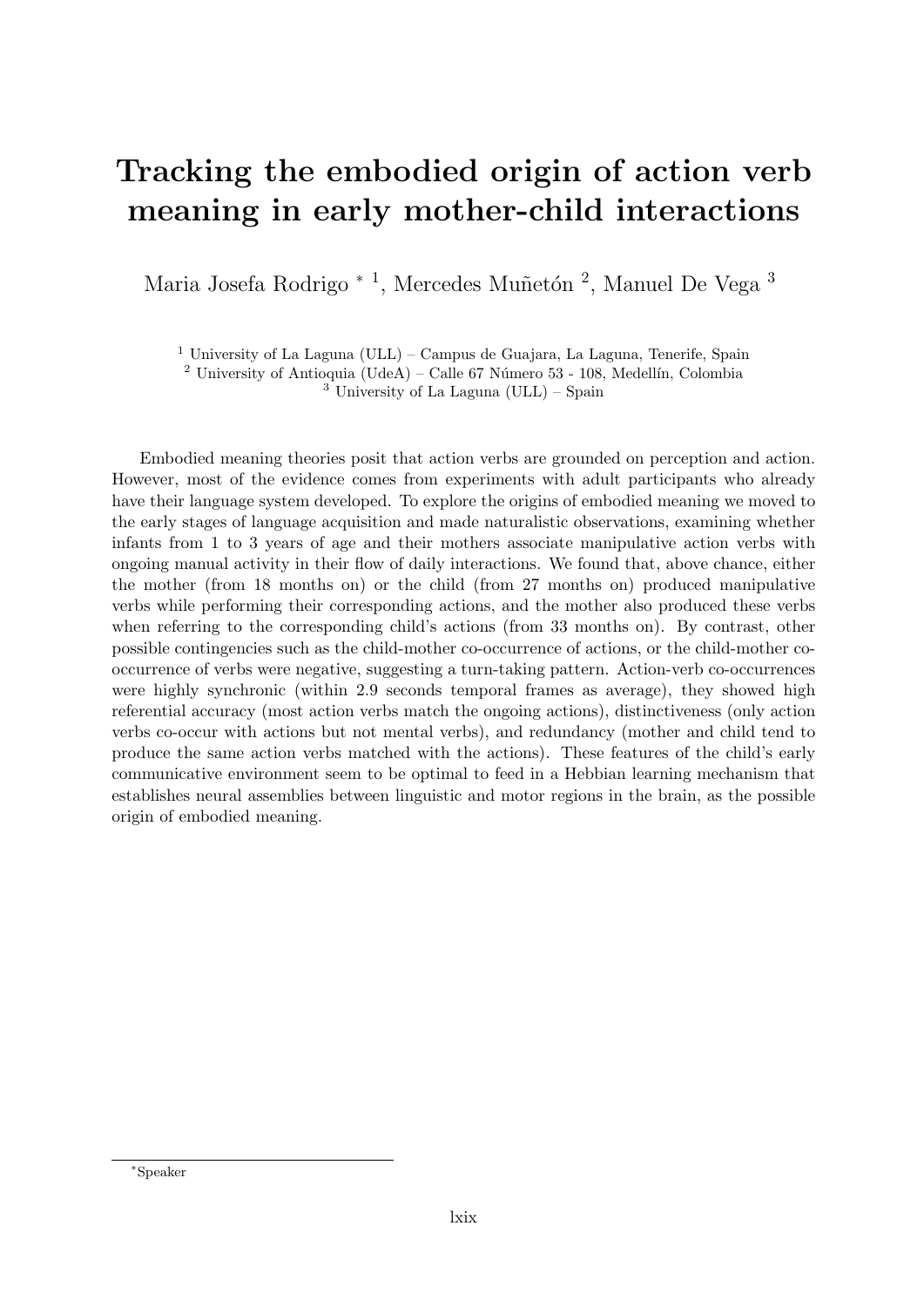### Mental simulation during text comprehension:The impact of narrative perspective on the memory of feeling and action verbs

Alix Seigneuric ∗† <sup>1</sup> , Steve Bueno <sup>2</sup> , Laure Pourcin <sup>2</sup> , Julie Lebahar <sup>2</sup> , Hakima Megherbi <sup>2</sup>

<sup>1</sup> UTRPP, Université Paris 13 Sorbonne Paris Cité – Université Paris-Nord - Paris XIII : EA4403 – 99 Avenue Jean-Baptiste Clément, 93430 Villetaneuse, France

 $^2$ UTRPP, Université Paris 13 Sorbonne Paris Cité – Université Paris-Nord - Paris XIII : EA4403 –

France

Understanding a text involves going beyond the representation of the text itself to create mental representations of the described situations. A growing body of research has suggested that readers mentally simulate or embody the actions described in the text and represent the described emotions of the characters (De Vega et al., 1996; Zwaan, 2004). Moreover, recent studies have demonstrated that mental simulation varied as a function of narrative perspective (Brunyé et al., 2009, 2011). Narrative perspective has been found to be easily manipulated through the use of pronouns. Using the pronoun 'You' typically promotes simulation from the performer's perspective resulting in better memory for actions and the internalisation of emotional states compared to text using the pronoun 'He' (Ditman et al., 2010).

The present study proposed to extend these results by examining the impact of the manipulation of narrative perspective on the memory of the actions and the feelings of the story's protagonist by using a verb recall task. Two texts of similar length were devised as parallel texts. Each text described a different scenario supposed to differently promote memory of feelings and actions of the protagonist: a painter working on a canvas vs a cook making a cake. Each text included 20 verbs involving the main character: 10 verbs describing actions and 10 verbs describing feelings or sensations. The feeling verbs were identical in both texts. Half of the action verbs were the same in both texts, while the other half were specific to each text according to the described activity (painting vs cooking). All verbs appeared in the same relative locations in both texts. Two versions ('You' and 'He') were created for each text. Participants were randomly allocated to one of the four conditions of the 2 (Texts: painter/cook) x 2 (Pronouns: you/he) factorial design. Participants were instructed to read the text carefully. After a 3-min delay during which a filler task was completed, participants were invited to recall as many verbs from the text as possible. An Anova was run on the number of verbs recalled as a function of type of verbs (action vs feeling), text (painter vs cook) and pronoun (you vs he). A significant interaction was found between text and type of verbs showing that the recall of feeling verbs was higher in the painter text than in the cook text. Moreover, the interaction between pronoun and type of verbs was significant: the difference between 'You' and 'He' was larger for the feeling verbs: The

<sup>∗</sup>Speaker

<sup>†</sup>Corresponding author: [seigneuric@univ-paris13.fr](mailto:seigneuric@univ-paris13.fr)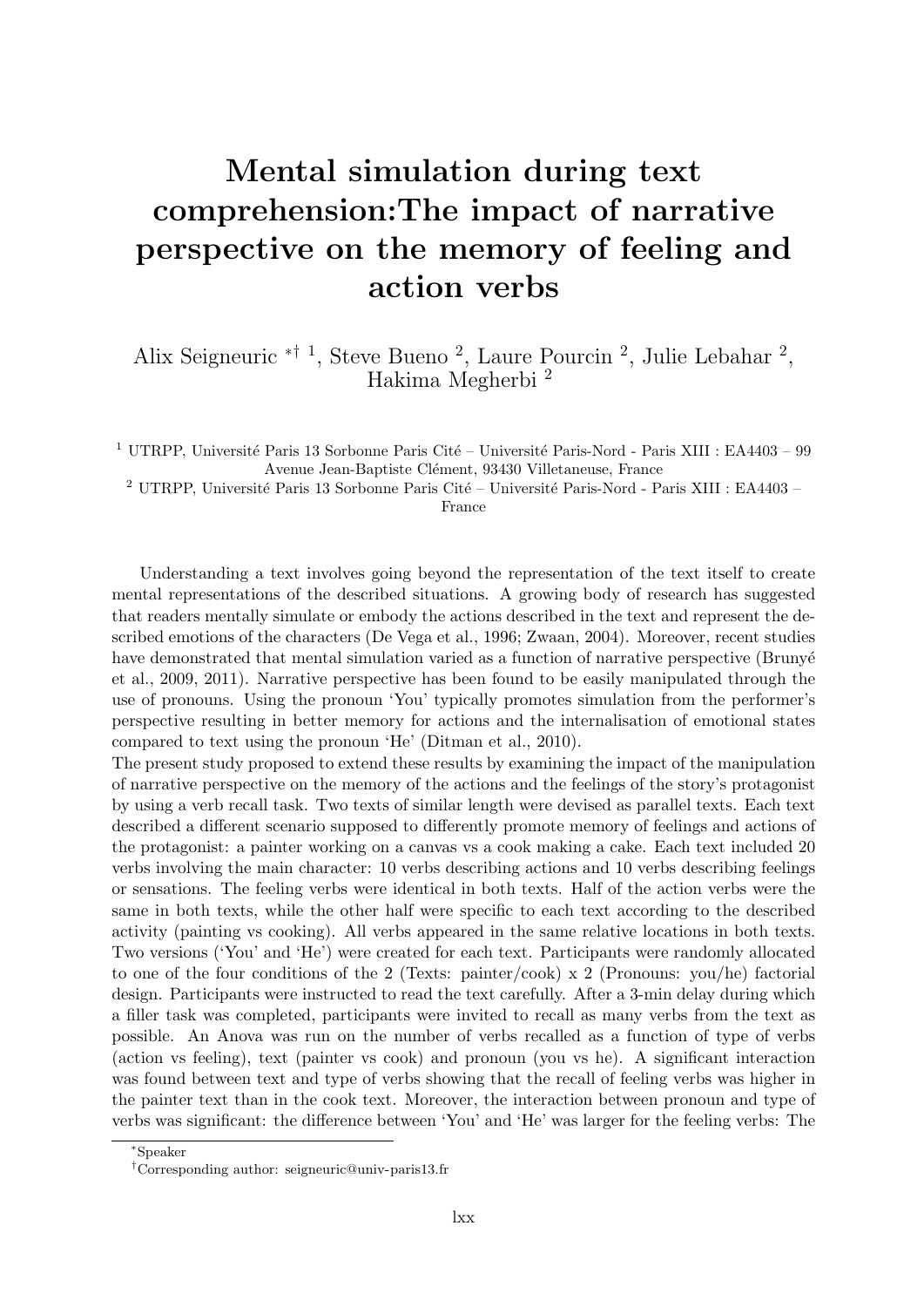use of 'You' led to an increase in the recall of these verbs compared to the 'He' version. This effect was observed in both texts.

These results suggest that when using the pronoun 'You', the protagonist's feelings and sensations are more vividly internalised resulting in improved memory for the feeling verbs. These results are in line with previous research showing that a second-person pronoun cued an embodied actor perspective. In this case, mental simulations developed by the reader incorporate multiple sensory, emotional and motoric traces.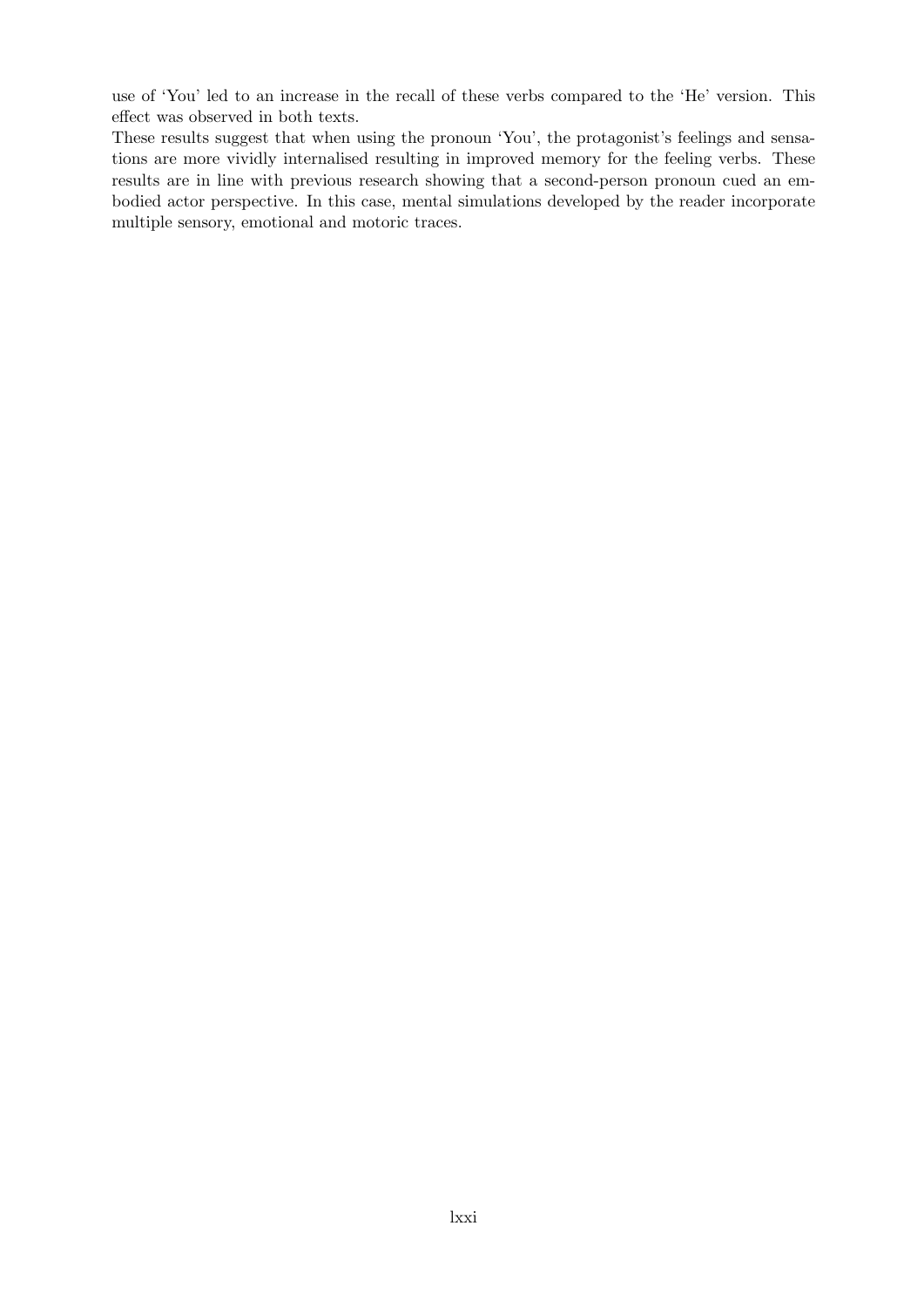#### <span id="page-72-0"></span>Get a grip: Testing for generalized effects of hand posture

David Sidhu <sup>∗</sup> <sup>1</sup> , Penny Pexman [∗](#page-72-0) † <sup>1</sup>

<sup>1</sup> University of Calgary – Canada

Several studies have found that information presented in front of the palms, and thus in graspable space, receives increased attention (e.g., Reed et al., 2010). Thomas (2015) elaborated on this finding by demonstrating that the current position of a person's hands, and thus the action afforded, affected what kind of information received this benefit. In particular, when participants held their hands in a precision grip posture they showed benefits on a form detection task. When participants held their hands in a power grip posture they showed benefits on a motion detection task.

Here we investigated the generalizability of this phenomenon to several measures, including a NAVON task. In a NAVON task, participants respond to large letters (global targets) made up of smaller letters (local targets). Given the benefits of a precision grip on spatial processing, we might expect responses to local targets to be enhanced. Moreover, we were curious if the effect of grip posture might go beyond what was described by Thomas (2015). Studies have suggested that bodily experience can promote either low or high-levels of construal, with feelings of precision being related to low-level construal (Maglio et al., 2014). Notably, construal level has been shown to have a differential effect on the processing of local and global targets in a NAVON task (Liberman  $&$  Förster, 2009).

We found no evidence that grip posture had an impact on NAVON task performance, suggesting limits on the tasks that can be affected by this manipulation.

#### References

Liberman, N., & Förster, J.  $(2009)$ . The effect of psychological distance on perceptual level of construal. Cognitive Science, 33, 1330-1341.

Maglio, S. J., Rabaglia, C. D., Feder, M. A., Krehm, M., & Trope, Y. (2014). Vowel sounds in words affect mental construal and shift preferences for targets. Journal of Experimental Psychology: General, 143, 1082-1096.

Reed, C. L., Betz, R., Garza, J. P., & Roberts, R. J. (2010). Grab it! Biased attention in functional hand and tool space. Attention, Perception, & Psychophysics, 72, 236-245. Thomas, L. E. (2015). Grasp Posture Alters Visual Processing Biases Near the Hands. Psychological Science, 26, 625-632.

<sup>∗</sup>Speaker

<sup>†</sup>Corresponding author: [pexman@ucalgary.ca](mailto:pexman@ucalgary.ca)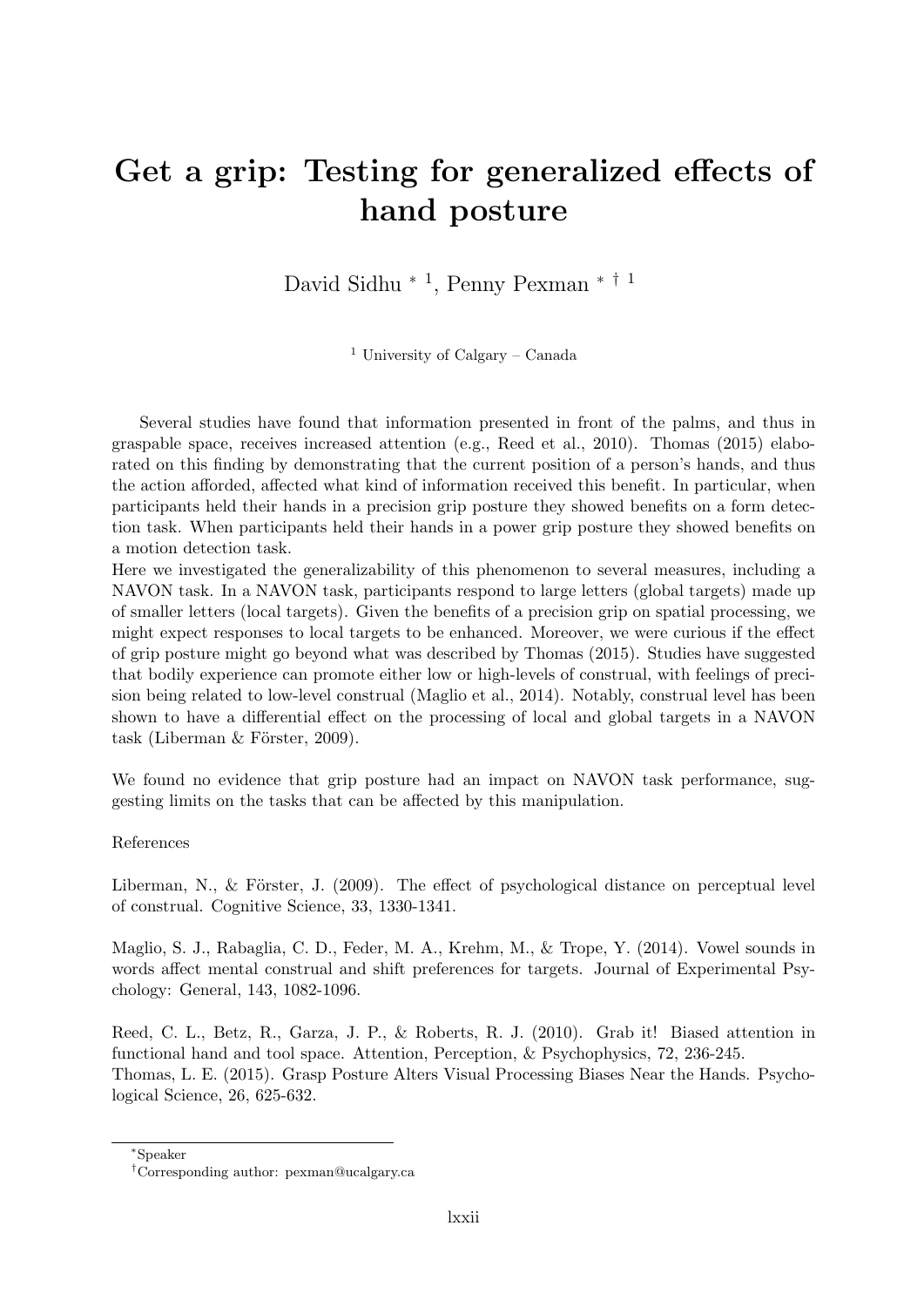#### Kinematic features of lexical aspect

Marietta Sionti<sup>\*</sup><sup>1</sup>, Thomas Schack

<sup>1</sup> University of Bielefeld, Cognitive Interaction Technology Institute (CI-TEC) – Germany

This paper focuses on the difficult domain of lexical aspect and examines whether some of its dimensions could be grounded to captured motion data. This analysis and the visualized plots that were exported from various actions offer a sound basis of aspect's understanding in language and motion. Human activity recognition could gain detailed patterns of aspectual characteristics such as duration, iteration and frequency and later on, they could become embedded to videos. Similar tasks, such as event segmentation and labeling of sensorimotor data could be also benefited by the connection of kinematics and linguistics. Especially about labeling, the state-of-the-art claim is that robots better identify events when they are taught with their names (assuming the availability of multi-modal input).

Lexical aspect (aktionsart) is a multidimensional linguistic phenomenon, which encodes temporal and frequency information. It is considered to play significant role to mental simulation of an action both in the execution of the movement -per se- and the linguistic expression of the real world actions (Bergen & Chang, 2005; Matlock, et al. 2005; Barsalou, 2009), which have been previously observed and learnt by mirror neurons (Fadiga, et al. 2006; Arbib, 2008). According to Talmy (2000, II), languages form event temporal information into a particular typology according to the manner of the change or not state and especially the pattern of distribution along time. The graphic representations of the lexical aspect have many similarities with those of the kinetic data. Preliminary results are

- Elicitation of features (duration, iteration) resembling lexical aspect and its allocation to plots of path, direction, velocity (Scheme 2).
- Correlation between kinematic features and linguistic characteristics

Apart from the kinematic features that are crucial for human motion analysis, anaphora resolution (gestures), machine translation (for ASL), automatic event segmentation annotated with linguistic labels, etc, we wanted to directly link sensorimotor and linguistic information. Running correlation matrices for kinematics and linguistic variables-taken from corpus driven analysis-we observed that the two significant correspondences are (i) between variables verb class (it groups motion verbs according to Levin's (1993) classes) and repetition and (ii) repetition with linguistic duration, a notion that implies lexical aspect but it does not carry the semantic load of the term aspect.

References

<sup>∗</sup>Speaker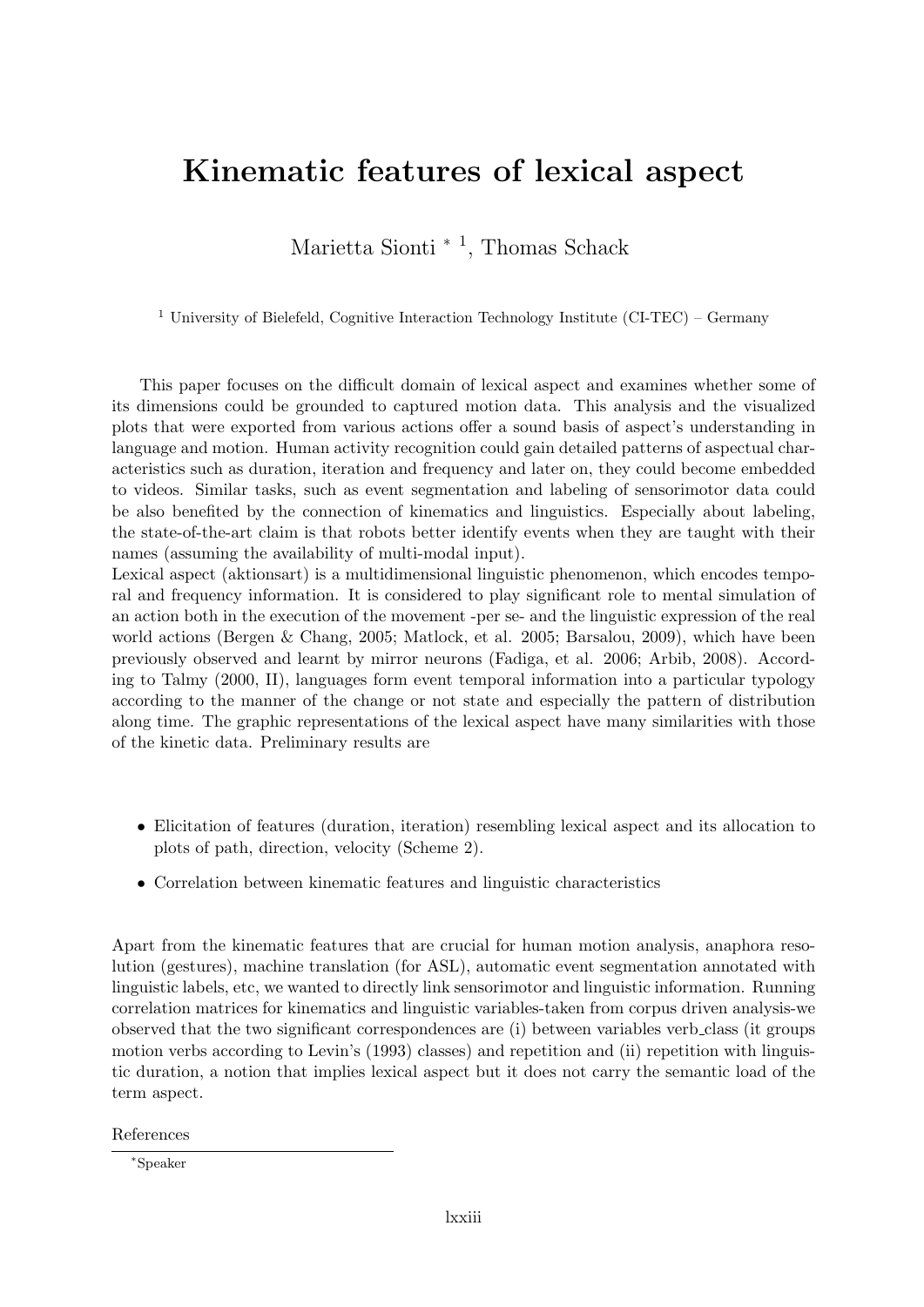Arbib, M. A. (2008) From Grasp to Language: Embodied Concepts and the Challenge of Abstraction. Journal of Physiology Paris 102: pp. 4-20

Barsalou, L. W. (2009). Simulation, situated conceptualization, and prediction. Philosophical Transactions of the Royal Society B: Biological Sciences, 364(1521), 1281-1289.

Bergen, B., & Chang, N. (2005). Embodied construction grammar in simulation-based language understanding. Construction grammars: Cognitive grounding and theoretical extensions, 3, 147-190.

Fadiga, L., et al. (2006). Language in shadow. Social Neuroscience, 1(2): pp.77-89.

Matlock, T., Ramscar, M., & Boroditsky, L. (2005). On the experiential link between spatial and temporal language. Cognitive science, 29(4), 655-664.

Talmy, L. (2000). Toward a Cognitive Semantics, Vol. II: Typology and process in concept structuring.Cambridge, MA: The MIT Press.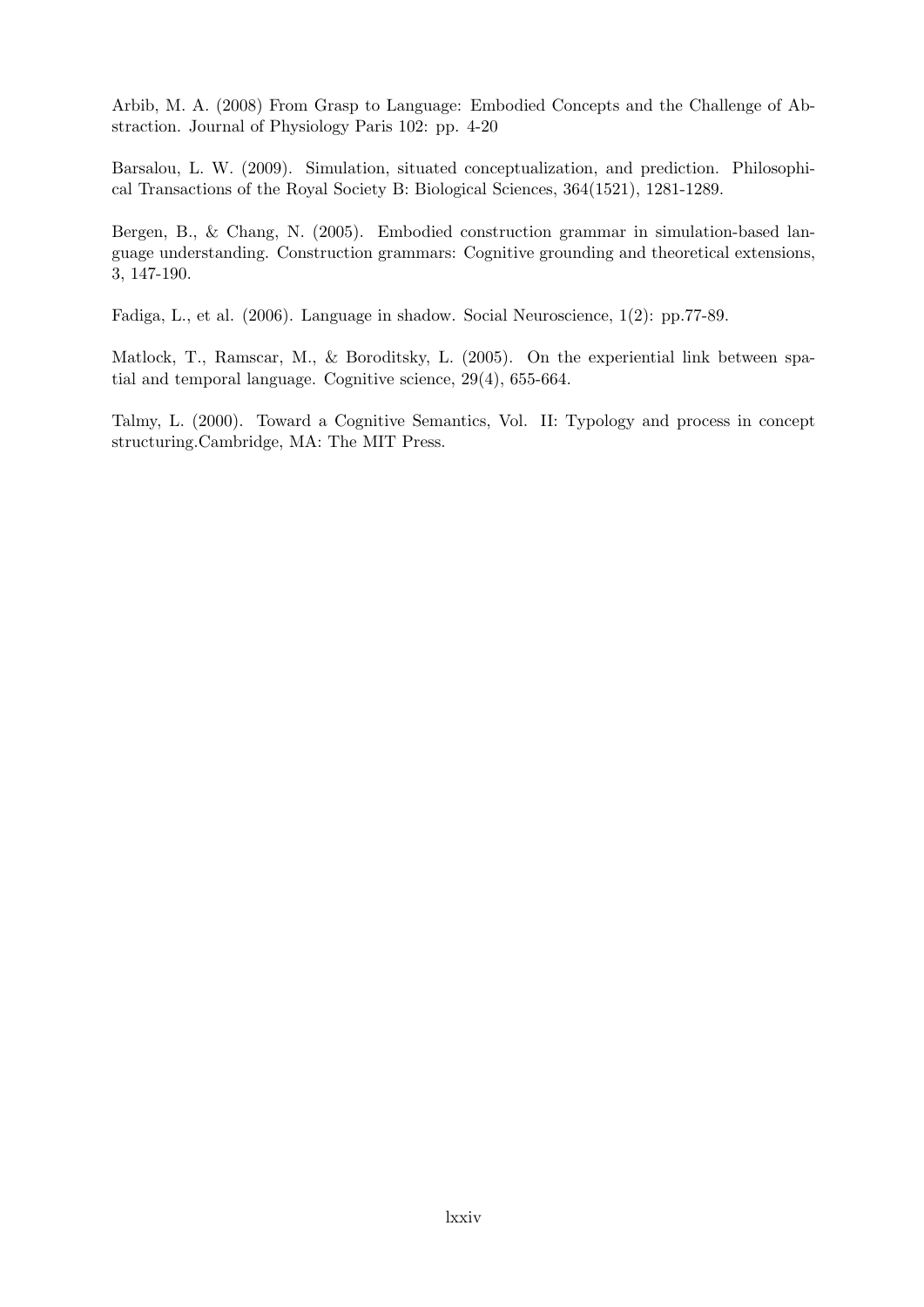### Experience-specific pitch-space associations: The role of musical expertise during processing of sentences describing auditory events of different pitch heights

#### Sibylla Wolter <sup>∗</sup> <sup>1</sup> , Carolin Dudschig , Irmgard De La Vega , Barbara Kaup

<sup>1</sup> Eberhard Karls Universität Tübingen – Eberhard Karls Universität Tübingen, Schleichstr. 4, 72076 Tübingen, Germany

Simulation accounts suggest that language comprehension involves the reactivation of perceptual and body related real world experiences that are associated with the meaning of the words and sentences that are being processed. The core assumption is that the sensorimotor system and the language processing modules are not separate from each other but work in concert forming a multimodal meaning representation of the linguistic stimulus. In the present study we investigated the predictions of this account with respect to auditory events. Studies from physical tone perception show that only pianists automatically associate high tones with the right and low tones with the left side, corresponding to the piano keyboard and the actual experience of producing high tones with the right and low tones with the left hand. Most interestingly, similar results were obtained with regard to the processing of sentences describing auditory events of different pitch heights, such as the bear growls deeply vs. the pianist plays a high note. In a first study with a sensibility judgement task, we found that reading sentences implying an auditory event of a high pitch led to faster responses with the right hand, and reading sentences implying an auditory event of a low pitch led to faster responses with the left hand. Importantly, these differences in response times were not observed for participants lacking any musical experience, neither in a sensibility judgement task nor in a pitch categorization task. Overall, the results thereby suggest that language understanding activates experience-specific pitch- space associations, supporting the simulation account and the notion of multimodal meaning representations.

<sup>∗</sup>Speaker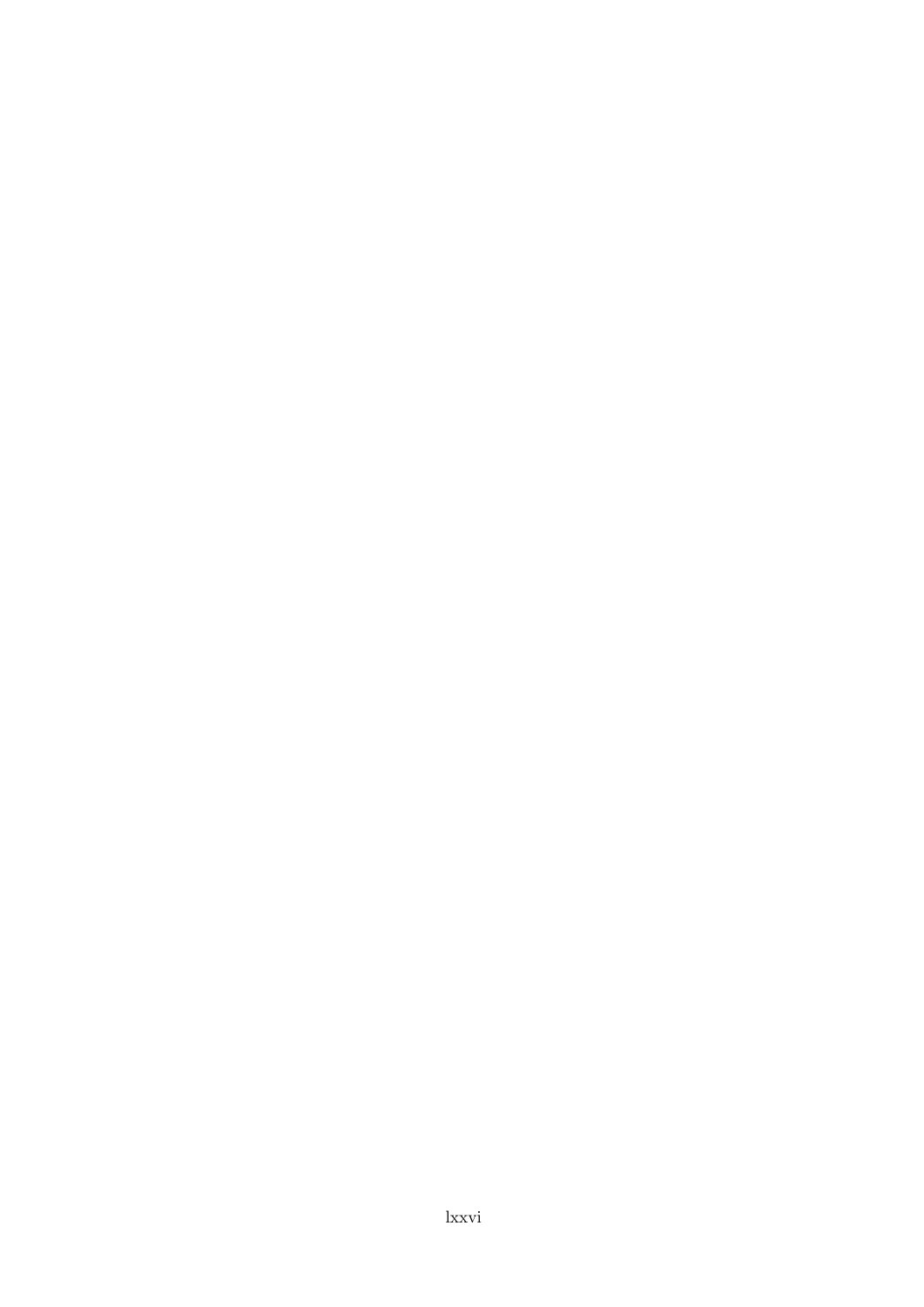# List of participants

- $\bullet$  't Hart Björn
- [Altmann Gerry](mailto:gerry.altmann@york.ac.uk)
- [Balduin Larissa](mailto:la.balduin@uni-bielefeld.de)
- [Berenhaus Molly](mailto:m.berenhaus@sussex.ac.uk)
- [Berndt Eduard](mailto:eduard.berndt@uni-tuebingen.de)
- [Bernotat Jasmin](mailto:Jasmin.Bernotat@uni-bielefeld.de)
- [Boddy Peter](mailto:p.boddy@bcbl.eu)
- [Bottini Roberto](mailto:bottini.r@gmail.com)
- $\bullet$  Boulenger Véronique
- [Connell Louise](mailto:L.connell@lancaster.ac.uk)
- [Courson Melody](mailto:melody.courson@crulrg.ulaval.ca)
- [De Vega Manuel](mailto:mdevega@ull.es)
- $\bullet$  Dutriaux Léo
- [Eikmeier Verena](mailto:verena.eikmeier@uni-tuebingen.de)
- [Feldmeth Anne Karina](mailto:anne.karina@cognition.uni-freiburg.de)
- [Gao Xuefei](mailto:xuefeigao@gmail.com)
- [Gentilucci Maurizio](mailto:maurizio.gentilucci@unipr.it)
- [Gyselinck Valerie](mailto:valerie.gyselinck@parisdescartes.fr)
- [Hartung Franziska](mailto:franziska.hartung@mpi.nl)
- [Jospe Karine](mailto:karinejospe@gmail.com)
- [Kever Anne](mailto:anne.kever@uclouvain.be)
- [Klein Madelyne](mailto:madelyne.klein@gmail.com)
- [Klepp Anne](mailto:anne.klepp@hhu.de)
- [Knoeferle Pia](mailto:knoeferl@cit-ec.uni-bielefeld.de)
- Kondé Zoltán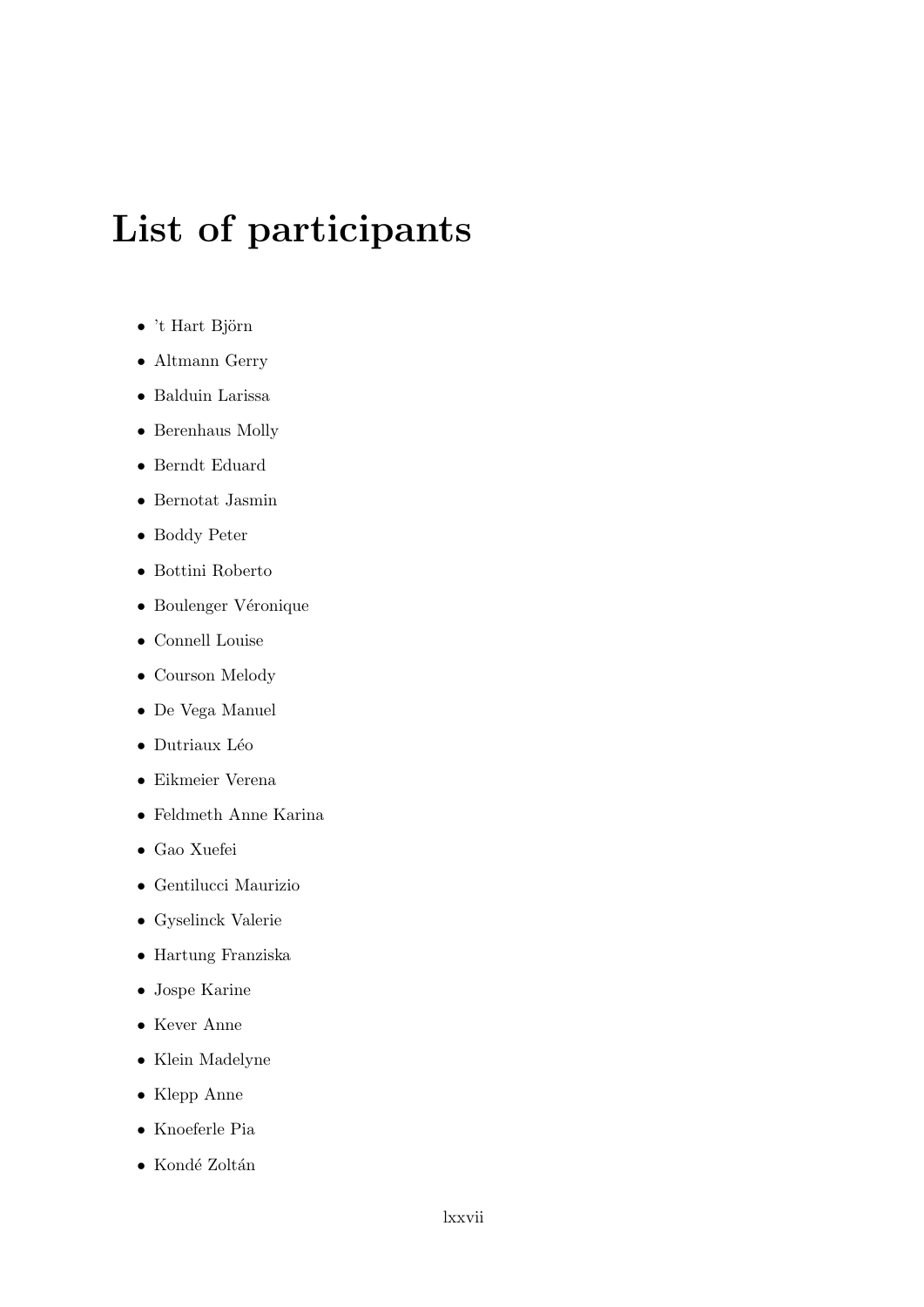- [Kullok Joze](mailto:josekullok@aspenptech.com)
- [Lebahar Julie](mailto:julielebahar@hotmail.com)
- [Macdonald Ross](mailto:rossgmacdo@gmail.com)
- [Madden-Lombardi Carol](mailto:Carol.Madden@inserm.fr)
- Münster Katja
- [Nalborczyk Ladislas](mailto:ladislas.nalborczyk@gmail.com)
- [Niccolai Valentina](mailto:valentina.niccolai@hhu.de)
- [Perrone-Bertolotti Marcela](mailto:marcela.perrone-bertolotti@upmf-grenoble.fr)
- [Pexman Penny](mailto:pexman@ucalgary.ca)
- [Rechavi Bruria](mailto:bruria_ettinger@walla.co.il)
- [Rodrigo Maria Josefa](mailto:josefa.rodrigo@gmail.com)
- $\bullet~$ Rodríguez Alba
- [Roy Alice](mailto:a.c.farne@gmail.com)
- [Sau-Chin Chen](mailto:pmsp96@gmail.com)
- [Schaller Franziska](mailto:franziska.schaller@uni-bielefeld.de)
- [Seigneuric Alix](mailto:seigneuric@univ-paris13.fr)
- [Sidhu David](mailto:dmsidhu@gmail.com)
- [Tabakhmelashvili Tamar](mailto:tamar.tabakhmelashvili@isp.uio.no)
- [Weyns Frank](mailto:frank.weyns001@gmail.com)
- [Wolter Sibylla](mailto:sibylla.wolter@uni-tuebingen.de)
- [Yee Eiling](mailto:eiling.yee@gmail.com)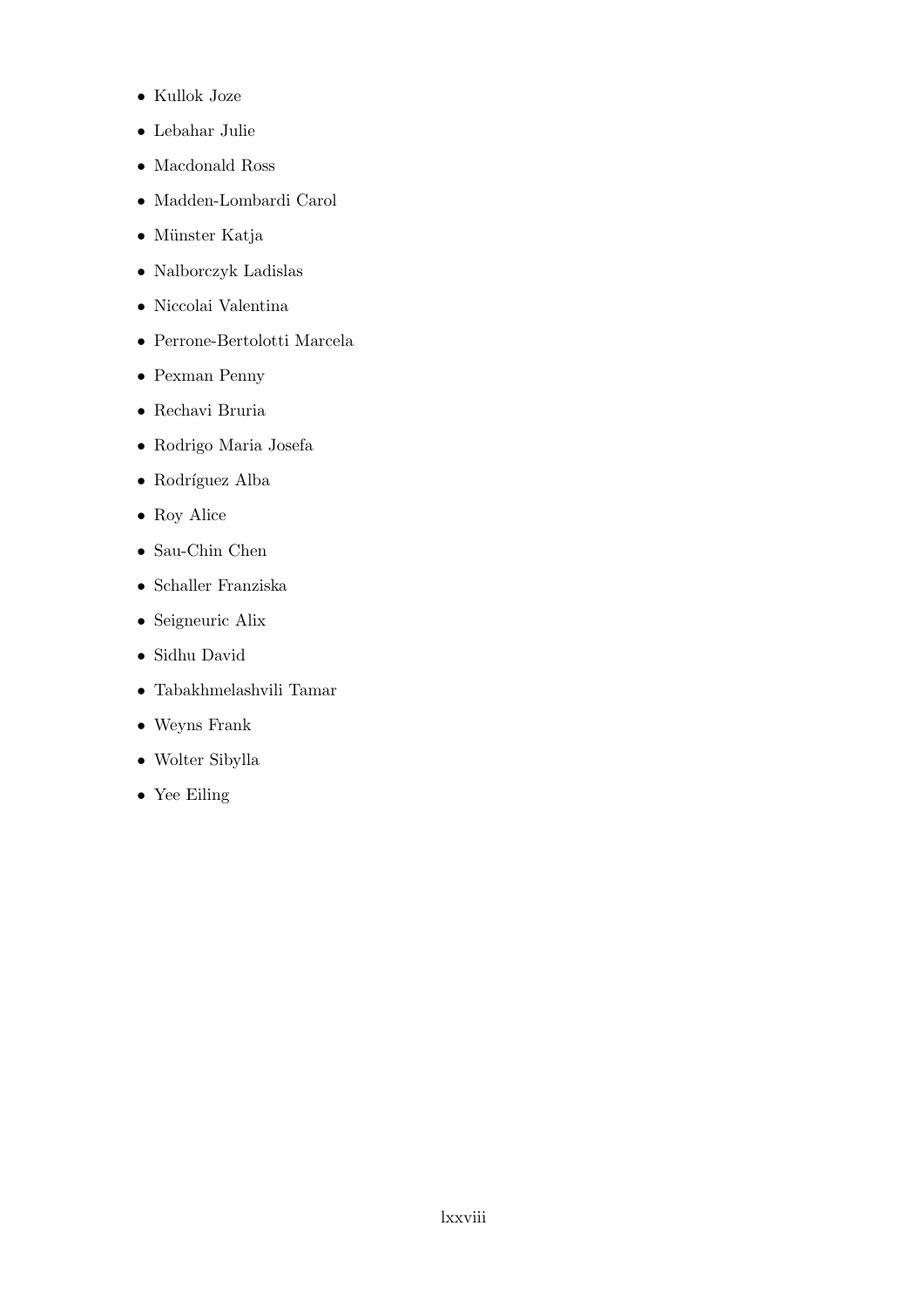## **Author Index**

't Hart, Björn, 19 Ambrosi, Solène, 65 Asare-Agbo, Prince, 36 Baciu, Monica, 65 Baeyens, Céline, 61 Balduin, Larissa, 37 Beltrán, David, 15 Berenhaus, Molly, 9 Berndt, Eduard, 39 Bernotat, Jasmin, 53 Biermann-Ruben, Katja, 55, 63 Boddy, Peter, 40 Bottini, Roberto, 10 Boulenger, Véronique, 41 Bouvet, Cécile, 41 Bucur, Madalina, 10 Bueno, Steve, 59, 68 Burigo, Michele, 30 Caramazza, Alfonso, 4 Carminati, Maria Nella, 28 Casado, Pilar, 15 Chen, Sau-Chin, 42, 44 Cheylus, Anne, 34, 36, 41 Chu, Ching, 42, 44 Chuang, Ya-Yun, 42, 44 Cohen, Zahira, 12 Connell, Louise, 13 Courson, Melody, 45 Cousin, Emilie, 65 Crepaldi, Davide, 10 Démonet, Jean-Francois, 6 Dósa, Zoltán, 57 Dahiez, Xavière, 16 Dawid, Czech, 14 de la Vega, Irmgard, 73 De Vega, Manuel, 15, 67 Desmurget, Michel, 5 Dominey, Peter, 26 Dudschig, Carolin, 73 Dutriaux, Léo, 16 Eikmeier, Verena, 46 Eiling, Yee, 40 Evans, Vyvyan, 7 Fantini, Carole, 24

Fargier, Raphael, 48 Farnè, Alessandro, 41 Foldmoth Anna Karina 50 Günther, Fritz, 39 Gao, Xuefei, 52 Gentilucci, Maurizio, 18 Grandchamp, Romain, 61 Grynberg, Delphine, 24 Guerra, Ernesto, 53 Gyselinck, Valérie, 16 Hagoort, Peter, 21 Hartung, Franziska, 21 Henik, Avishai, 12 Hochman, Shachar, 12 Hu, Jon-Fan, 42, 44 Indefrey, Peter, 55, 63 Jospe, Karine, 23 Kaup, Barbara, 39, 73 Keracheva, Helena, 65 Kever, Anne, 24 Klepp, Anne,  $55, 63$ Knoeferle, Pia, 28, 30, 53 Kondé, Zoltán, 57 Konieczny, Lars, 50 Lœvenbruck, Hélène, 61 Laganaro, Marina, 48 Lavidor, Michal, 23 León, Inmaculada, 15 Lebahar, Julie, 59, 68 Lynott, Dermot, 13 Münster, Katja, 28 Macdonald, Ross, 25 Macoir, Joël, 45 Madden-Lombardi, Carol, 26 Martín-Loeches, Manuel, 15 Mealier, Anne-Laure, 26 Megherbi, Hakima, 59, 68 Mermillod, Martial, 24 Moreno Jaureguizar, Santiago, 41 Morera, Yurena, 15 Muñetón, Mercedes, 67 Mueller, Horst, 32 Mueller, Horst M., 37

lxxix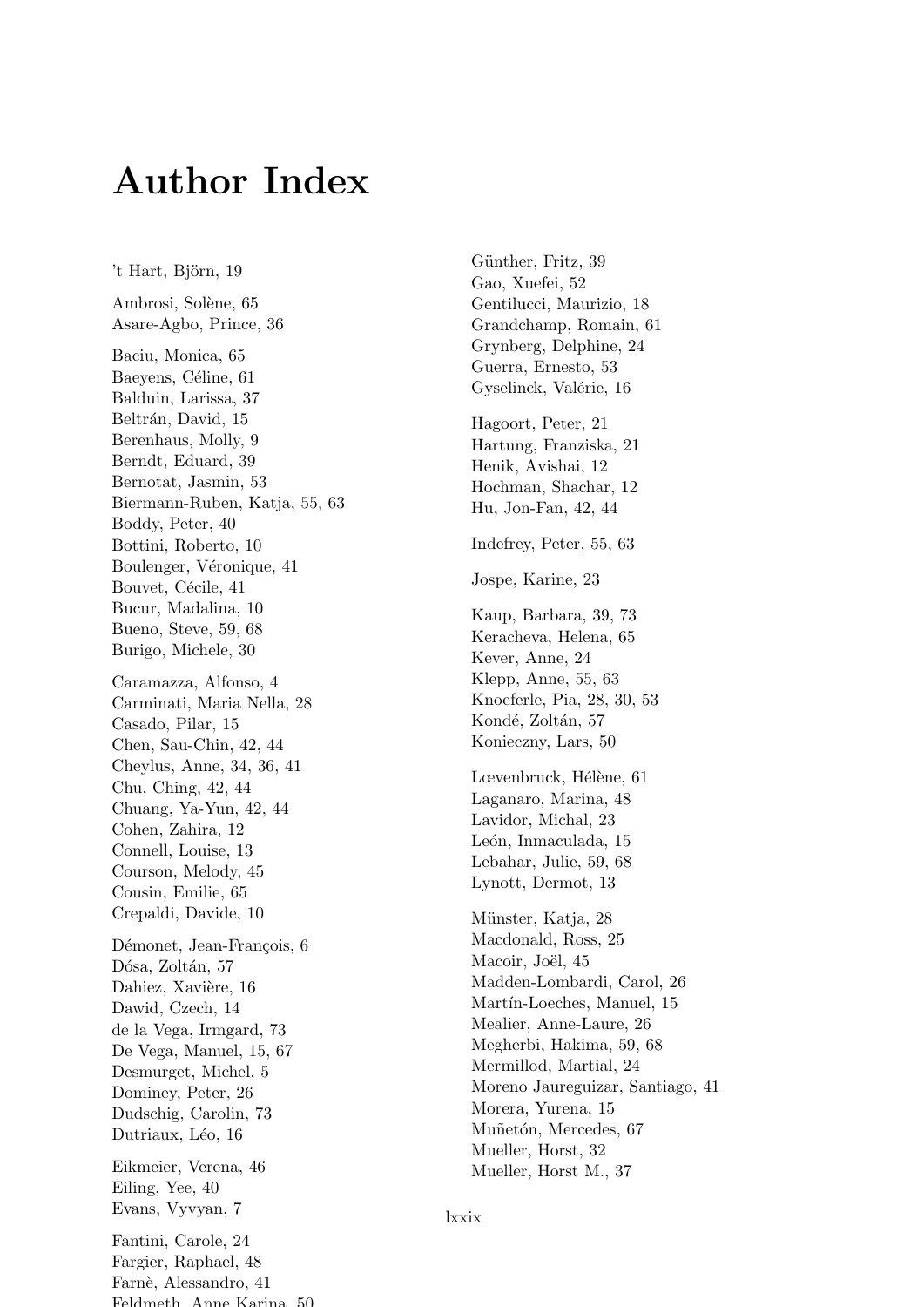Nalborczyk, Ladislas, [61](#page-0-0) Nazir, Tatjana A., [34,](#page-0-0) [36](#page-0-0) Niccolai, Valentina, [55,](#page-0-0) [63](#page-0-0) Oakhill, Jane, [9](#page-0-0) Pántya, József, [57](#page-0-0) Palluel-Germain, Richard, [65](#page-0-0) Perrone-Bertolotti, Marcela, [61,](#page-0-0) [65](#page-0-0) Pexman, Penny, [70](#page-0-0) Pointeau, Grégoire, [26](#page-0-0) Polonyi, Tünde, [57](#page-0-0) Polosan, Mircea, [61](#page-0-0) Pourcin, Laure, [68](#page-0-0) Reboul, Anne, [34](#page-0-0) Rodríguez, Alba, [30](#page-0-0) Rodrigo, Maria Josefa, [67](#page-0-0) Rotival, Coralie, [36](#page-0-0) Roy, Alice, [41](#page-0-0) Rusted, Jennifer, [9](#page-0-0) Schack, Thomas, [71](#page-0-0) Schaller, Franziska, [32](#page-0-0) Schnitzler, Alfons, [55,](#page-0-0) [63](#page-0-0) SEIGNEURIC, Alix, [68](#page-0-0) Seigneuric, Alix, [59](#page-0-0) Sidhu, David, [70](#page-0-0) Sionti, Marietta, [71](#page-0-0) Soullié, Paul, [34](#page-0-0) Staudte, Maria, [25](#page-0-0) Struiksma, Marijn, [19](#page-0-0) Tremblay, Pascale, [45](#page-0-0) Tsai, Yueh-Lin, [44](#page-0-0) van Berkum, Jos, [19](#page-0-0) van Boxtel, Anton, [19](#page-0-0) Vermeulen, Nicolas, [24](#page-0-0) Weiss, Sabine, [32,](#page-0-0) [37](#page-0-0) Willems, Roel, [21](#page-0-0) Wolter, Sibylla, [73](#page-0-0) Yu, Chi-Lin, [42,](#page-0-0) [44](#page-0-0)